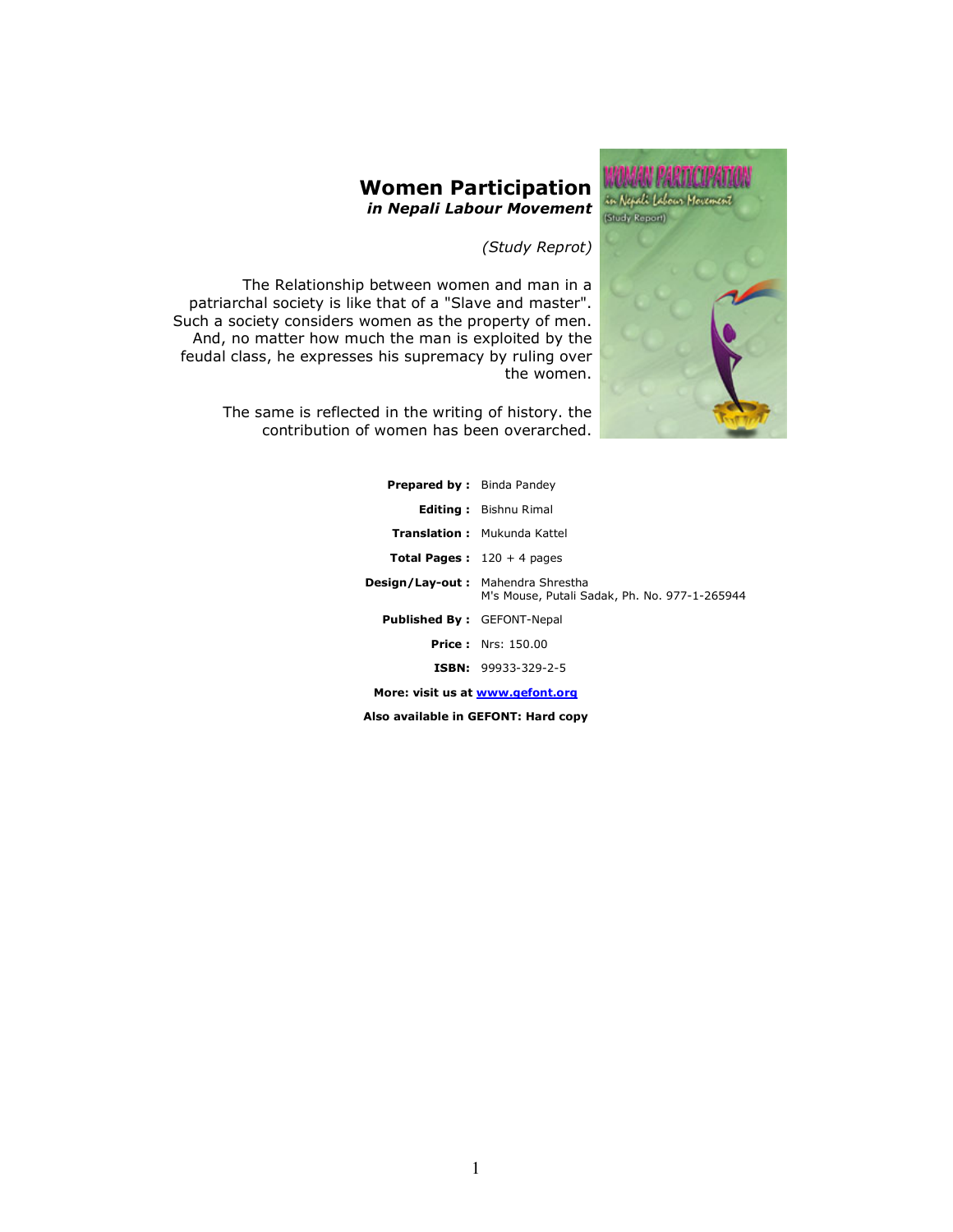# PREFACE

As the title shows, Women Participation in Nepali Labour Movement is a record of women's participation in historical events in Nepal. This is not, however, a description of history, but an analysis of both the bright and dim sides that have supported as well as hindered the activities of women. The ninth chapter truly summarises the fact.

What is noteworthy about the study is its message that history should not be limited to the prayer of kings, nobles and aristocrats, it should rather be an analytical exposition of the deeds of the working class people, who genuinely write history out of their sweat and tear. And the study is just a beginning; a number of events are yet to dig out, as the 'limitation of the study' warns. We all need to realise that it is not a duty of an individual, not of a research team alone. It is a common responsibility of us all.

This study is devoted to clarifying such vibrant issues as 'gender, sex, gender discrimination, patriarchy' and the 'liberation of women.' Amidst the discussion of historical events, the study also reflects the vision of GEFONT on many pertinent issues. The study also deals with other labour-related issues in the context of labour practices. A discussion on the present day trade union movement and women's participation in it, problems facing workingwomen, gender and the policies of key labour organisations on women is obviously contextual, timely and educative not only for women but for everybody concerned with labour as well as social movement.

Comrade Binda Pandey deserves special thanks for her hard labour to lead the team that undertook the study. Thanks are also due to other members of GEFONT family who have been involved in this study one way or the other. I should not let this opportunity pass without expressing my sincere thanks to the Committee for Asian Woman, Bangkok for supporting this timely study.

#### Mukunda Neupane

Chairman National Committee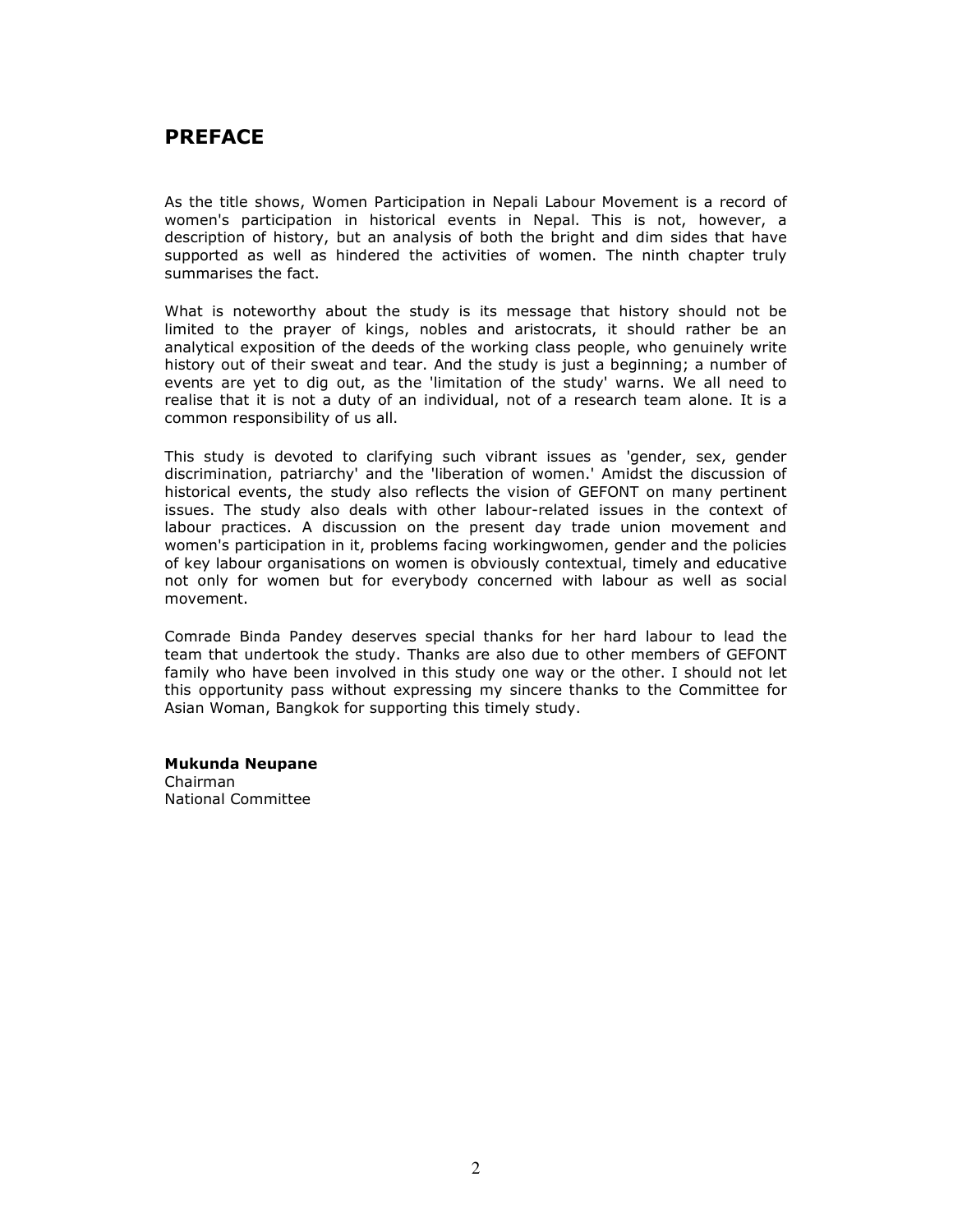## PART -ONE INTRODUCTION

#### Rationale and Objective of the Study

Women have played a significant role in every movement of historical importance in Nepal. They have duly fulfilled their civic duties and responsibilities. But the role and contribution of women find a little mention in the written history of the movements. So happens with the case of the contribution of women to the trade union movement. Their courageous deeds have been unnoticed and their sacrifices have not been recorded. The objective of this study is to highlight those contributions made by Nepali women, which have so far fallen into oblivion. To put in specific terms, the study aims to gather live information about the activities of the living personalities who are legend in their own lifetime thereby ending the tradition of neglecting the contribution of women to the history of the working class movement, as it is seen in other socio-political sectors.

Existing gender discrimination in our society is an obstacle to the recognition of contribution made by women. Labour movement of Nepal has also been affected by this trend. General Federation of Nepalese Trade Unions (GEFONT) is committed to eliminating this tendency. The study is an effort to that end- an utmost effort to honour the role of women in the Nepali working class movement, an effort to salute the courageous women and regard them as a source of education and inspiration to the future generation. This study is therefore to challenge the patriarchal attitude that women are good grihalaxmis (housewives) and that the house is their world. The report of historical events that built along with women, and which have a strong bearing on the present-day Nepali society, do clarify that there is nothing women have not done, and nothing they cannot do.

The study report has been divided into nine main parts: Introduction of the study, the state of women's participation in the labour sector, women's participation in democratic movement, women's participation in labour movement, women in present trade union movement, problems of women workers, gender policy of labour organisations and conclusion. Some materials supplementing the study have been included in the annex.

#### The Scope of the Study and Research Methodology

The study, in the beginning, was supposed to give brief information on the entire women movement, and then to concentrate on manufacturing and industrial sectors. However, on the basis of various discussions held and recommendations received at the initial stage of the research, the scope of the study had to be expanded further. As a result, it was decided to include the history of the peasants' movement as a part of the study.

The work began with interviews with the leaders of the Nepali Labour Movement of 1947, who are the senior most personalities of the entire Trade Union Movement, late Man Mohan Adhikari and Nepali Congress President Mr. Girija Prasad Koirala. On the basis of information received through interviews and visit of Biratnagar Mills Area, a numbers of facts could be dug-out. Discussions were held with the activists of the Labour Movement. Interviews were held with such activists as Anasanni Bajei, who staged a 27-day hunger strike in 1950, and Hadtaliki Ma, who gave birth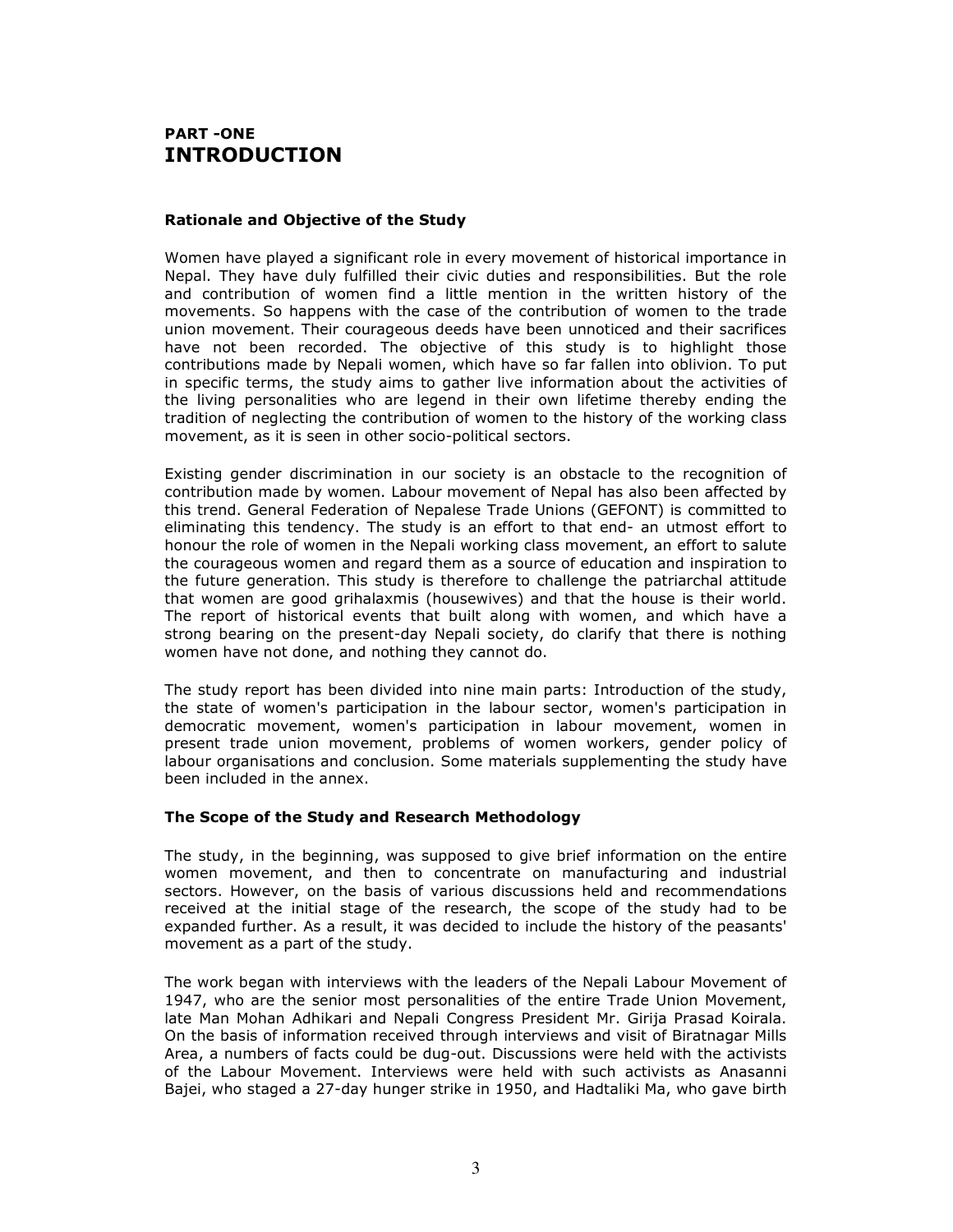to a child while taking part in the strike. Many other activists both women and men supplied a numbers of information in this regard. In an effort to collect further information, Balram Giri, one of the leaders of the movement, was also interviewed.

"We never thought that people would come some day to enquire about these women. Therefore, no effort was made to safeguard the information," said Balram Giri, whose words reflect the attitude towards women in our society.

Information received through meetings with the courageous women activists, who participated in the jute mill struggle in Biratnagar Mills Area in 1951, and other leaders and cadres, inspired and enriched the research work. Information was also collected from leaders and activists of several movements in Balaju, Hetauda, Pokhara and other industrial districts and cities.

The research concentrated in areas like education, civil service, and public enterprises including banks. It was also an effort to collect at a time the information about the role of women in agriculture, production and service sector movements.

In the final phase of the study, women activists involved in democratic movement of the country were interviewed. These women activists uncovered much information shadowed over times. Besides personal meeting and discussion with former leaders and workers of the manufacturing, agriculture and service sectors, group discussions were organized on a regional basis as the other method of the research. Articles from various newspapers and publications, conversation with various trade union leaders, information from their offices and publication, and information from national and international trade union organisations have also been the sources of this study.

#### Limitation of the Study

Very little literature is available on the Peasants' Movement although it is a pioneering movement, which produced a large number of political activists and leaders. It is a real challenge to locate them out, however. As a result of various obstructions, the study has not been able to collect information on incidents as much as it had to in this sector. The study has, however, reached to a conclusion that there is quite a lot to be searched and identified.

The study had to be completed a year ago. However, it was not possible due to various reasons. The study raises an honest question as to how the information based on limited resources, and collected from the personalities linked up with the historical events of agriculture, manufacturing and service sector would represent courageous movements in the remaining sectors.

It also needs to be mentioned that no effort was made to incorporate the movement of the working women in domestic, rural, informal and self-employed sectors.

As a large number of women involved in the movement are illiterate, it was their memories to furnish information. It is, therefore, obvious that many important facts about many incidents have gone missing as the memory power declines, as one gets older and older.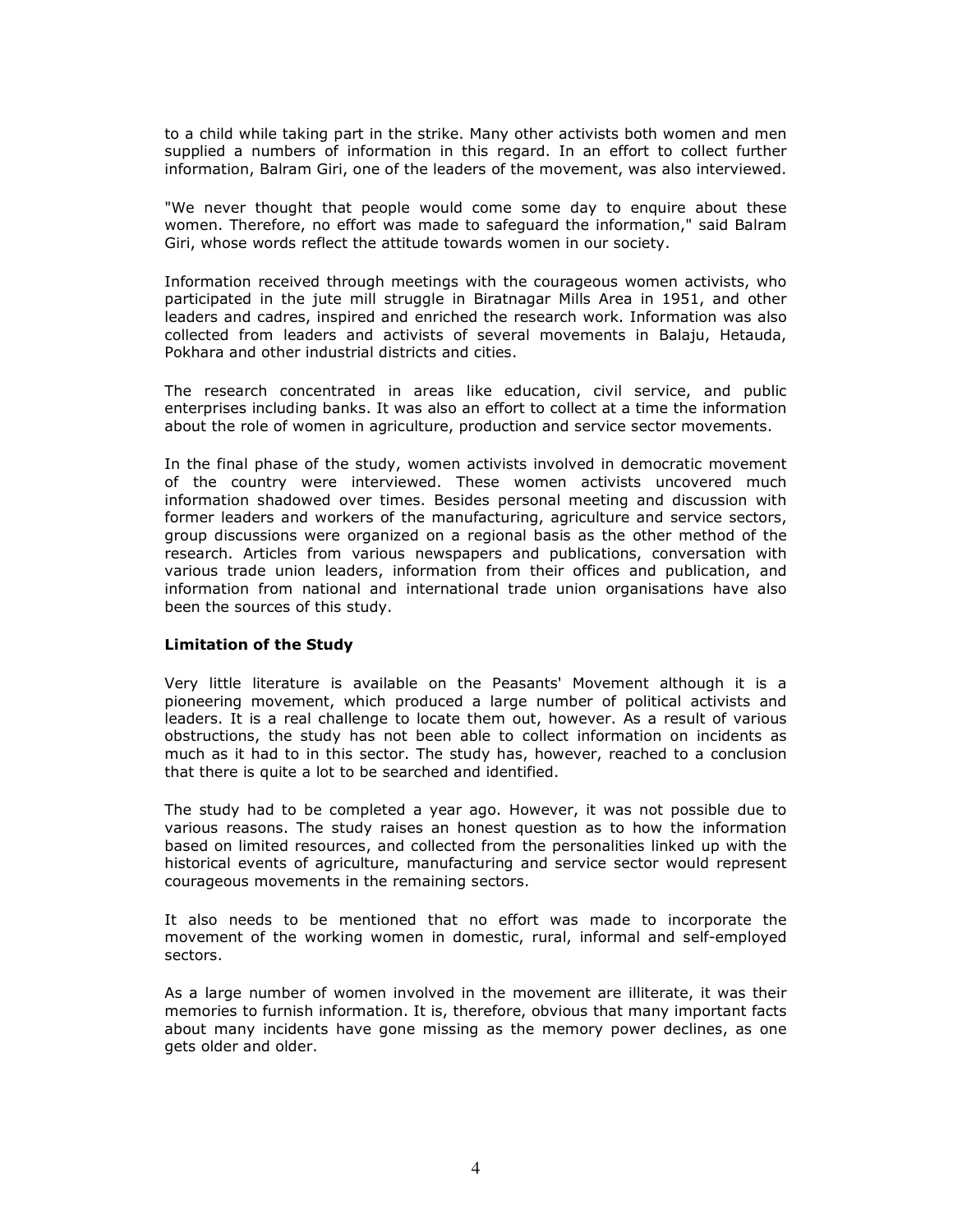# PART - TWO Women Participation in Labour Sector

Nepal is one of the least developed countries in South Asia. According to a report of International Labour Organisation (ILO), 50.2 percent of the total population of our country is below the poverty line. As women constitute more than 50 percent of the 22 million population in Nepal, development of the country is not possible without proper participation and mobilisation of the working women.

According to the report of the National Labour Force Survey (NLFS) 1998/99, 54 percent of the total population is economically active. Of the total female population, fifty-six percent are economically active, where as only 53 per cent of the male population have been found economically active. It indicates that the participation of women is larger than that of men in economic activities of the entire society.

Even though women participation in labour force is increasing, women labour in the income generating activity is undervalued, unseen and discriminated due to our social norms, values, culture and the lack of opportunity for education.

The entire labour force involved in economic activities can be divided into three categories: paid, unpaid and self-employed. Thirteen percent of them are paid, 40.64 percent self-employed and the largest 43.33 percent involved in domestic and household works are unpaid.

Paid workers receive remuneration either in cash or kind. Women participation in this sector is 7.72 percent of the total women labour force. Self-employed labour force is involved in production or service sectors on their own investment. Women participation in this sector is 28.89 percent. Women participation is at maximum in unpaid family work (specially domestic work). Nearly, two-third of the total women labour is involved in this kind of work. All this has developed a wrong perception in the society that women are weak and thus dependent upon others' income.

| <b>Total</b>          |               |                | Men           |                | Women         |                |  |
|-----------------------|---------------|----------------|---------------|----------------|---------------|----------------|--|
| <b>Type of Work</b>   | <b>Number</b> | <b>Percent</b> | <b>Number</b> | <b>Percent</b> | <b>Number</b> | <b>Percent</b> |  |
| Total Labour<br>Force | 9,473         | 100.0          | 4,736         | 100.0          | 4,727         | 100.00         |  |
| Paid                  | 1,517         | 16.0           | 1,153         | 24.3           | 365           | 7.7            |  |
| Unpaid                | 4,100         | 43.3           | 1,103         | 23.3           | 2,997         | 63.4           |  |
| Self-employed         | 3,846         | 40.7           | 2,440         | 52.4           | 1,377         | 28.9           |  |

### Table 1: Women Participation by the Type of Labour (in thousands)

#### Source: NLFS 1998

Agriculture has been one of the worst working sectors, which has nothing to provide as incentives and facilities. It is one of the worst sectors also in terms of working conditions. According to NLFS, the largest number (85.19 percent) of women labour force, above 15 years of age, involved in income generating activities are in this sector. The percentage of women working in non-agriculture informal sector on a daily wage basis and without any kind of other facilities is 12.80 percent. The construction sector such as buildings, road, water and electricity as well as other works operating under a contract or a piece-meal fashion fall under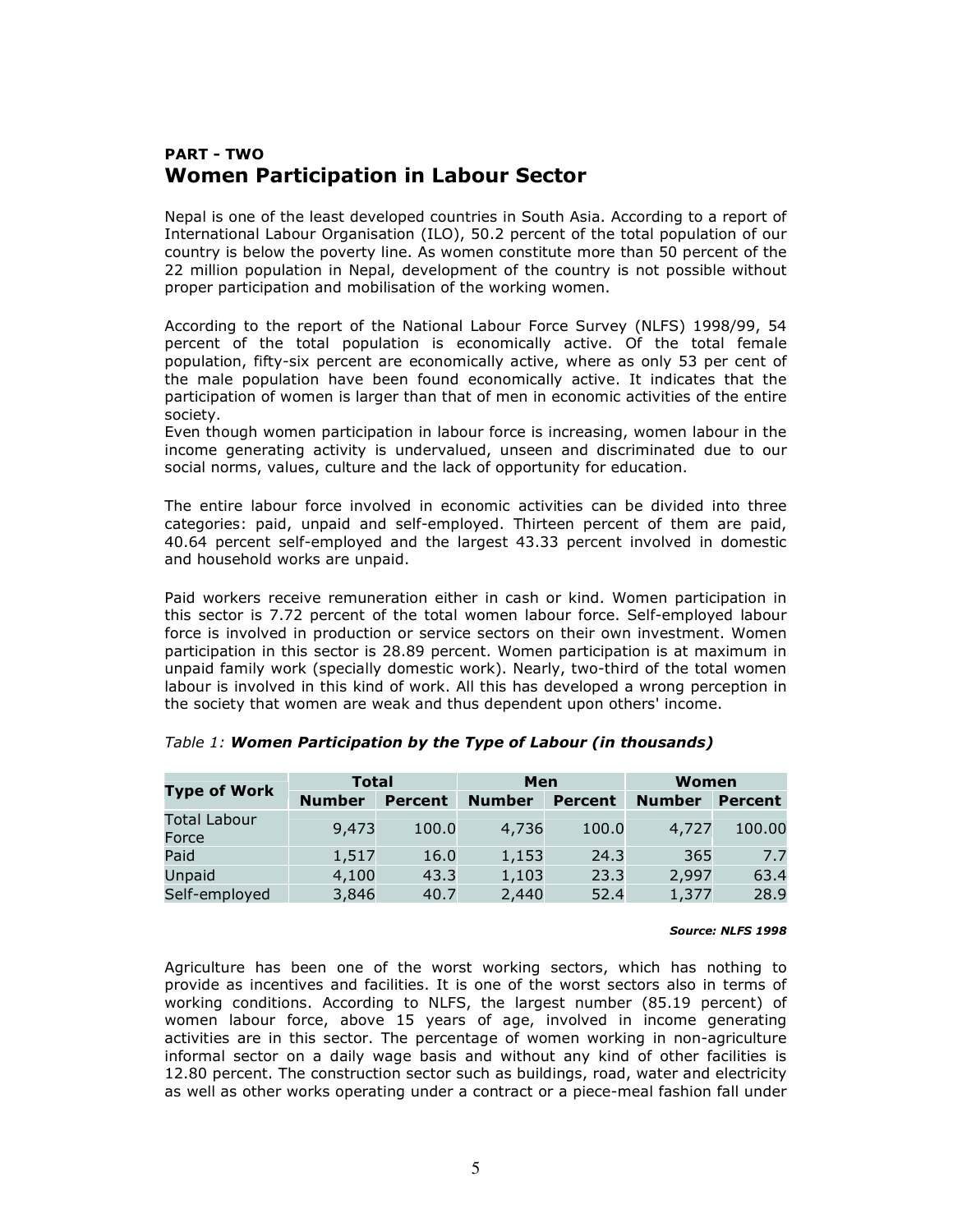this category. Areas of work with regular remuneration plus other privileges have been grouped as the non-agriculture formal sector. This also includes women working in public offices, corporations, factories and other private offices. The survey shows the women labour at the lowest (1.99 percent) in this sector.

| <b>Sector of Work</b>                     |       | <b>Total Percent</b> |       |       |       | Men Percent Women Percent |
|-------------------------------------------|-------|----------------------|-------|-------|-------|---------------------------|
| <b>Total Labour Force</b>                 | 9,476 | 100                  | 4,736 | 100   | 4,727 | 100                       |
| Agriculture                               | 7,203 | 76                   | 3,176 | 67.06 | 4,027 | 85.19                     |
| Non-Agriculture<br><b>Informal Sector</b> | 1,657 | 17.5                 | 1,052 | 22.21 | 605   | 12.80                     |
| Non-Agriculture Formal<br>Sector          | 603   | 6.5                  | 509   | 10.75 | 94    | 1.99                      |

#### Table 2: Women Participation by Sectors of work (in '000)

Source: NLFS 1998/99

### Women in Monthly Paid Work  $\qquad \qquad \overline{\textbf{LOP}}$

Any work providing monthly remuneration can be taken as regular employment. It has been mentioned as institutionalised or regular employment. Workers in regular employment are enjoying the right to collective bargaining as per labour law. On an ownership basis, industry, business, non-government organisations and other institutions in the state, public and private sector are the major categories.

Among these, the government service is the most secured area of work in terms of job security, services and benefits. Women participation in this sector is just 13.47 percent. The second safe sector is public enterprises. Women participation in public enterprises like telecommunications, electricity authority, water supply, food corporations, dairy development corporation etc. is 14.29 percent. Most of them work in the lower level. Only a very few women are in policy-making levels.

Non-Government Organisations have flooded into the country after the restoration of democracy. NGOs have, ever since, been developed as one of the main areas of employment. According to statistics, more than 26,000 people are working in this sector. The number of labourers working in private industries and trade is 385,000. The remuneration for workers in the sector is arranged on the basis of the labour law. Around 19 percent women participate in both these sectors. .

The highest number of workers is found in small industries, trade and unregistered companies, which are being run in an organised way . Most of these workers are unskilled or semi-skilled. The number involved in this sector is 791,000, where the percentage of women is 30.72 percent.

| <b>Total Labour Force</b>    | <b>Total</b> | Men   | Percent |     | <b>Women Percent</b> |
|------------------------------|--------------|-------|---------|-----|----------------------|
| <b>Total Labour force</b>    | 1,517        | 1,153 | 76.01   | 365 | 24.06                |
| <b>Government Service</b>    | 245          | 212   | 86.53   | 33  | 13.47                |
| <b>Public Enterprises</b>    | 70           | 60    | 85.71   | 10  | 14.29                |
| Non-Government Organisations | 26           | 21    | 80.77   |     | 19.23                |
| Private Companies            | 385          | 311   | 80.78   | 75  | 19.48                |

#### Table 3: Women Participation in Organised Sector ( in '000)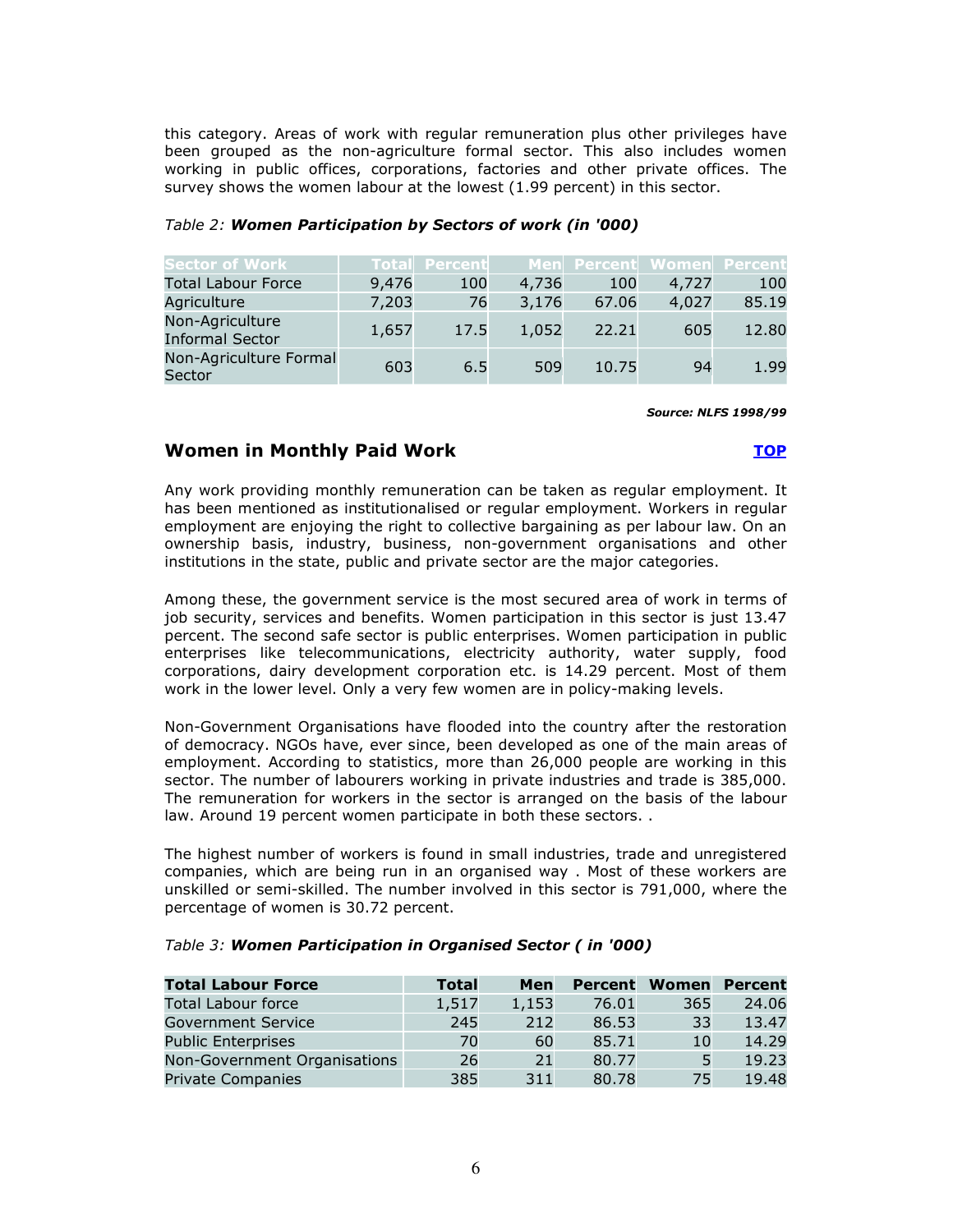| <b>Others</b> | 10 <sup>7</sup> | AC<br>- 145<br>. . | . . | 743<br>'د +∠ | 30 |
|---------------|-----------------|--------------------|-----|--------------|----|
|---------------|-----------------|--------------------|-----|--------------|----|

#### Source: NLFS 1998/99

Classification of the work is made on the basis of responsibility, efficiency and qualification in any institution. Workers are classified as technicians and the workers in the service sector, police and arm force, agriculture, cottage industry, small business and other sectors. Of the total 1,517,000 workers in all these sectors, 365,000 (24 percent) are women. Majority of them are however in junior levels identified as unskilled workers.

Technical: Works related to specific technology, technical skill and qualification: artisan, carpentry, overseer, engineer, doctor etc are technical workers.

Vocational: Works related to business with skills and efficiencies to meet the requirement for a businessperson, manager, etc.

Service-Oriented: Service-oriented works such as communication, education, health, transport, hotel, electricity, drinking water, banking etc.

Production-oriented industry: Manufacturing and processing industries, such as factories producing food items, clothes, building materials, electronic goods etc.

**Cottage Industry:** Income generating and home based small industries and businesses operating with locally available means and resources

#### Other Sectors: Works that require more physical labour than any specific skills

Women participation in senior posts in terms of power, prestige and good salary is quite low in the organised sectors of works. The number of women is high in low paid works, which do not require any kind of skill or qualification, but irritating physical labour.

| <b>Type of Work</b>           | <b>Total</b> | Men   | in $\%$ | Women | in $%$ |
|-------------------------------|--------------|-------|---------|-------|--------|
| <b>Total Labour Force</b>     | 1,517        | 1,153 | 76.00   | 365   | 24.00  |
| Senior officers               | 6            | 5     | 83.33   |       | 0.00   |
| Professionals                 | 33           | 29    | 87.88   | 4     | 12.12  |
| <b>Technicians</b>            | 171          | 133   | 77.78   | 39    | 22.81  |
| Low Paid Officials            | 105          | 94    | 89.52   | 11    | 10.48  |
| <b>Service Sector Workers</b> | 55           | 49    | 89.09   | 6     | 10.91  |
| <b>Vocational Agriculture</b> | 11           | 10    | 90.91   |       | 9.09   |
| Subsistence Agriculture       | 33           | 19    | 57.58   | 14    | 42.42  |
| Cottage Industries            | 193          | 169   | 87.56   | 24    | 12.44  |
| <b>Operators</b>              | 67           | 66    | 98.51   |       | 1.49   |
| <b>Other Occupations</b>      | 838          | 574   | 68.50   | 264   | 31.50  |
| Armv                          | 5            |       | 100.00  |       | 0.00   |

#### Table 4: Women in workforce based on skill and position (in '000)

Source: NLFS 1998/99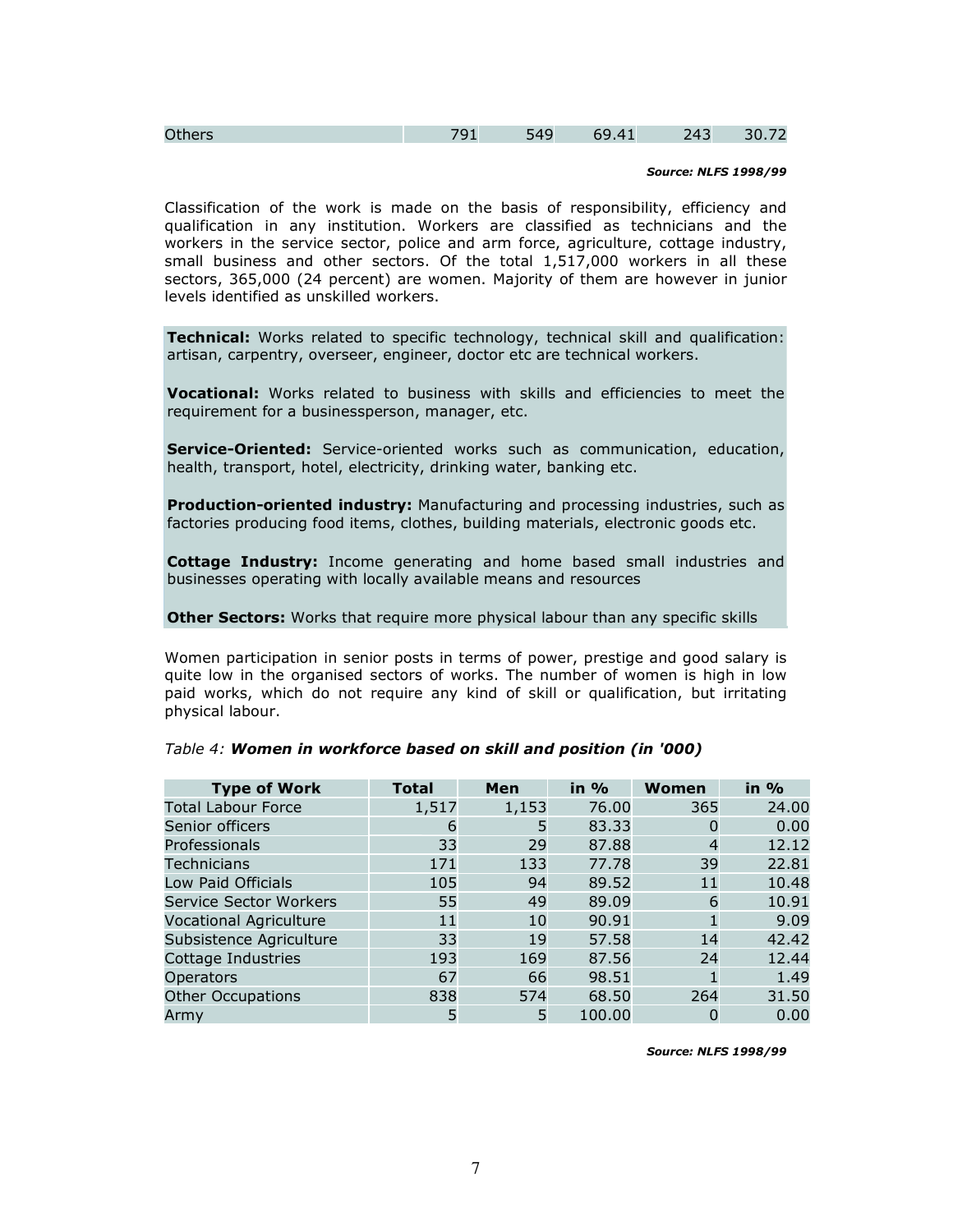### The Labour Sector: Education, Skills and Opportunity

Participation of women in labour sector is directly associated with education, skill and opportunity they get. Nepali women have to face social discrimination from their birth. Nearly 75.4 percent of women above 15 years of age have never been to school. The number of women getting the opportunity of education up to secondary level is only 4.6 percent while that of men is 13.2 percent.

This statistics explains that even if there is an equal opportunity between men and women, only one-fourths (25 percent) of women are able to compete for employment due to the low level of education and qualification. The patriarchal attitude and culture prevailing in the society has been another hurdle for the women who are able and opting for employment. Given this, an equal opportunity for women is still a far cry.

#### Patriarchy

Patriarchy is a tradition under which the supremacy of men prevails in every aspect of society and family-life. In such society, one-sided ruling of men exists in economic, political and social issues. Only men are recognized as the guardian and family authority. In patriarchy, women are kept under the rule and command of men.

#### Table 5: Women Participation in Education

(the population in percentage above 15 years of age)

| <b>Completed Education Level</b> | <b>Total</b> |        | <b>Among Men</b> Among Women |
|----------------------------------|--------------|--------|------------------------------|
| Total                            | 100.00       | 100.00 | 100.00                       |
| <b>Never Attended Schools</b>    | 60.3         | 43.7   | 75.4                         |
| <b>Below Primary Level</b>       | 9.7          | 13.5   | 6.3                          |
| <b>Primary Level</b>             | 11.8         | 16.1   | 7.9                          |
| Lower Secondary Level            | 9.3          | 13.1   | 5.9                          |
| Secondary Level                  | 5.6          | 8.3    | 3.2                          |
| <b>Higher Secondary Level</b>    | 1.9          | 3.1    | 0.8                          |
| <b>Masters Level</b>             | 1.1          |        | 0.4                          |
| <b>Masters Plus</b>              | 0.2          | 0.2    | 0.2                          |

#### Source: NLFS 1998

### Skill Oriented and Vocational Training

According to the report of National Labour Force Survey (NLFS), 287,000 persons in the country have received vocational training. Among them, 145,000 are women. The participation of women in the sectors like sewing, knitting and general health volunteers is nearly 95 percent. However, either only men or their absolute majority is found in technology-related works such as driving, computer, electricity etc.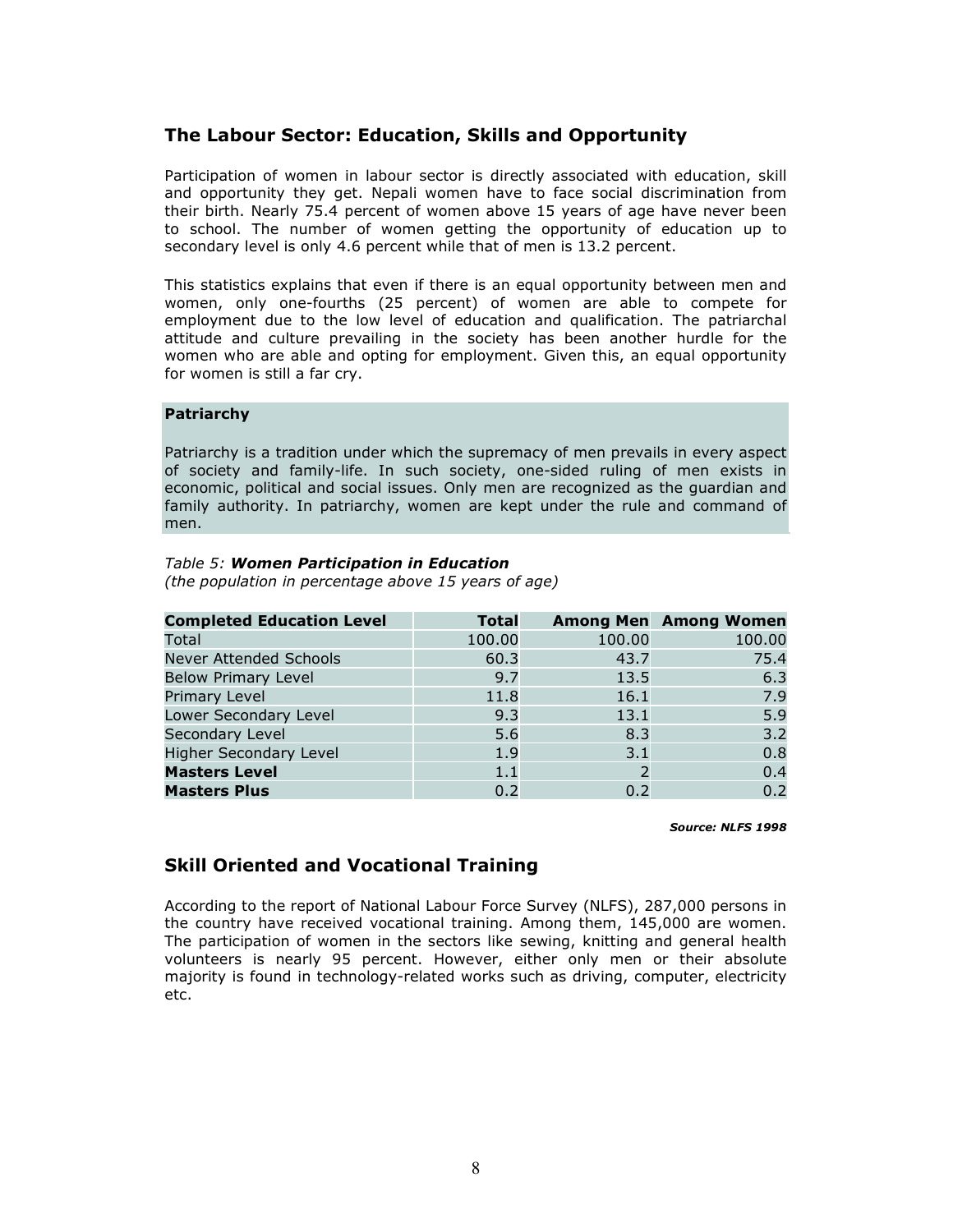| <b>Main areas of Training</b> | <b>Total</b> | (9/6) | Men | Men<br>(%) | Women    | <b>Women</b><br>(%) |
|-------------------------------|--------------|-------|-----|------------|----------|---------------------|
| <b>Total Number</b>           | 287          | 100   | 142 | 49.48      | 145      | 50.52               |
| Knitting and tailoring        | 93           | 32.40 | 5   | 5.38       | 88       | 94.62               |
| Health                        | 53           | 18.47 | 24  | 45.28      | 29       | 54.72               |
| Agriculture and Livestock     | 40           | 13.94 | 35  | 87.50      | 5        | 12.50               |
| <b>Computer Operation</b>     | 29           | 10.10 | 20  | 68.97      | 9        | 31.03               |
| Teaching                      | 26           | 9.06  | 20  | 76.92      | 6        | 23.04               |
| Driving                       | 17           | 5.92  | 17  | 100        | $\Omega$ | 0.00                |
| Typing/Secretarial            | 15           | 5.23  | 7   | 46.67      | 8        | 53.33               |
| Electrical                    | 14           | 5.23  | 14  | 100        | $\Omega$ | 0.00                |

#### Table 6: Vocational and Professional Training (in '000)

#### Source: NLFS 1998

On the other side, women participation is high in agriculture sector, but the participation of men is higher in agro-related training such as farming and animal husbandry. Therefore, the practical utilisation of such training provided by different organisations should be evaluated.

### Discrimination in Employment and Wages

As mentioned above, there is a majority of men in high paid jobs. Women participation is high in low paid jobs. But, there is a marked difference in wages and facilities for men and women even in similar type of work. Viewing in general, the average wage received by women is only 57.26 percent of the average wage of men. The discrimination of its kind can be found in every sector. It is quite maximum in agriculture, cottage industry, machine operating and low-level works. The survey also shows that the wage received by women in agriculture is only onethird of those received by men.

Likewise, the wages women get is only 46.86 percent of what men receive in cottage industries, and 62.29 percent in other works.

| Work                          | <b>Average</b><br><b>Income</b> | Men   | Women | <b>Percentage of</b><br><b>What Men</b><br><b>Receive</b> |
|-------------------------------|---------------------------------|-------|-------|-----------------------------------------------------------|
| Average in Totality           | 2,143                           | 2,389 | 1,368 | 57.26                                                     |
| High Level Administrative Job | 8,037                           | 8,068 | 7,525 | 93.27                                                     |
| Vocational                    | 5,079                           | 5,141 | 4,631 | 90.08                                                     |
| <b>Technical</b>              | 2,971                           | 3,057 | 2,678 | 87.60                                                     |
| Low Paid Employees            | 2,832                           | 2,836 | 2,805 | 98.91                                                     |
| Service Sector                | 2,507                           | 2,506 | 2,525 | 100.76                                                    |
| Agriculture                   | 2,109                           | 2,756 | 9,57  | 34.72                                                     |

# Table 7: Average Monthly Income (in Rupees)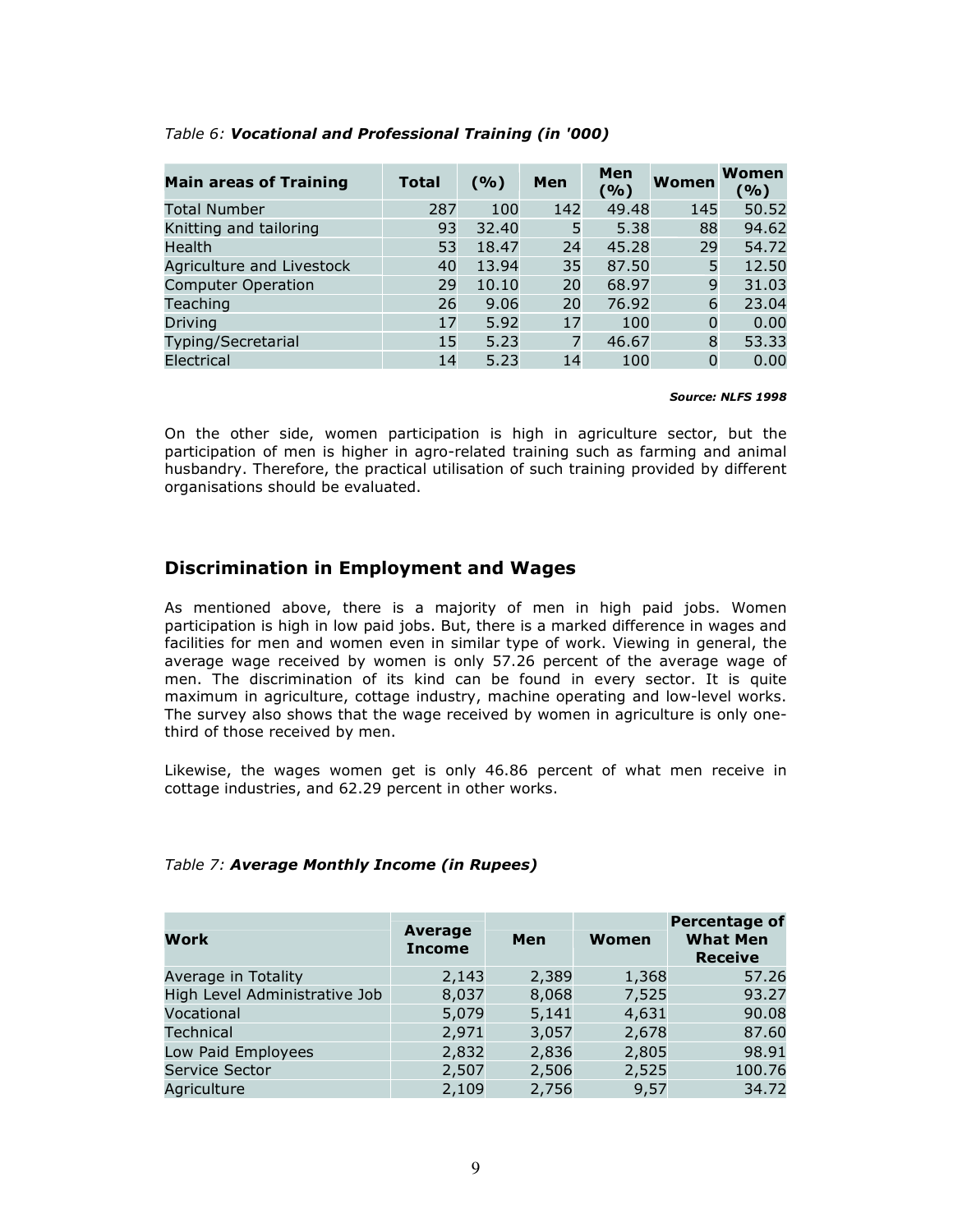| Cottage Industry  | 2,773 | 2.973 | 1,393 | 46.86  |
|-------------------|-------|-------|-------|--------|
| Machine Operator  | 2,981 | 2.995 | 2,037 | 68.01  |
| Other Professions | 1.491 | 1.692 | 1,054 |        |
| Army              | 3,306 | 3.258 | 4,250 | 130.45 |

Source: NLFS 1998/99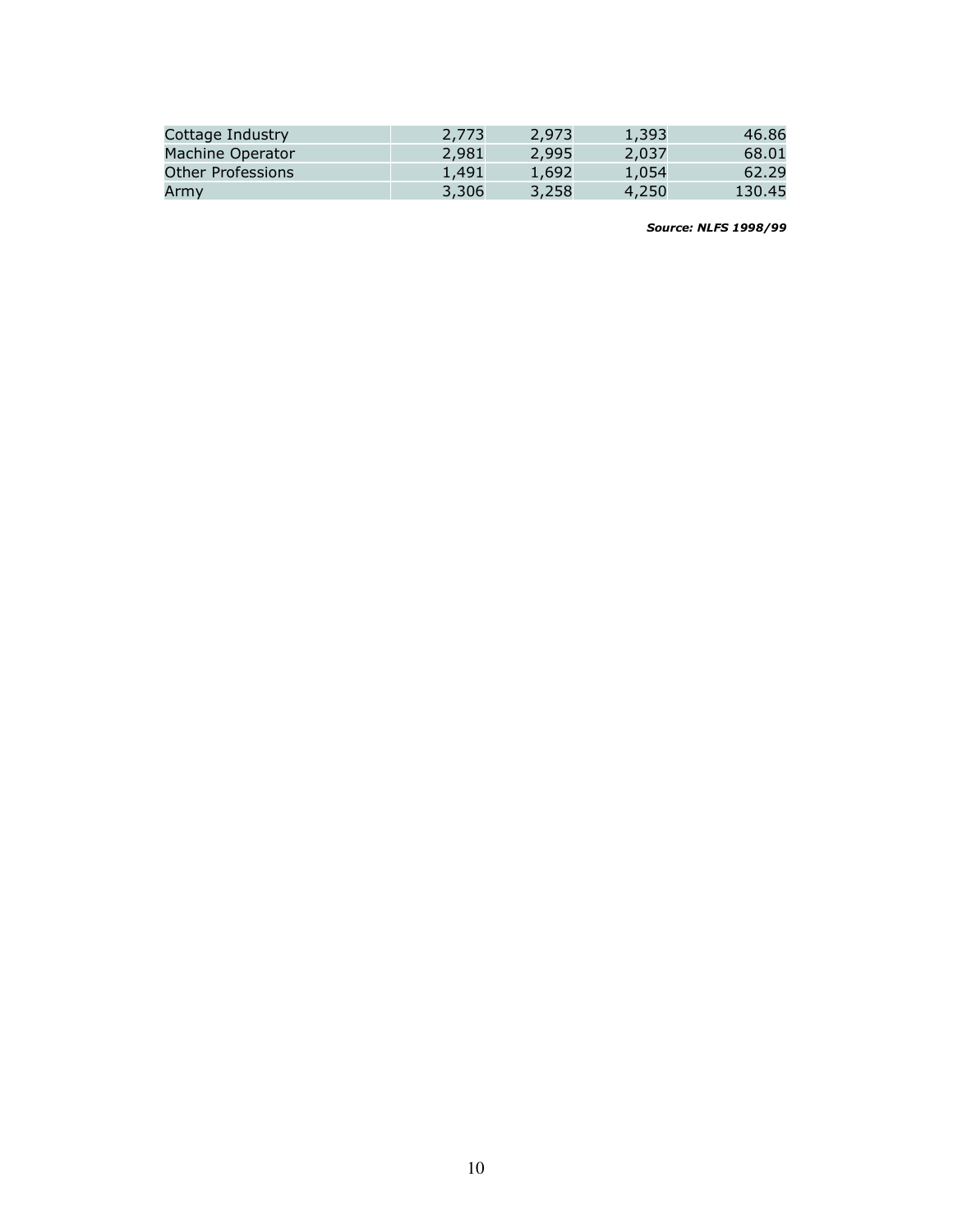# PART: THREE Women Participation in Democratic Movement

The courageous battle of Nalapani cannot be forgotten while talking of Nepali Women Movement. Nepali women had fought bravely against British Imperialism in Nalapani. Even when the British army blocked the sources of water, they fought bravely, hand-in-hand with men, carrying babies on their back and khukhuris in their hands. The British rulers themselves have mentioned of the courageous battle the women fought with them.

Following this event, the participation of women has noticeably increased in series of historical events. Nepali history has recorded how Queen Rajendra Laxmi Devi Shah took power in her hands and gave rise to such incidents as kot parba and bhandarkhal parba, both killed a large number of top officials and other people. History also witnesses how Jung Bahadur Rana assumed power and consolidated it with the help of Royal-maids, who informed him of the conspiracies being hatched against him. Such historical incidents created pressure to abolish the sati pratha, a social practice in which a wife was burned alive on the funeral pyre of her deceased husband. Rana Prime Minister Chandra Shumsher was compelled to abolish the system in 1920.

To revenge a man in feudal society, his wife or daughter is tortured and misbehaved. Due to their enmity with Bhimsen Thapa, the then Nepali rulers dragged his wife nude two way round from Borlang to Kathmandu. Unable to bear this insult and the hurt & agony it created, Bhimsen Thapa committed suicide in prison.

There have been many such incidents in Nepali history where women have a considerable participation. The participation of women in democratic movement can be classified as below:

### A. Participation in the movement between 1918-1950

Women started an organised effort to fight oppression from 1918. The first organisation of Nepali women nari samiti (women committee) was founded under the chairpersonship of Yogmaya Neupane in 1918. Equality and freedom were the main objectives of the committee. Nari Samiti worked to create awareness and organise women through the medium of religious functions and songs.

#### Yogmaya Neupane

Born in 1860 in Dingla of Bhojpur District, Yogmaya was married at an early age. She became a widow within 3 years of her marriage. She then returned back to her maternal home after being harassed by her in-laws as a Poi-tokuwi. After a few years, she remarried and left for Assam in India. She thus courageously challenged the cultural hypocrisy developed under male chauvinism. She returned back Nepal with a daughter in 1903 and became involved in various religious activities in different places. She was also a poetess. She protested against injustice, corruption and blasphemes through the medium of hymns, religious songs and poems. In course of time, the number of her disciples reached more than 2000. She was held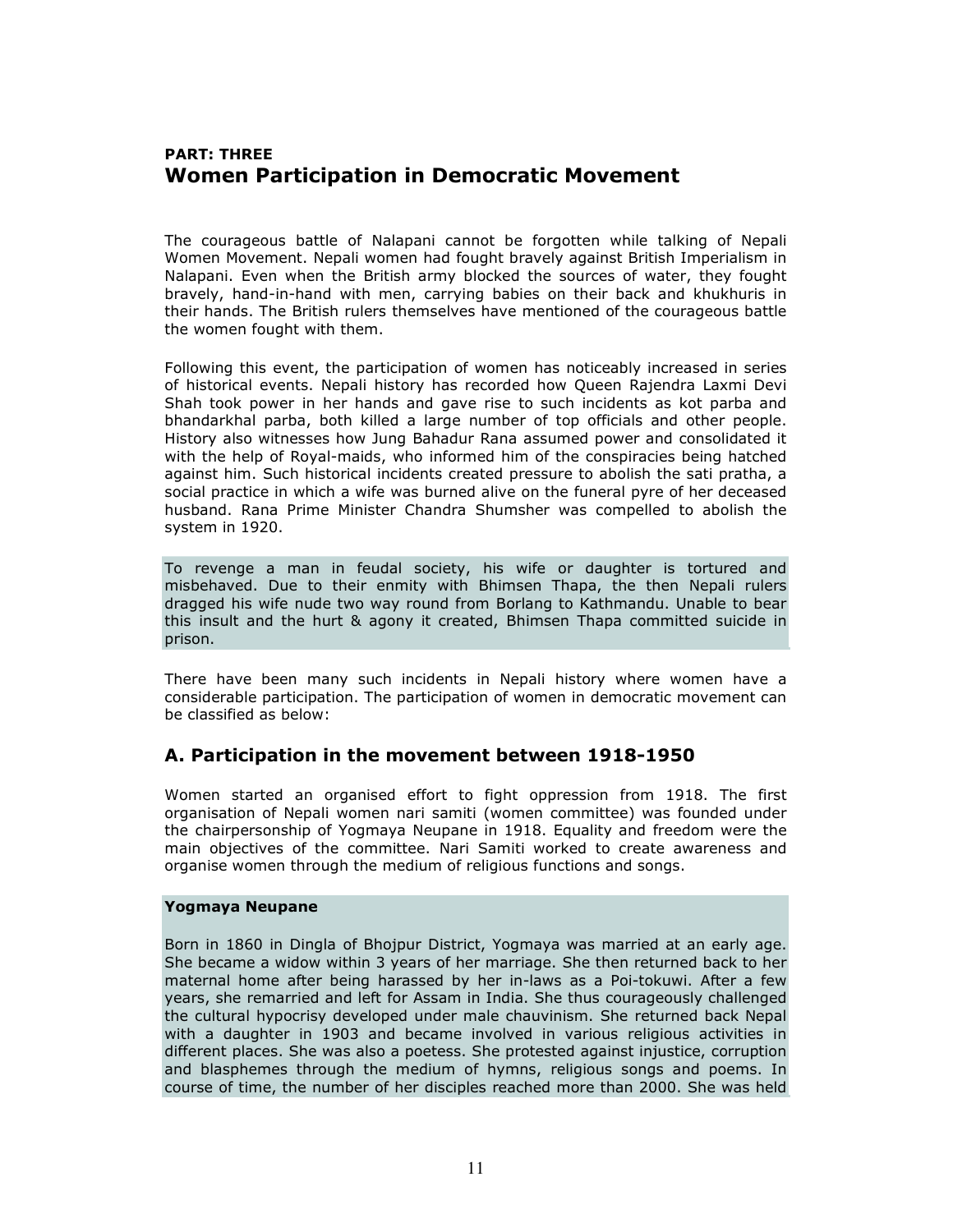in prison and tortured by the then Rana rulers. But still she did not give up the path. She struggled until her last breath.

In a meeting with the wife of Rana Prime Minister Juddha Shumsher, Yogmaya was offered a plate full of gold coins. She refused the offer stating that she would be more satisfied if a religious and humane state could be established. She then left for Dingla chanting hymns all the way. As the rulers recklessly killed for their demands of justice, Yogmaya, with her elder brother, his wife and daughter plus other 68 disciples, committed suicide by jumping into the Arun River.

#### from "Leader of Social Movement and Poet Yogmaya"

Yogmaya was a child widow. She had experienced inhuman and tortuous life of a widow in a conservative society. The committee constituted under the leadership of Yogmaya concentrated its activities on the exploitation against women in the name of religion and tradition, particularly the widow marriage, child marriage and polygamy. Within a few years of its activity, the committee submitted a 24-point petition of demands stating the problems facing women to the Prime Minister Chandra Shumsher. Following the death of Chandra Shumsher, Yogmaya and her disciples came to Kathmandu and met and discussed the matter with Juddha Shumsher and his wife. After receiving assurance of reform in religion they returned back to Bhojpur. But, instead of working on the letter of demand, the government killed four revolutionaries in 1940. Yogmaya's group lost hope. Finally with a firm statement that "it is better to die than to live in the lawless state", Yogmaya and her disciples collectively sacrificed their lives in protests by jumping into the Arun River in 1941.

#### Rammaya Nepali

Rammaya Nepali, who began working in Singha Durbar at an early age of 15 years in 1935, retired after a 45-year long service. She did not have any children but raised her niece as her own daughter. She presently lives with the family of her niece at Maitedevi, Kathmandu. Her Father was a Tamang and Husband a Chyame. She is quite sad to read newspapers mentioning her a Pode.

Rammaya used to live near the house of Nepali Martyr Ganga Lal. Her mother used to work as a house- maid of Ganesh Man Singh. When Ganga Lal, Ganesh Man Singh and other leaders were imprisoned in Singha Durbar, Rammaya used to carry letters for them from their relatives.

Ganga Lal and others used to leave their letters in the toilet and give her a signal stating "Rammaya! There is a spider web, please clean it". Rammaya was not that familiar with politics, but she knew that the exchange of letters was dangerous and important too. She was ready, however, to take the risk. This was really a great help to the political movement of the period.

"Everyone has their family in Kathmandu, but if I am killed here, there is nobody to cry for me. Ram Maya, you cry for me, OK", Dasarath Chand had said once to Ram Maya. When the Rana rulers killed the four revolutionary leaders in 1937, this has a serious hurt to Her.

People contribute to movements not merely through political consciousness, but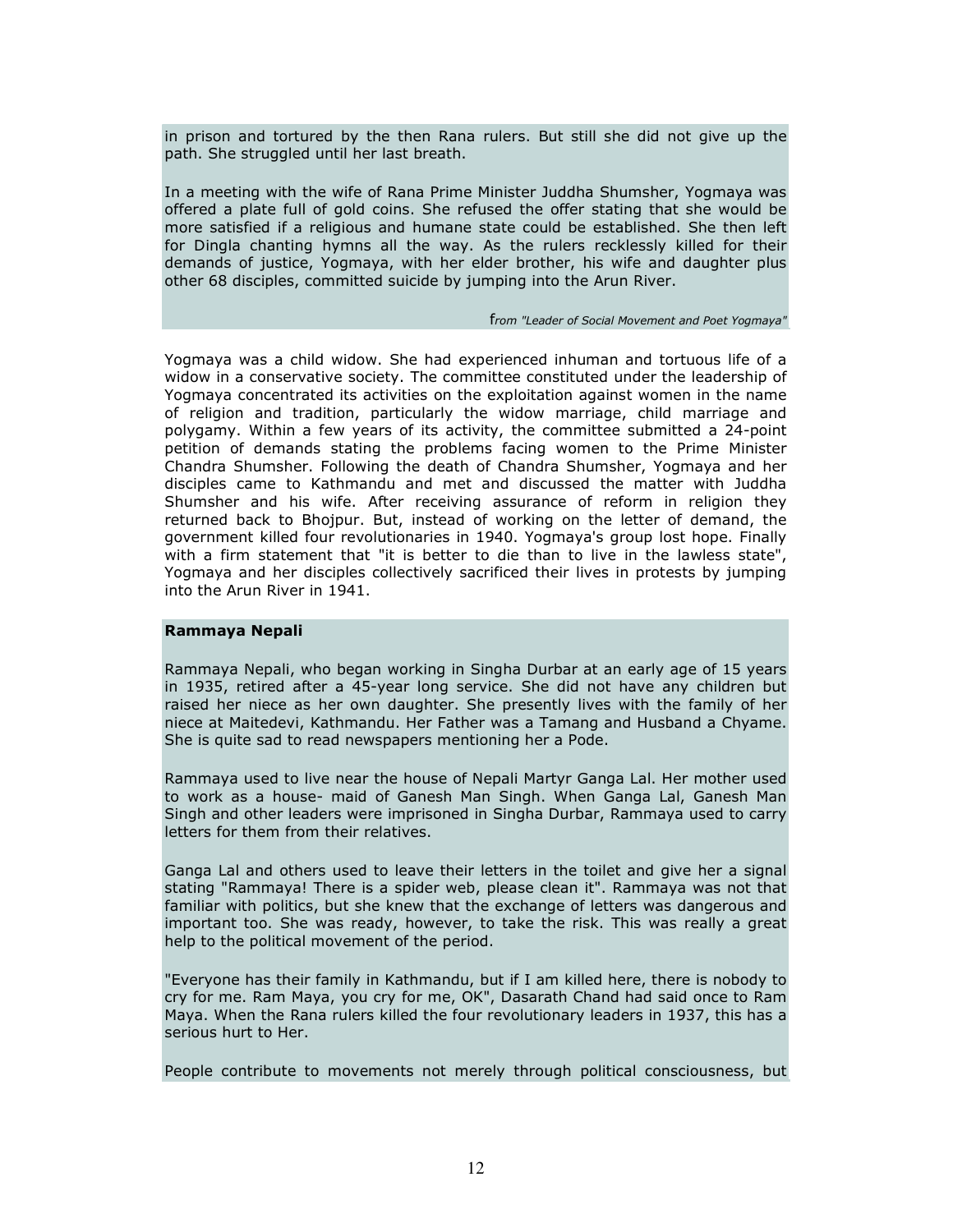their feelings also work well. Ram Maya is a living example.

#### As conversed with Ram Maya Nepali, June 2000

In 1993, Chandrakanta Mathema set up a Women's School at Makhan, Kathmandu. Along with literacy classes, the school provided training on sewing and knitting. Women became involved in political as well as educational movemen ts through the school. For the first time, co-education school was established at Naghal in 1944. These schools encouraged women to participate in political movement. Most of the women taking part in the movement were from these schools.

Labour Movement began from Biratnagar in 1947. Women also took part in the movement. Some of them, including Nalini Upadhyaya, Kamini Giri, Indira Acharya and Dibya Koirala, were arrested for this. But, they were not labourers.

For the first time in the history of Nepal, women took part in the procession of "civic rights movement" held in 1947. The procession began from Padmodaya High School. Thirty-nine people, including four women: Sadhana Adhikari, Sahana Pradhan, Kanaklata Bajracharya and Snehalata Shrestha, were arrested. All of them were imprisoned together inside Singha Durbar and were released after a week.

During the same year, on first week of August, a gathering of women at Mhepi founded Nepal Womens' Association. Mangala Devi Singh was not present on the occasion. However, as Ganesh Man Singh was in prison, the gathering decided that his wife should be the President. A committee was constituted with Kamaksha Devi as the Vice-President and Snehalata Shrestha as the General Secretary. Under the leadership of this Association, a delegation met Prime Minister Padma Shumsher demanding education, employment and voting rights for women.

Another movement took place in 1948 in the name of National Congress. Eleven persons including six women were arrested in this movement.

#### Nanimaiya Nakarmi

We took part in the satyagraha movement when Tulsi Lal Amatya and Madhav Joshi came to our house and asked us to fight against injustice. Uma Devi Shrestha, Jagdiswori, Kesari Pradhan and myself from Bhaktapur, and Devnani Tuladhar and Laxmi Manandhar from Indra Chowk were arrested in course of the Satyagraha. Jagdiswori, Umadevi and Kesari were released after two-months in prison and the remaining three of us were freed only after eight-months.

Asked about torture following the arrest, Nanimaiya says " Let's not talk about it. It was then I knew the pain a hunter causes."

A procession of women took to the street in Kathmandu on the day of ShreePanchami in 1951. The procession began from Bangemudha and concluded at Swayambhu. It had a good participation of peasant women. Pamphlets on the rights of women were also distributed in the procession. During the same year, King Tribhuvan went to India. The Rana rulers coroneted Prince Gyanendra, but the public protested it. A British Mission from India came to Nepal to seek public support for Gyanendra as the King of the country. The Mission was also denounced by showing black flag at the airport. Police responded it with lathi-charge the protesters were dispersed. Despite police suppression, a procession led by Shanta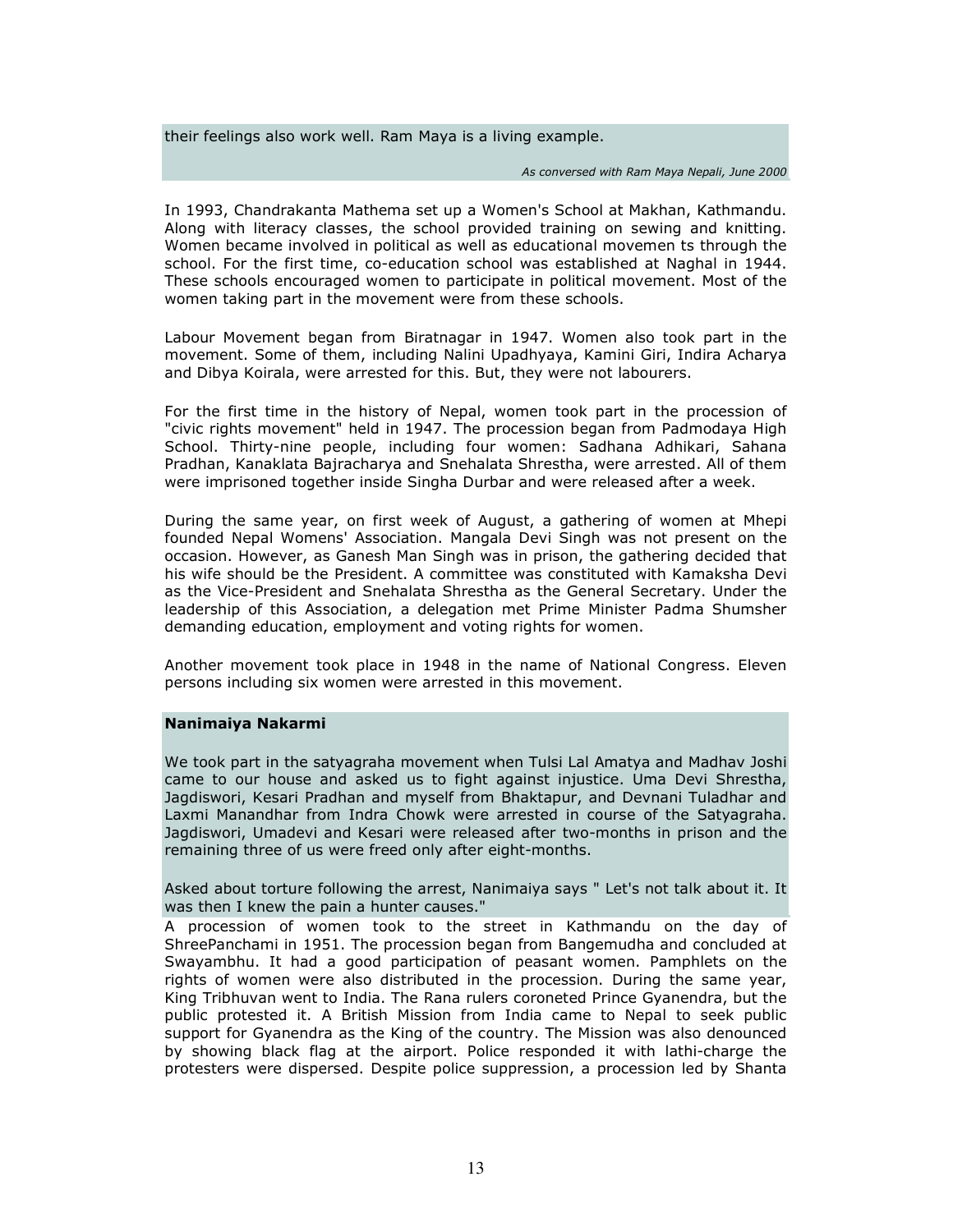Shrestha was quite successful in showing black flags to the Mission. Everyone praised her courage. Nepali women also took part in other anti-Rana activities.

At the same time, autocrat Basnet families murdered the family of Danti Bhoteni of Solu and confiscated their property. But Danti Bhoteni did not loose hope. She came to Kathmandu on foot disguised as a man wearing Daura Suruwal. She then began asking for justice at the Royal Palace but later, on her return back to the village, she was murdered.

This phase of the women's movement concentrated on such issues as the recognition for widow marriage, abolition of child marriage and polygamy, end of the exploitation of women in the name of religion and tradition, equal opportunity of education and employment for women, voting rights for women and so on. The movement brought about some reforms in the education system and some flexibility in the traditional value system.

#### Sadhana Adhikari

We had accompanied our father who used to do business in Bhutan. After the World War II, we came back to Nepal from Bhutan following a two months trek. During the period, women in Nepal were quite hesitant to come out of their homes. In 1948, a procession began from Padmodaya School in the name of civic society. Four women, Sahana, Snehalata, Kanaklata and myself and many men were arrested. Everyone was locked at a single place inside Singha Durbar. Policemen threatened us that we would be hanged. Regardless of the threat, we started hunger strike. We were released after seven days of imprisonment. Our family was scared that the society would reject us following the release. We also did not know what would happen. But as soon as we came out, the public welcomed us jubilantly. This provided us with further encouragement. Our family was very happy at our courage.

Nepal Women's Association was set up in 1947 and we sent a delegation to the Prime Minister demanding voting rights for women. In 1949, we organised a procession demanding for education. Women peasants also took part in the procession, but not the middle-class women. We were mixed-up with the family of peasants, live there, talk to them and generate awareness in them.

A conference of peasants was held in 1949 in the house of Nati Dai. Among the 3000 peasant participants, more than 20 women participated in the conference.

Participation of women peasants was consideribly high in the women procession organised on Sripanchami in 1951. We were given voting rights in 1952. When I stood for elections, women peasants helped me in publicity and were actively involved to ensure my victory. Political activities were not affected even after my marriage in 1954. I gave birth to a child in 1958 and was responsible for his upbringing. It compelled me to take up teaching, thus could not make politics my career. I, however, prepared an atmosphere congenial for Man Mohan comrade to become completely involved in politics. In a way, my role was that of an assistant to him.

I was in Biratnagar during the Teachers Movement in 1979. I assisted the movement from there. I retired in 1992 after 33 years in teaching. Still I don't reject anyone for the work I am able to do. I have assisted from my side, so will do in future as well.

As talked to Sadhana Adhikari, June, 2000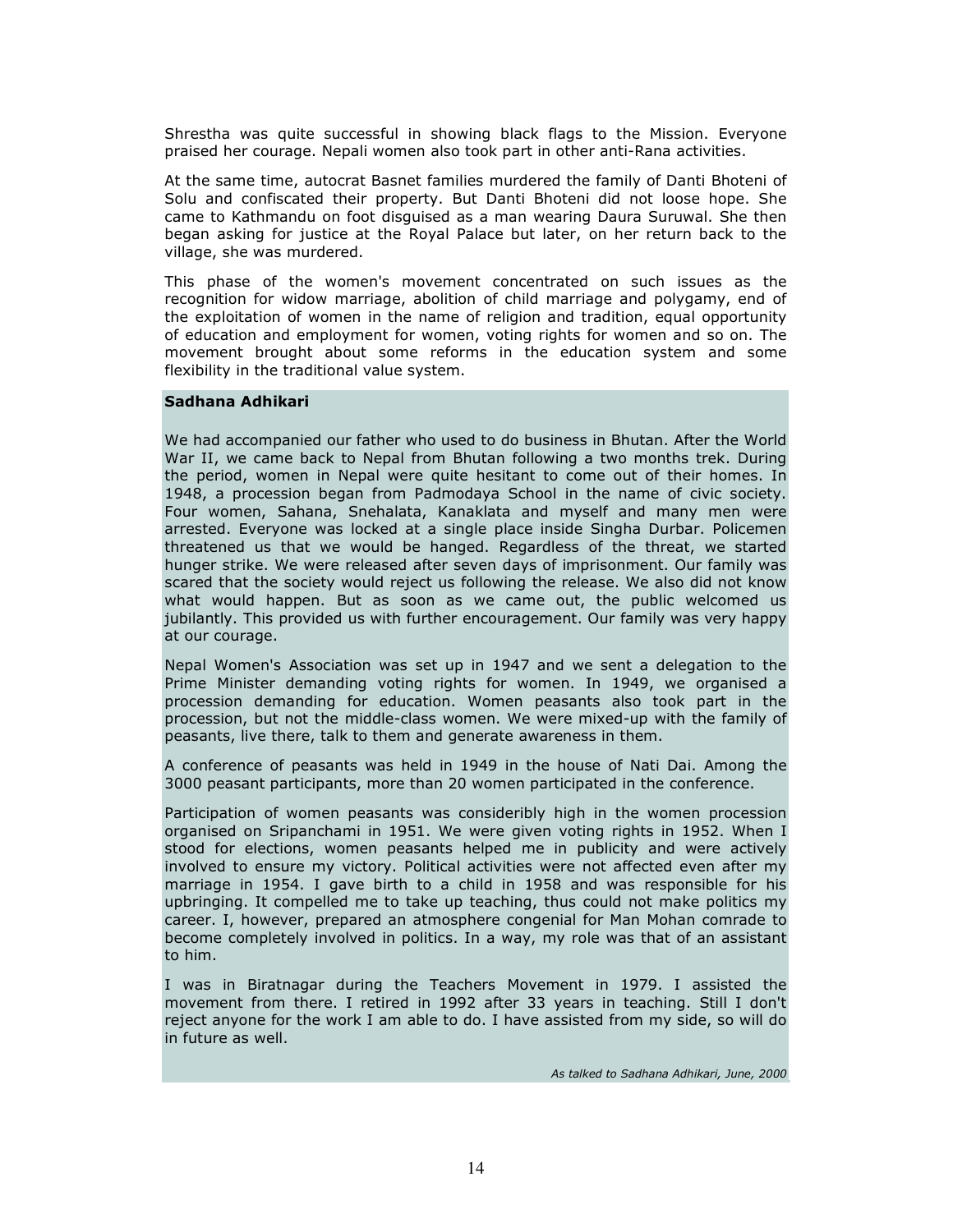### B. Participation in the movement between 1951-1978

With the end of the autocratic Rana Rule, social movements continued taking up various issues in the changed circumstances. On the other side, internal disputes began to rise in different organisations. This also affected the women's' association. Politically, Mangala Devi Singh and Punya Prabha Dhungana had no differences. But as a result of personal conflict, Punya Prabha Dhungana constituted All Nepal Women's' Association in 1951. This association, along with other points, demanded for the recruitment of women into the police force. As a result, 18 women were recruited into police service.

The new government constituted a 35-member advisory committee. The committee represented people only from the Nepali Congress. Protesting this, Nepal Women's Association organised a protest rally at Bhugol Park. Eight women were arrested from the rally. Policewomen behaved more inhumanly than policemen did with them in custody they were released after a week.

#### Shanta Shretha

The newly constituted coalition government in 1951, appointed people only from the Nepali Congress Party. Nepal Women's' Association protested this activity organising a protest meet at Bhugol Park. Police intervened into this gathering arresting eight women including Sahana Pradhan, Kokila Baidya, Krishna Kumari Guvaju, Ram Laxmi, Mitthu Devi and myself. We were released after a week. The recruitment of women in police service was started at the time. The Policewomen were quite hostile on us than their male counterpart.

As talked with Shanta Shrestha, August, 2000

In 1952, political parties and peoples'organisations started debating over the issue that the Delhi Agreement was a betrayal. The debate also reflected the differences in political thinking. Mangala Devi led a faction, which believed that women's rights could be aatained through the reform. Kamaksha Devi led the other side with the belief that only a radical change could provide women with their rights. While this debate was going on, the Indian Prime Minister Jawahar Lal Nehru came to Nepal. Nepal Women's Association decided formally to protest him with black flags at the airport. Eight women including Sabitra Shrestha were arrested and were released after a week. Mangala Devi Singh did not support the decision and conflit were intensified in the organisation. Finally, Nepal Women's Association was divided into two different Associations.

### Sabitri Shrestha

Before going to the airport to display black flags we went to the house of Mangala Devi. "You all go, I have to attend a meeting", she said. We went through the jungle of Guheswori. Eight of us including Shrimaya Shrestha, Bishnu Kesari Shrestha, Silbandi Shah, Janaki Shrestha, Renuka Shrestha, Kanchi Didi, Sabitri Poudel and myself were arrested. We were kept in custody, close to a toilet, at Hanuman Dhoka. We were shifted to the upper storey after we staged a hunger strike for three days demanding to shift us from there. We were tortured by both policemen and policewomen. They pulled Sri Maya by her hair. Among us, she was the one most severely tortured.

Based on conversation held in September 2000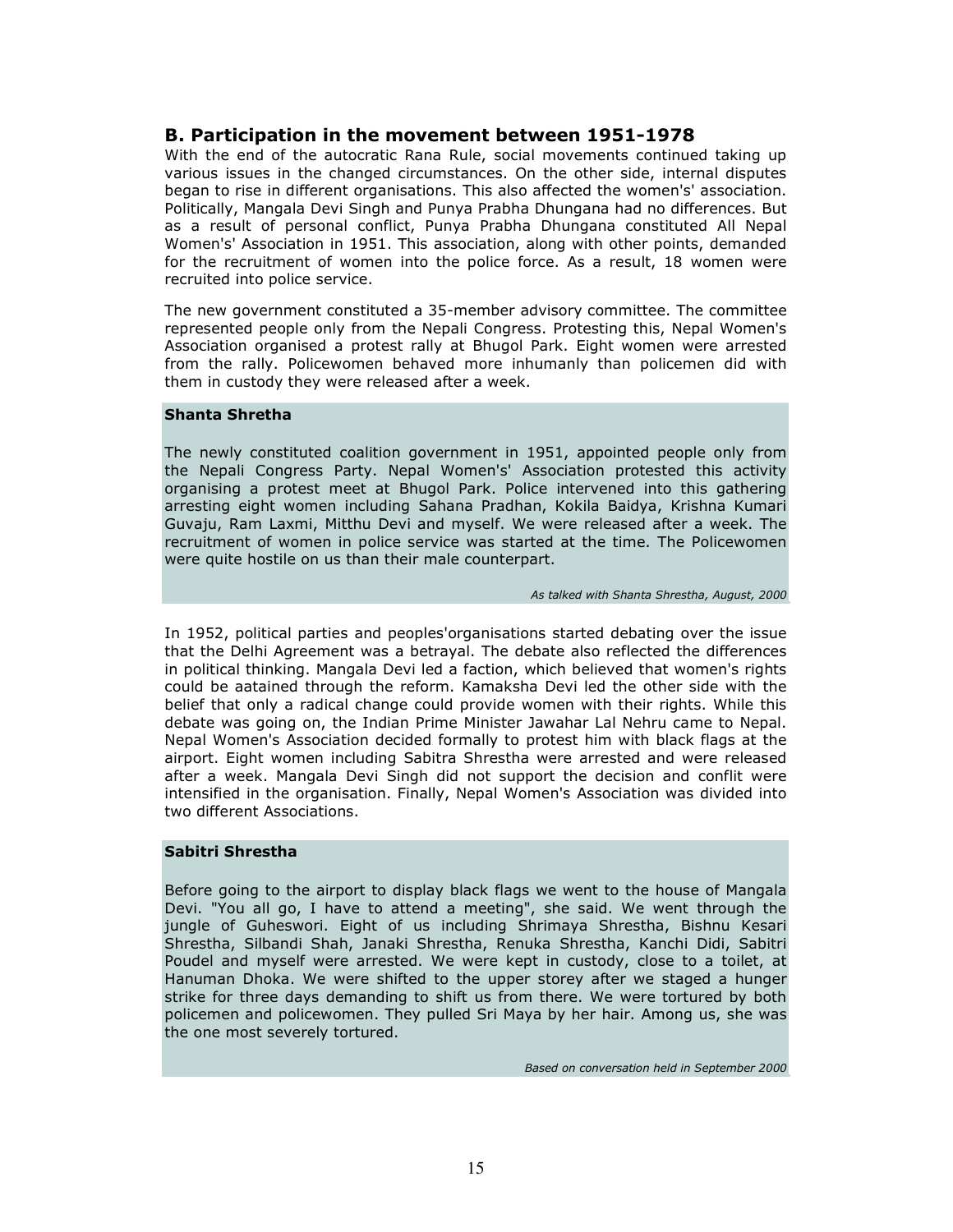Women continued their participation in movements despite tortures and harassment. As a result in 1952, women received the right to vote and also began to take part in parliamentary politics. In 1953, Sadhana Adhikari contested for Kathmandu Municipality elections. She was the first elected woman in the Municipality. Thus, women also began to enter in government bodies.

#### Snehalata Shrestha

Nepal Women's Association had officially decided in 1952 to show black flags to Jawahar Lal Nehru. The women protesters led by Kamachcha Devi had to face police suppression while going for it. Some were arrested. But, Nepal Women's' Association President Mangala Devi Singh went to welcome Nehru against the decision.

Her return created a dispute in the association. As she was the President she took with her the sign board of the association and set up a separate office. We changed the leadership of Nepal Women's Association and made Kamaksha Devi the President and set up the office at its original place.

I was the general secretary from the time of establishment of the women's association till 1953. Due to personal reasons, I resigned in 1953. Kamaksha Devi carried out all office works in my absence although my resignation was not accepted. The women association was banned in 1960.

Asked why she became a communist, Mrs. Shrestha says, "I was a member of the national congress. One morning, I met Home Minister Bisheshwar Prasad Koirala and told him that the Ranas are taking away national property, we should stop them and nationalise the property and invest it into national industry. But he counter-questioned, "Snehalata, have you also become a communist?" This question filled me with a consciousness that only the communists can protect national property. Thus I became a communist".

#### Based on conversation in September 2000

From 1952 to 1958, peasants' movements concentrated on protests against feudallords and Jamindars in different parts of the country. In these movements, mentionable is the action against autocratic Badahakim Santbir Lama of Ilam. A woman activist Dulalni Bajei pulled Santbir off his horse and garlanded him with shoes. Many brave women like Dulalni Bajei are however not mentioned in history, their deeds have not come to public attention.

#### Fifty-First International Women's Day

Nepali women celebrated the International Womens' Day (March 8) for the first time in 1961. On the occasion, ANWA and WVS organised a function in Kathmandu. Teachers and Students from Kanya Mandir High School also celebrated the occasion participating in the function. Women in Colleges and Schools in Dhankuta also celebrated the day by organising seminars and holding processions. The government, later, decided to observe the Day as a paid leave for women employees.

from Mahilamukti- Vol. 3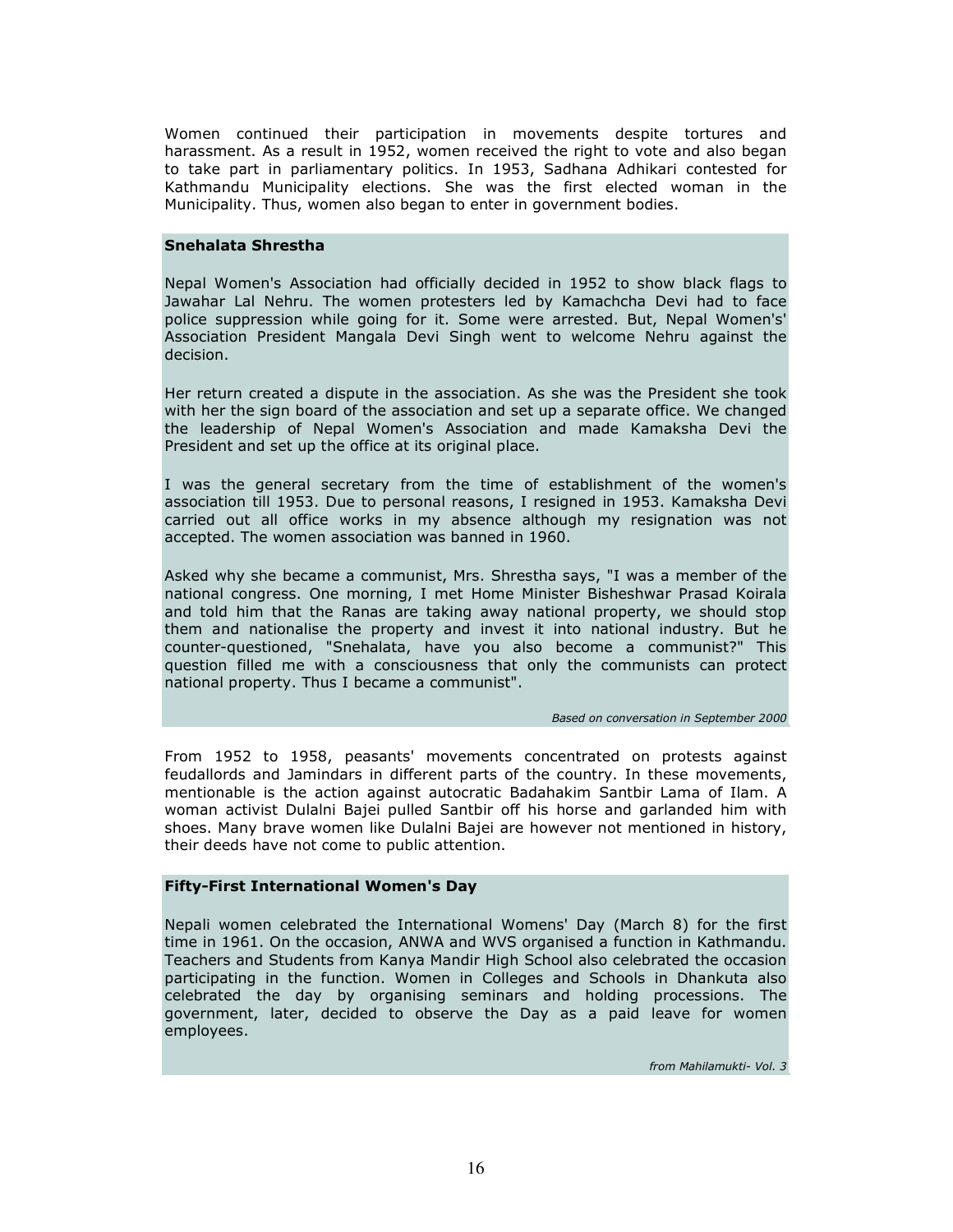A section of an ultra feminist movement had also developed in the Nepali Women's Movement. It has been mentioned in Matritwa (1995) and Mahila Mukti (Volume 5). The demands were limited to education for women, participation of women in the interim government, skill development for women etc. They had also stated that "men are our enemy, we have to keep them under our control. We don't need men, nor are we concerned about them."

#### The Declaration (1951) of All Nepal Women's Association (ANWA) put up the following demands

- Equal wages for equal works.
- Equal rights in all walks of national life.
- Special facility for women in post-delivery period and childcare facilities
- Free education for children.
- Withdrawal of husbands and sons from the arm-force of foreign imperialist countries
- Independent Nepal and people's democracy in Nepal

from "A Brief History of Communist Movement in Nepal

The women movement that voiced for radical changes held that women could achieve independence along with others only through struggle against feudalism and imperialism.

Dwarika Devi Thakurani was elected from Dadeldhura district in the first general elections in 1958. She was also appointed as the first women Minister- the minister of state for health.

In 1960, King Mahendra forcibly replaced multiparty democratic system by Panchayat System. Women came to the streets in protest of this reactionary move of the King. Shailaja Acharya, Umadevi and Gauri Rana were in the forefront protesting with black flags on February 18, 1961. They were arrested.

All women organizations were banned along with the declaration of the Panchayat system. But women participation continued in the movements carried out by workers, peasants and students. They continued organising themselves in an underground existence. A large number of women participated in the movement organised by students demanding Free Student Union in 1965 and the movement against DIG Narayan Singh (who tried to harass sexually the woman artist at Rastriya Nachghar in 1966).

The armed struggle of Jhapa in 1971, which is renowned as "Jhapa Bidroha" also, had women Participation. Lila Kattel, Gaura Prasain and Sita Khadka were among the notable women who fought fearlessly in this movement. All three of them served jail terms for this. Among them, Lila Kattel died in a rickshaw accident, unfortunately after a few years of release.

During these movements, women were responsible for providing shelter to the underground leaders, changing their places of living and exchanging news and information. Sharada Mainali is one of the bravest women who have played a significant role in this regard.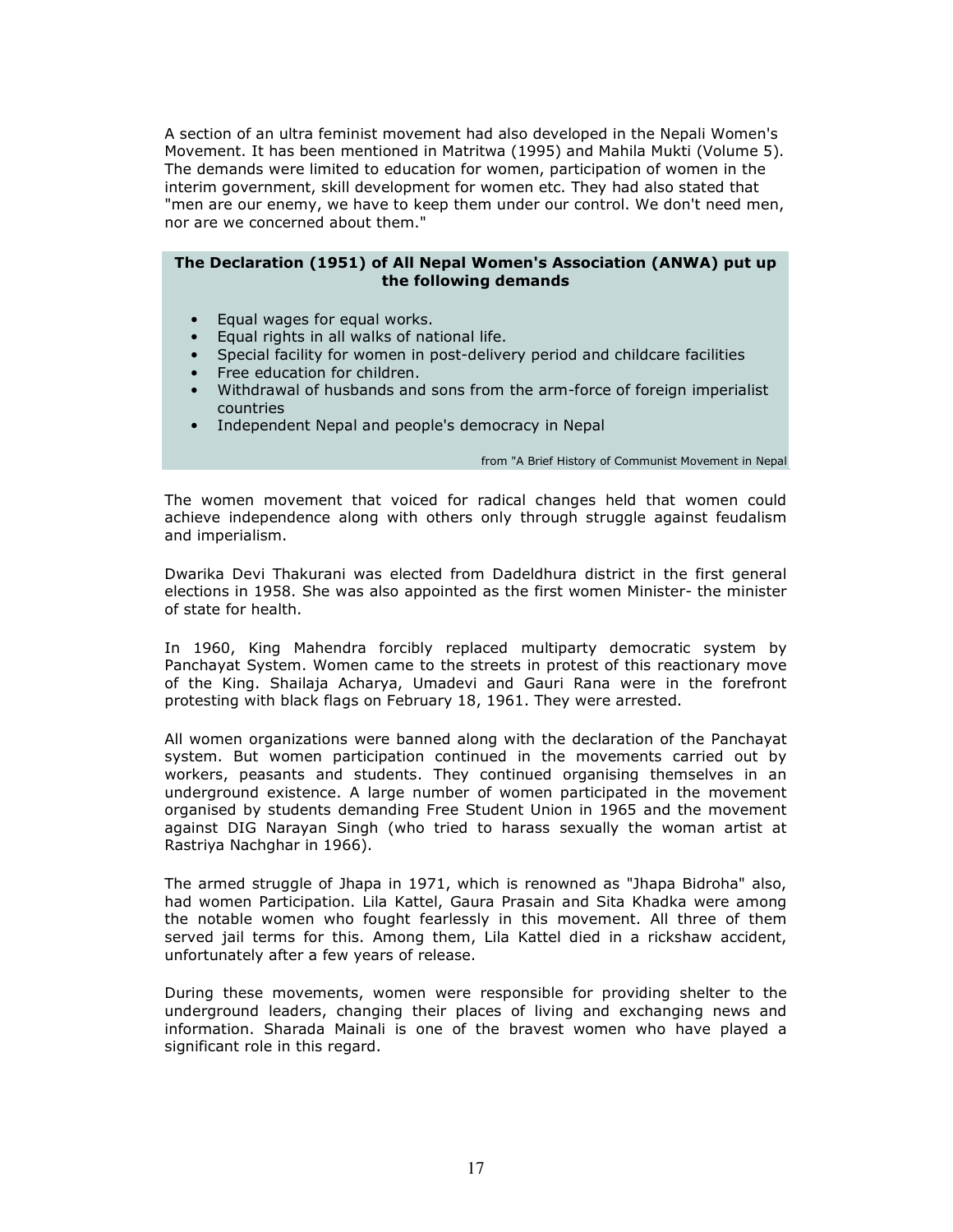In order to keep the public under their clutches, the Panchayat rulers had set up different class organisations. Nepal Women's Organisation was one of them founded under the leadership of the women from the palace and aristocrat family. Established in 1962, a handful of women under the banner of this organisation reaped benefits in the name of women in general. It is noteworthy, however, that the aristocrat women had started celebrating International Womens' Year and International Working Women Day (March 8) in the name of "womens' day" since 1975. The organisation has been gone astray along with the fall of the Panchayat.

### C. Participation in Anti-Panchyat movement between 1979-90

All Nepal Women's' Association dissolved after the coup of 1960 was re-constituted in 1978 under the convenorship of Parijat. But, this could not carry out any programmes immediately. Therefore, on February 1980, a seven-member All Nepal Women's Association Central Preparatory Committee was constituted under the convenorship of Shanta Manawi with Swasti Bajracharya, Jaya Ghimire, Radha Gyawali, Sanjita Giri, Sharada Mainali and Kamala Rai as its members. From the year, the International Working Womens' Day (March 8) was celebrated at the people's level as an important day of women's movement. It was, thereafter established as the Working Women Day.

#### Namita and Sunita- Murder case

Residents of Lazimpat, two sisters Namita and Sunita were admitted to College following the results of School Leaving Certificate (SLC) Examinations, 1981. Next year, they went on a tour to Pokhara. After a few days in Pokhara, the two sisters were raped and murdered by some hooligans. Their dead-body were found at the bank of the Seti River. Women then waged a nation-wide movement demanding action against the culprit involved in the crime.

From Ghosana issue -1

Following the murder of Namita and Sunita in 1981, ANWA led a nation-wide protest programme. A grand procession was organised on June in Kathmandu. The procession submitted a letter of protest to the Prime Minister at Singha Durbar and converged into a mass meeting in the premises of Tri-Chandra College. Students, peasants, workers and people from all walks of life, men and women, took part in the programmes organised and led by ANWA demanding stern actions against the culprit and protection for women. The nation witnessed procession and rallies, wall painting, postering and distribution of pamphlets all around the country.

Not only March 8, the Teej, a cultural festival of Nepali women, also became an occasion for women activists to carry out a lot of programmes. Led by ANWA, women throughout the nation utilised the day as an awareness-oriented cultural festival. In 1985, police charged Lathi on the women gathered to celebrate the Teej at Butwal.

The multi-party system was declared on April 9, 1990 (Chaitra 26, 2046 Bikram Era). Even after this, none of the culprits of the Panchayati regime were punished. Instead, insecurity of women increased. In June the same year, four hooligans raped 11-year-old girl Asali Maya Tamang at Dillibazaar, Kathmandu.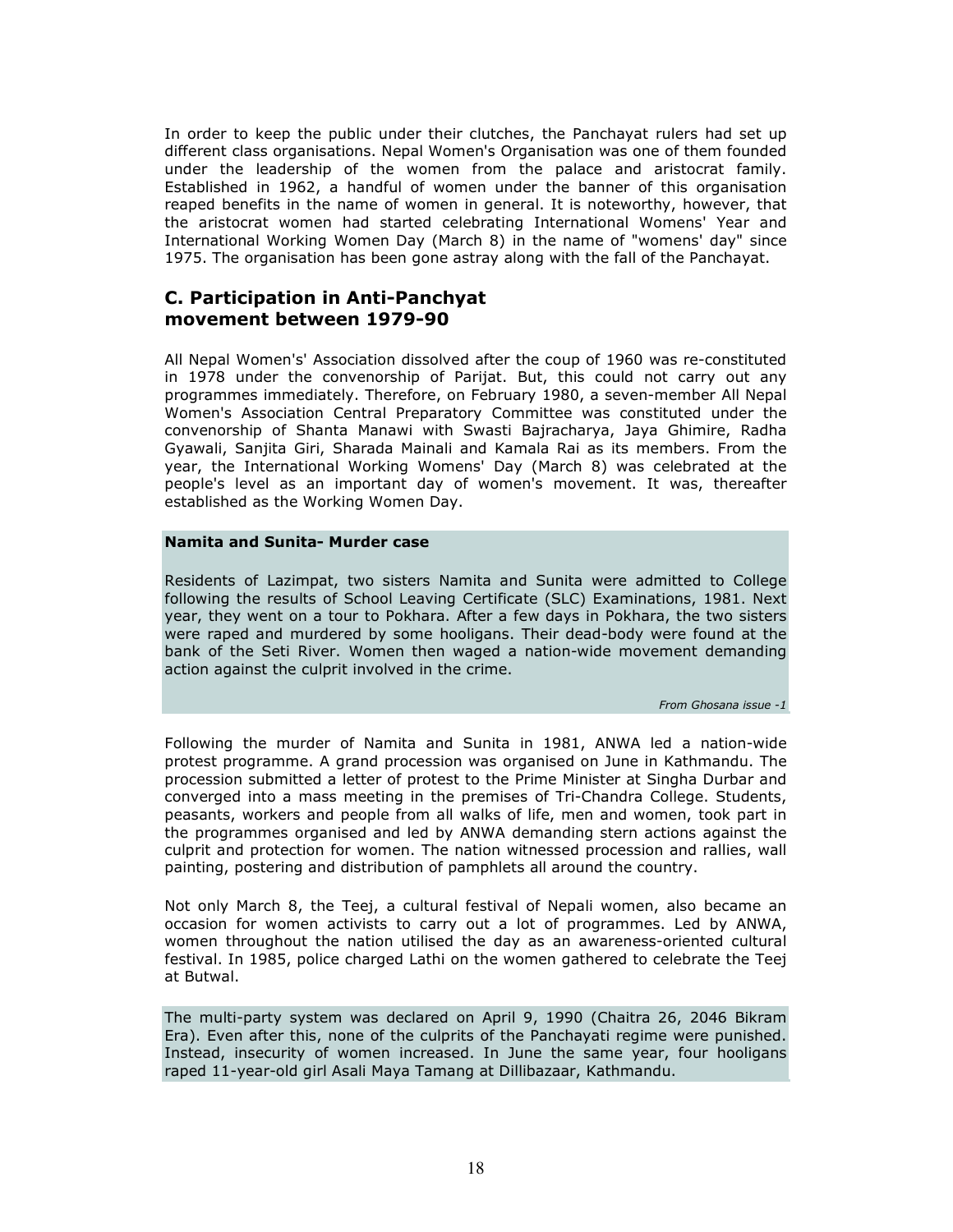In 1988, women immediately took to the streets in protest against inhuman Bhujungkhola Rape case. Taking up this issue, some members of the Rastriya Panchayat obstructed the parliament, while the people revolted in the streets. Women revolt against this incident expanded throughout the country.

#### Bhurjungkhola Rape Case

In1988, four local hooligans raped Durga Devi Acharya at Bhurjungkhola, Pokhara. Panchayati rulers had planned the incident because she was an ANWA activist, hence against the Panchayat system. ANWA staged a big protest in Pokhara against the crime. It later expanded all over the country. As a result of the pressure from women, four of the culprits including Amar Bahadur Gurung were arrested and jailed for two years. As they were Panchayat sponsored hooligans, the rulers released them before their term of imprisonment was over.

Protests were organised against girl trafficking, rape, dowry, and domestic violence and so on while equal rights for women were the main demands of all movements organised during this period. Major voices raised surrounding the movements were for equal rights in socio-economic, political and cultural sectors, guarantee of social security to women; stern legal provisions against social crimes such as murder, rape, girl trafficking and domestic violence; and the abolishment of the dowry system.

### D. Participation in various activities between 1990-91

Women played an important role in the 1990 popular movement. ANWA had constituted a Central Action Committee in Kathmandu in support of the movement. Other struggle committees of women at different levels were also constituted outside the valley. March 8 of this year was jointly celebrated by different women's organisations giving the public a message about a unified movement. A large number of women were arrested from Kathmandu and other places for participating in the programme. The women introduced a variety of protest events. They covered up their mouths with black bands, held torch processions, corner meetings and mass meetings and moved around the city striking dinner plates. Like their male counterparts, women in the movement also faced lathi charges, kicks, warrants and arrests from police. They also suffered other forms of mental, physical, psychological torture and sexual harassment at police custody.

At the outset of the movement, Janaki Devi Yadav, Muneswori Yadav and Sonawati Yadav attained martyrdom. Shobha Bajracharya, Pampha Khadgi lost their lives in course of the movement. Bidhya Devi Joshi, Sita Bidari and others were also injured by bullet. The news of police attack and barbaric torture of Laxmi Karki in Pokhara further enraged the people to protest against the Panchayat. Around 500 women were arrested in connection with the movement.

#### Home Minister's Advice: The most irresponsible statement

Demanding stern actions against the rapists of Asali Maya Tamang, a 70-member delegation of women led by ANWA president Asta Laxmi Shakya met home Minister Yog Prasad Upadhyaya on July 17, 1990. In reply to the demands, the Home Minister said, "women walk in the street in sexy clothes and make up. This attracts men and such incidents do take place. Women are also guilty of this. Therefore, for their security they should grow long nails and carry chilly dust in their bags, scratch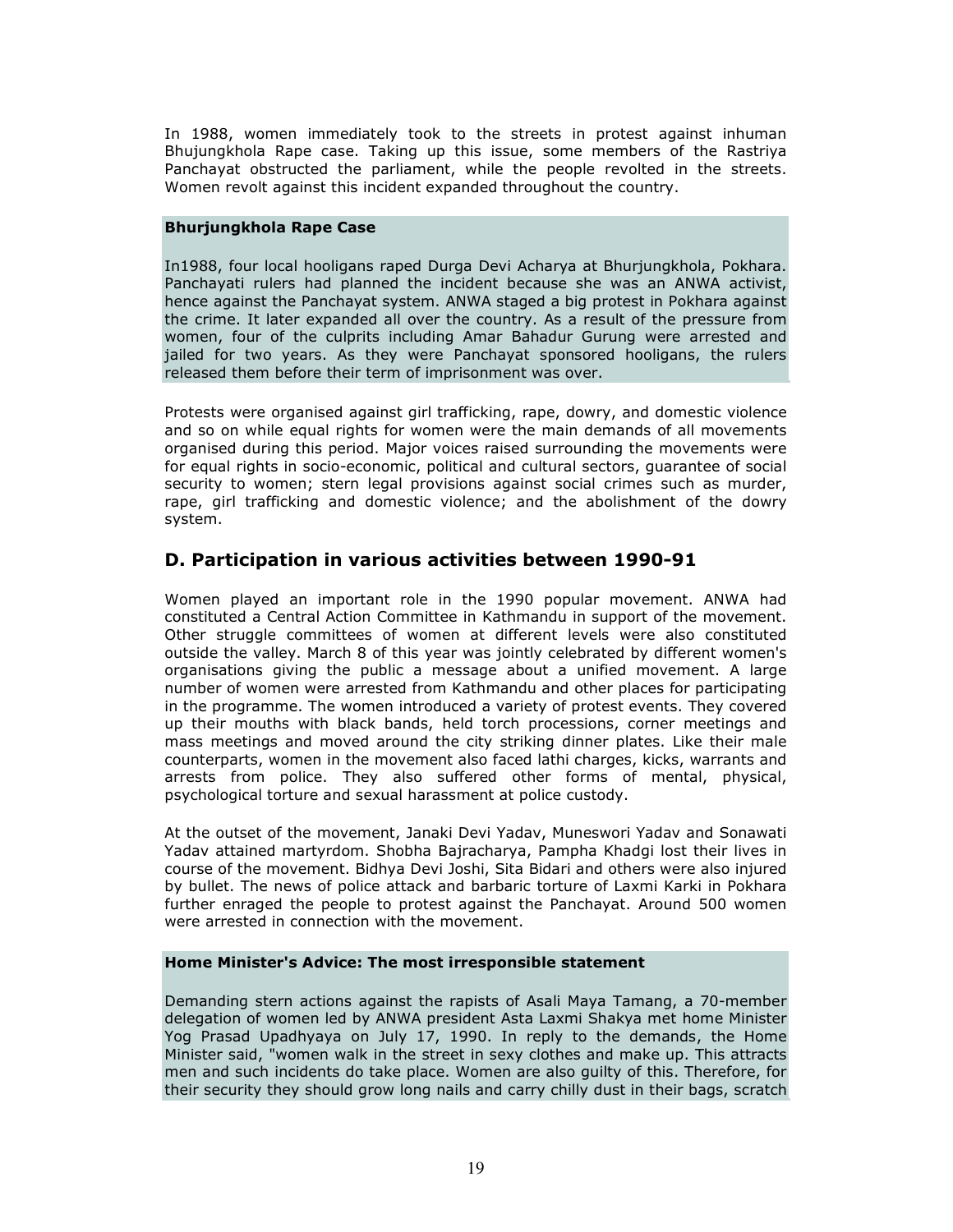the rapists with nails and throw chilly dust in their eyes and run away." Such an irresponsible statement of the Home Minister enraged the women. On July 20, ANWA further organised a protest rally near the site of the incident at Dilli Bazaar demanding action against the culprits and resignation of the irresponsible Home Minister.

The hooligans were however left scot-free. ANWA delegated a fact-finding mission about the incident and continued other forms of movements to pressurise the concerned authority. The association also pressurised the Home Minister to forward the case to the council of ministers. Instead of considering this issue with due austerity, the Home Minister accused the women of their carelessness for their insecurity, and made such silly suggestions as to grow nails, scratch the men who attempt to misbehave and throw chilly dust in their eyes. The women enraged at this remark, organised a mass meeting at Dilli Bazaar against the rape case and the negligence of the Home Minister. The meeting was coordinated by ANWA.

#### Some recommendations presented by ANWA to the Constitution Reform Recommendation Commission.

- Equal rights for daughters in Inheritence property.
- Guarantee of social security and protection of women.
- A provision similar to that for men in the case of citizenship acquirement for a Nepali woman who marries a foreign man.
- Guarantee of free and compulsory education for women.
- Provision of representation of women in constitutional bodies.
- Special provision for economic self-reliance.
- Fifty percent women representation in the upper house.
- Constitutional provision for constituting a family court against women violence.

(From the recommendation letter submitted to the Constitution Reform Recommendation Commission)

On the occasion of Teej-1990, ANWA organised a cultural programme at Pashupati. For the first time after thirty years of the autocratic rule, the women expressed their feelings in an open atmosphere. They sang songs of their sorrow, rights and struggle. In the evening, they returned back to their homes. As usual in the evening, the queen was on her way to Pashupati Nath Temple. The people who had hatred against the Palace expressed their anger by pelting the queen's vehicle with stones. For this, ANWA was held responsible. In this incident, arrest warrants were issued against Binda Pandey, Pampha Bhusal, Laxmi Karki, Hisila Yami and others, and their houses raided. Bachaspati Devkota, Raju Nepal, Toyanath Thapaliya and other men were also arrested and tortured. In the same year, some hooligans attacked a Teej programme in Arghakhanchi. Demanding action against the hooligans, the women in Arghakhanchi staged a 20-day relay strike and five-day hunger strike.

#### Demands put up by Nepali Women with the Advent of Democracy

- Representation of women in the constitution formulating commission
- Inheritance property rights to daughters
- Special provision of employment
- Women participation in policy descision level
- Social protection and guarantee of security of women.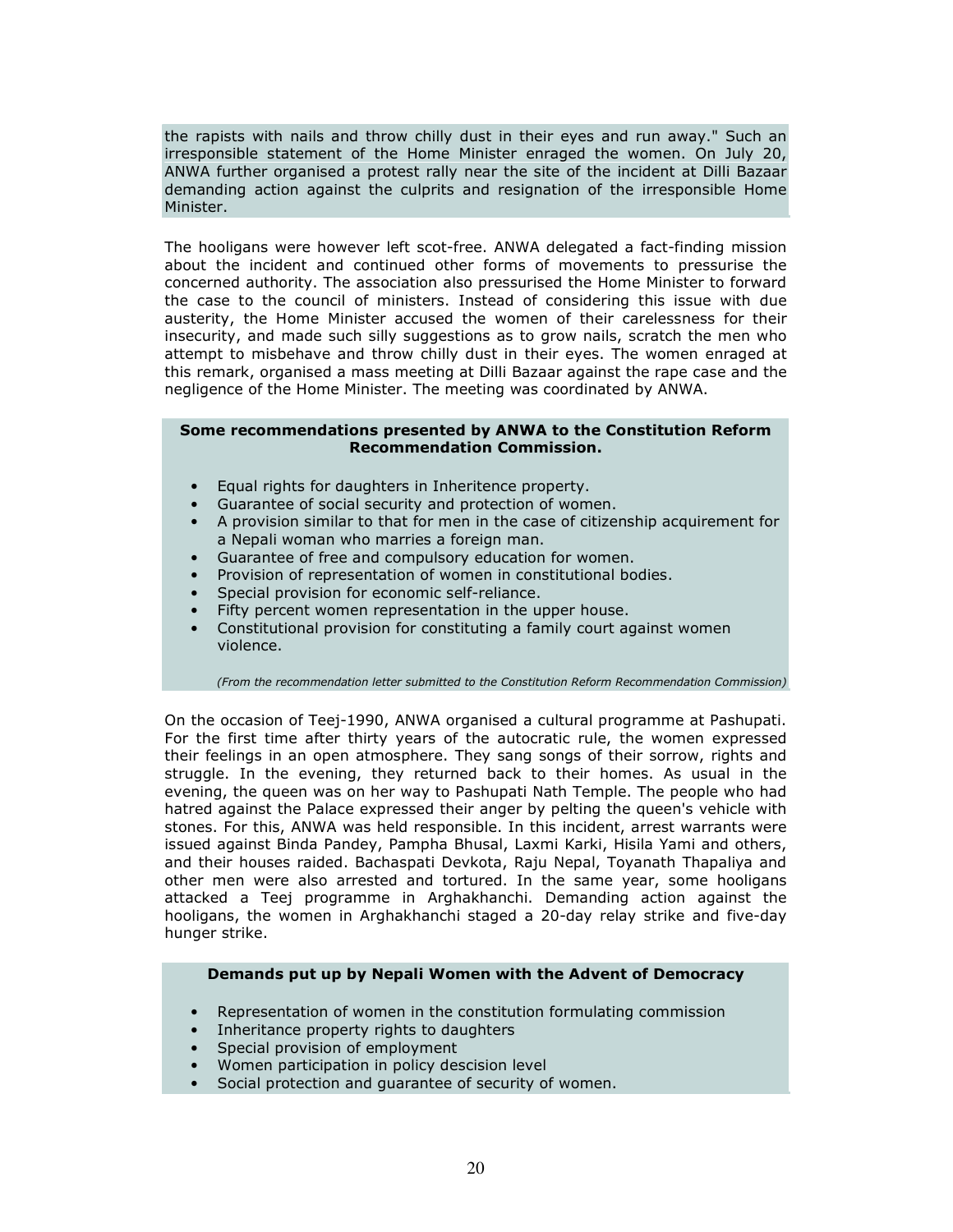- Action against the culprits from the Panchayat time who committed murder, rape and other inhuman behaviour against women.
- Return of the girls sold abroad and arrangement of employment for them.
- Effective prohibition of dowry
- Two-month maternity leave for working women, and allowances for education to the children
- Proper arrangement for child-care centre and health care for babies.
- Proper arrangement of housing and care for the orphan, helpless, disabled and elderly women.
- No Night-shift work for women
- Compulsory and free education up to the secondary level and encouragement & opportunity for women in higher education.
- Abolishment of child marriage, abduction marriage, exchange marriage and pandav bibaha.
- Easy and effective measures to obtain divorce and strong legal mechanisms to check forcible divorce.
- Nationwide campaign for women literacy
- Public holiday for all women on March 8.
- Complete prohibition of drugs and control of liquors

(From, Mahilamukti Vol. 4)

In 1990, the Constitution Reform Recommendation Commission was preparing the draft for a new constitution. As it came to public, that the constitution is discriminating against women, who played an equal role in the movement, women protested against the possible conspiracy and submitted their suggestions for the "complete civic rights of women".

|         | Landmarks in Nepali Women Movement                                                                                           |
|---------|------------------------------------------------------------------------------------------------------------------------------|
| 1917    | Formation of <i>nari samiti</i> , the first women's organisation                                                             |
| 1941    | Suicide by Yogmaya and 68 of her disciples by jumping into theArun<br>river.                                                 |
| 1946    | Formation of <i>adarsha</i> women's association.                                                                             |
| 1947    | First participation of women in a political rally, four women were<br>arrested, held in custody and released after a week.   |
|         | Formation of the Nepal Women's Association                                                                                   |
| 1951    | Women participation in the anti-Rana movement.                                                                               |
|         | Disputes and division in Nepal Women's Association                                                                           |
| 1960-79 | Women participation in underground movement.                                                                                 |
| 1980    | Reconstitution of ANWA, celebration of International Working Women's<br>Day at the people's level.                           |
| 1979-90 | Development and expansion of women's organisations with emphasis<br>on women's participation in all sectors of the movement. |
| 1981    | Movement against the Namita-Sunita murder case.                                                                              |
| 1988    | Movement against Bhurjungkhola rape case.                                                                                    |
| 1990    | First National Conference of ANWA                                                                                            |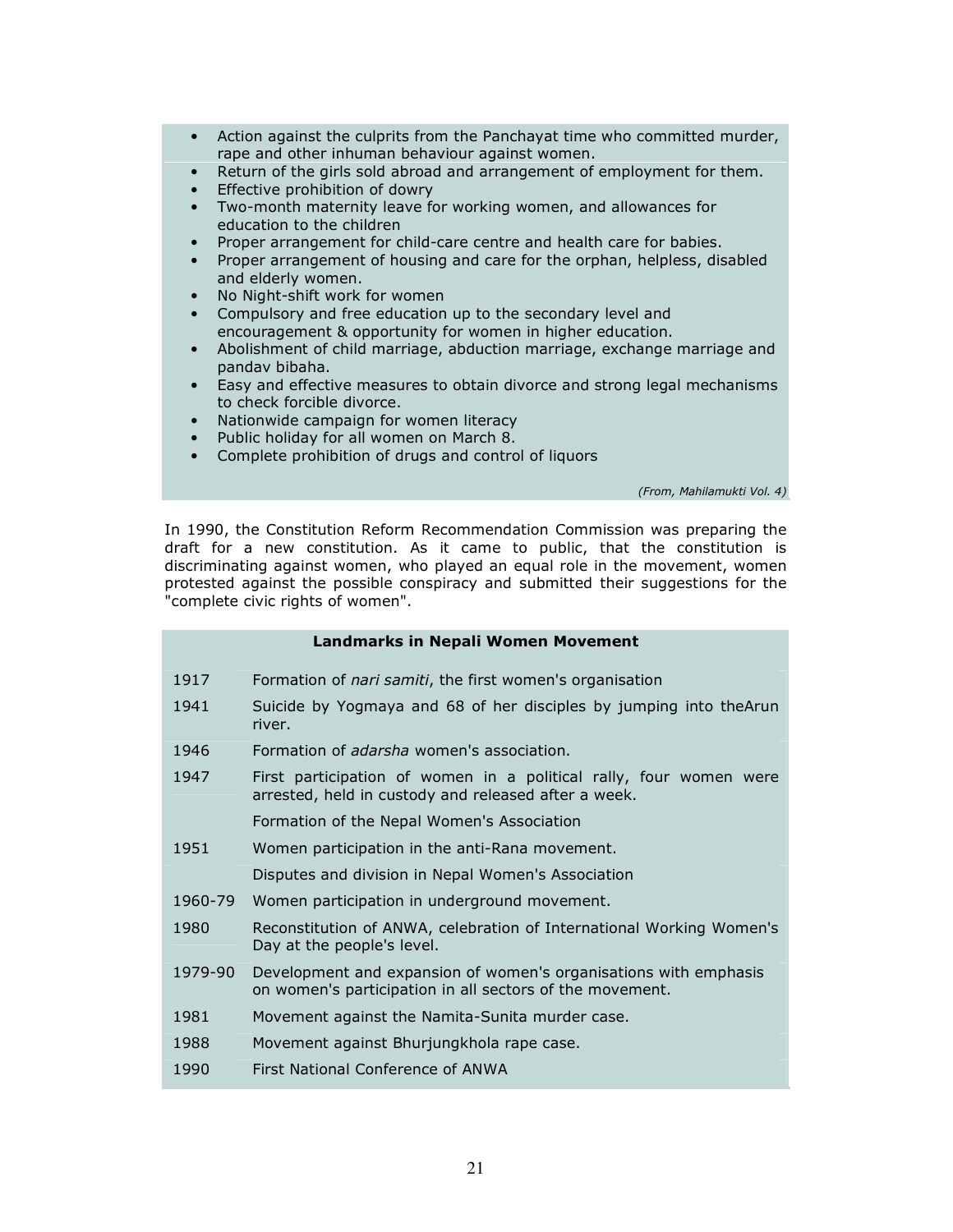|      | Women participation in the popular movement.               |
|------|------------------------------------------------------------|
| 1991 | Movement against the Dilli Bazaar rape case.               |
|      | Demand for the formulation of equality-based constitution. |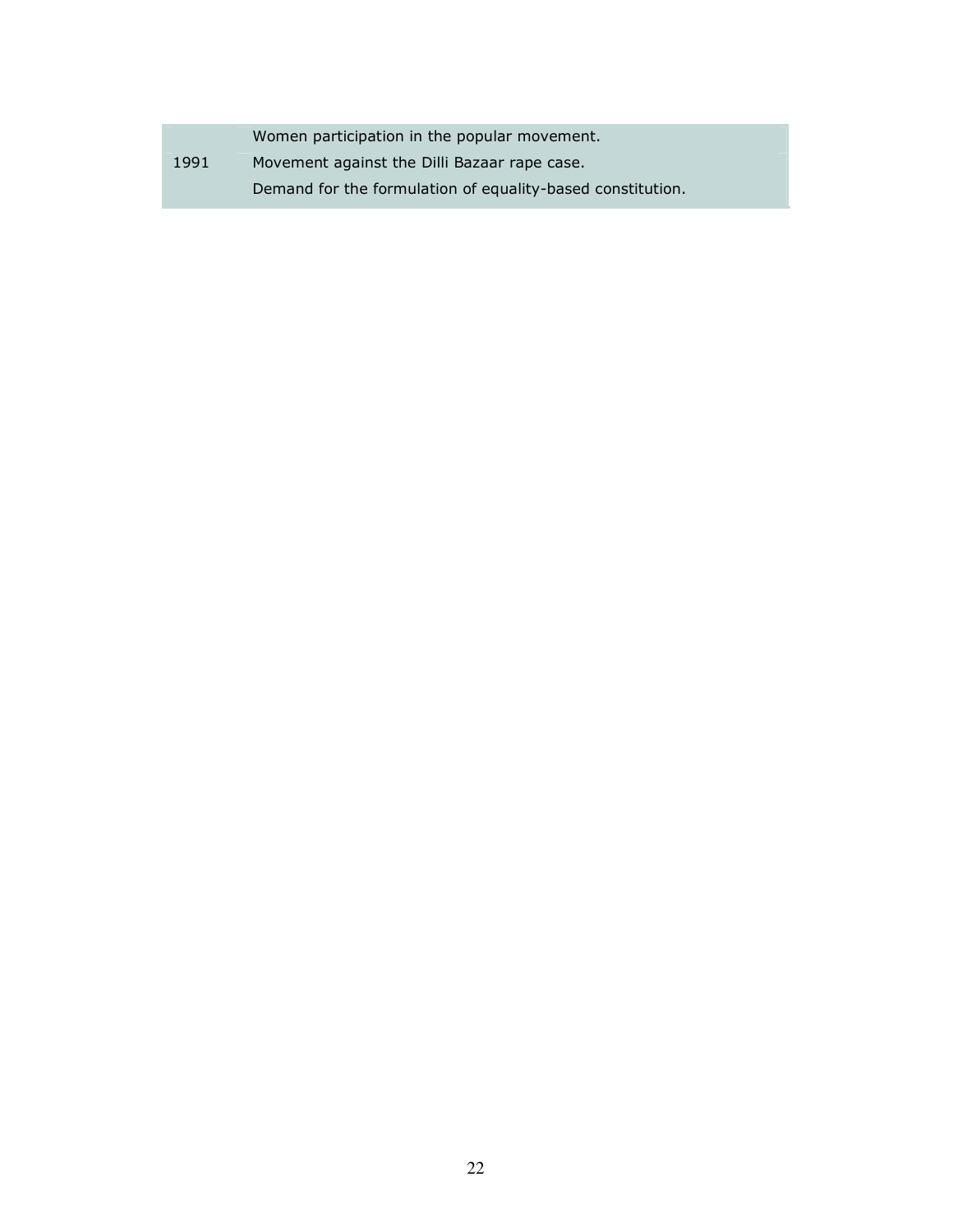# Part-Four Women Participation in Nepali Labour Movement

## I. Participation in 1947-60

Trade Union movement in Nepal began from Biratnagar in the form of united movement of Nepali labourers on March 4, 1947. The movement was led by comrade Man Mohan Adhikari and Mr.Girija Prasad Koirala. Expressing his views (in a conversation on January 1998 on the labour movement, Man Mohan Adhikari said, "Union activities began in Biratnagar with a little experience gained while working in unions in Banaras. Efforts were made from the very beginning to raise the movement politically rather than making it an issue associated only with labourers. The movement raised demands for the matters concerning daily life of the labourers. Bonuses, salary increments, health check up, holidays, quarters, maternity leave and other benefits for women, child care centres, equal wages for equal work etc. were the main issues raised."

Commenting on women's participation in the movement, Mr Adhikari said, "Women were always in the forefront of the movement. The number of women workers was maximum in Cotton Mills and slightly lower in Jute Mills. They were very responsive. Women coming from Burma and living in the Burmeli Tole were more enthusiastic than others were. But there were no women in policy-making body of the union. I cannot remember the names of the women who took part in the 1951 movement but if a search is made in Biratnagar Mills Area, one can find more information on this."

Likewise, in a conversation in January 1998 with the present Prime Minister Girija Prasad Koirala, Mr.Koirala said "I started to work at Biratnagar Cotton Mills not because of political reasons but due to financial problems. I accepted the condition that I would not participate in politics. But, as the management started to harass and suppress, we setup a union and organised strikes. In the beginning, we put forward a number of, necessary as well as unnecessary, demands. But, later, with the advice from B.P. Koirala, specific demands such as the increase of salary by half a paisa, quarters for labourers, health treatment, holidays etc. were put forward.

On women participation, Mr Koirala says, "A separate list of demand for women was not raised in the movement. But still, women fully and bravely participated in the movement. However, I cannot remember the name of any of the women who took part in the movement. One of them had come to meet me two years ago when I was in Biratnagar. But, I don't remember her name too. If you go to Biratnagar Mills Area and ask for them, may be, someone can tell more about them."

With a number of ups and downs of various kinds, the movement gradually moved ahead with increasing participation of women from their respective sectors. In 1951 anti-Rana movement, workerers in Biratnagar used a tractor as "tank". Biratnagar Jute Mills was locked at the end of the Rana Regime. Labourers were expelled from their work, but they did not stop waging protests. Three of the women labourers working in the Jute Mills-Nanda Devi Nepal, Rukmani Acharya and Radha Devi Poudel- staged a hunger strike for 27 days. It forced the management to reopen the factory. Everyone returned back to work following a decision to reinstate all the expelled labourers.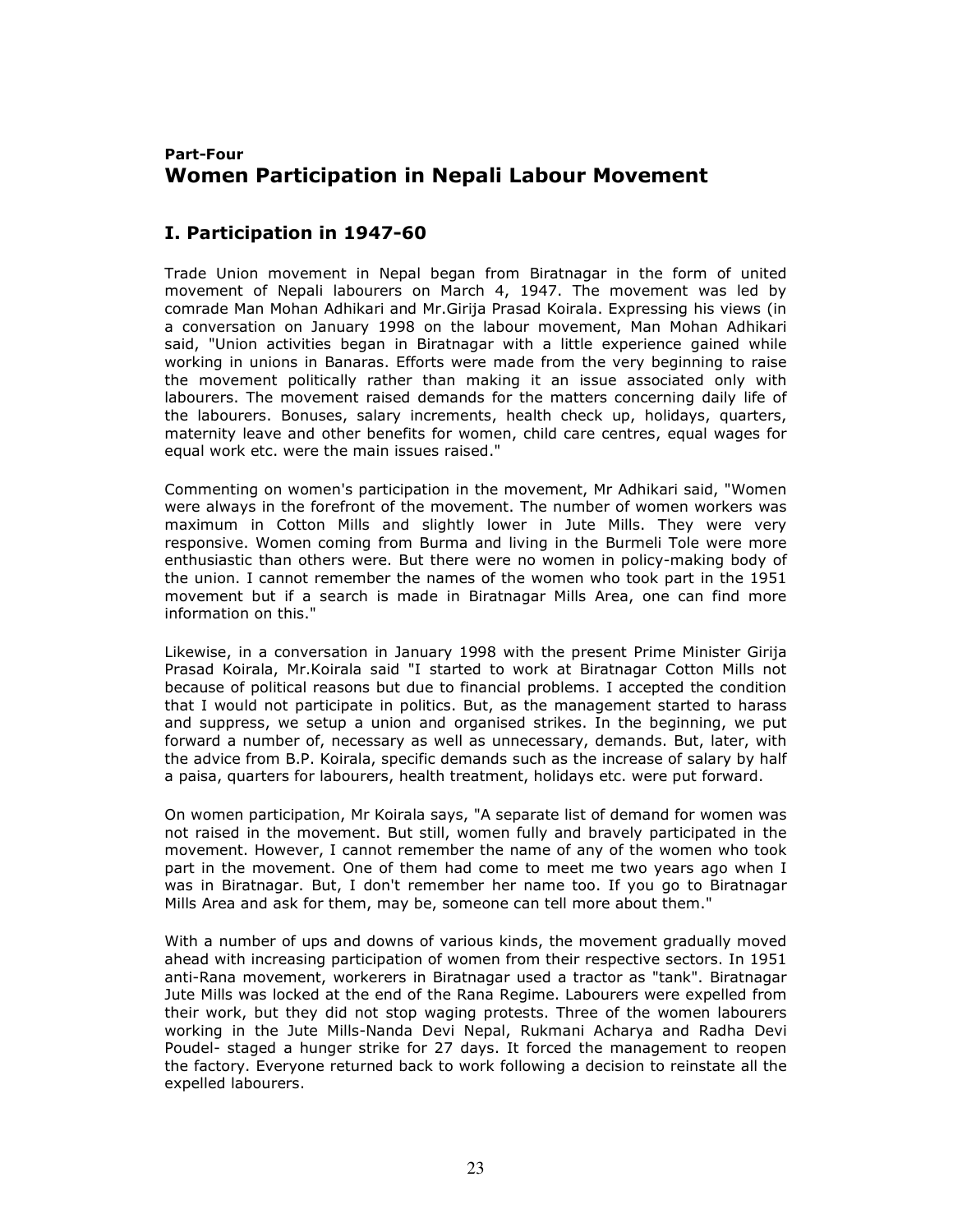#### Ansanni Bajei: Nanda Nepal

As the work on this report was progressing, Nanda Nepal, renowned as Ansanni Bajai, was fighting a final battle for life at the Barmeli Tole in Biratnagar. Just a few months ago, she passed away at the age of 87. Born in 1913 in Okhaldhunga, Nanda Nepal began to work as a cook, in 1936, in the house of Krishna Prasad Koirala, the father of Girija Prasad Koirala. While she was working, Krishna Prasad Koirala arranged her marriage to a Pandit from Taplejung. As theycould not maintain good relations, she returned back to Krishna Prasad Koirala's house and resumed the cooking. She used to get one rupee a month for her work.

After knowing that one can earn three rupees a week at Biratnagar Jute Mills, she joined a job in the Mills in 1948. The Factory was closed in 1951. Labourers lost their employment. They staged a number of protest and other programmes, but the problem was not solved. Finally, they decided to go for a hunger strike. Nanda Nepal was also one of them. They were then successful in opening the factory after a continuous hunger strike for 27 days.

Nanda Nepal took retirement in 1972 but did not stop taking part in various movements. Dozens of women suffered head injuries in the labour movement in Biratnagar in 1975. Nanda was arrested and kept in custody for a week at Biratnagar DSP Office. She was released as she prepared to stage a hunger strike there too.

During the Referendum of 1980, Nanda Nepal, who contributed significantly to the earlier struggles against injustices, was in the hospital-bed waiting for her turn to undergo a uterus surgery. Even from the hospital bed, she urged all to vote for the multiparty system.

Conversation with her on December 1998

Devi Paswan, who worked at Biratnagar Jute Mills from 1950-1986, said, "Women participated in 1951 movement carrying kitchen utensils with them. They also participated in other forms of the movement, including donation collection. Devi Paswan gave birth to a son while she was on a strike. She is thus known as the "Hadtaliki Ma," because the son was named Hadtali

Mangalmaya Bajracharya is another revolutionary of the Cotton Mills. Born in 1915 at Tangal, Kathmandu, Bajracharya reached Biratnagar with her husband in 1948 and started working at Ganapati Cotton Mills from 1950. Mrs. Bajracharya worked for 11 years at the cotton mill and shifted to the Jute mill from 1961.

#### Hadtali ki Ma: Devi Paswan

Devi Paswan, an Indian by birth, is an inspiring personality to Nepali workers. Born in 1918, Mrs. Paswan worked for 37 years, from 1949-1986, in Biratnagar Jute Mills. In this period she actively participated in many movements. She is presently known better by hadtaliki ma, than by her name, Devi Paswan. Mrs. Paswan, who presently lives at Tikule, Jogbani, says that during her 35-year working life, she took part in many movements and faced the suppression of reactionaries.

Although she is presently facing a hard time to survive, she is proud of her past. When the research team identified itself as the representatives of GEFONT, she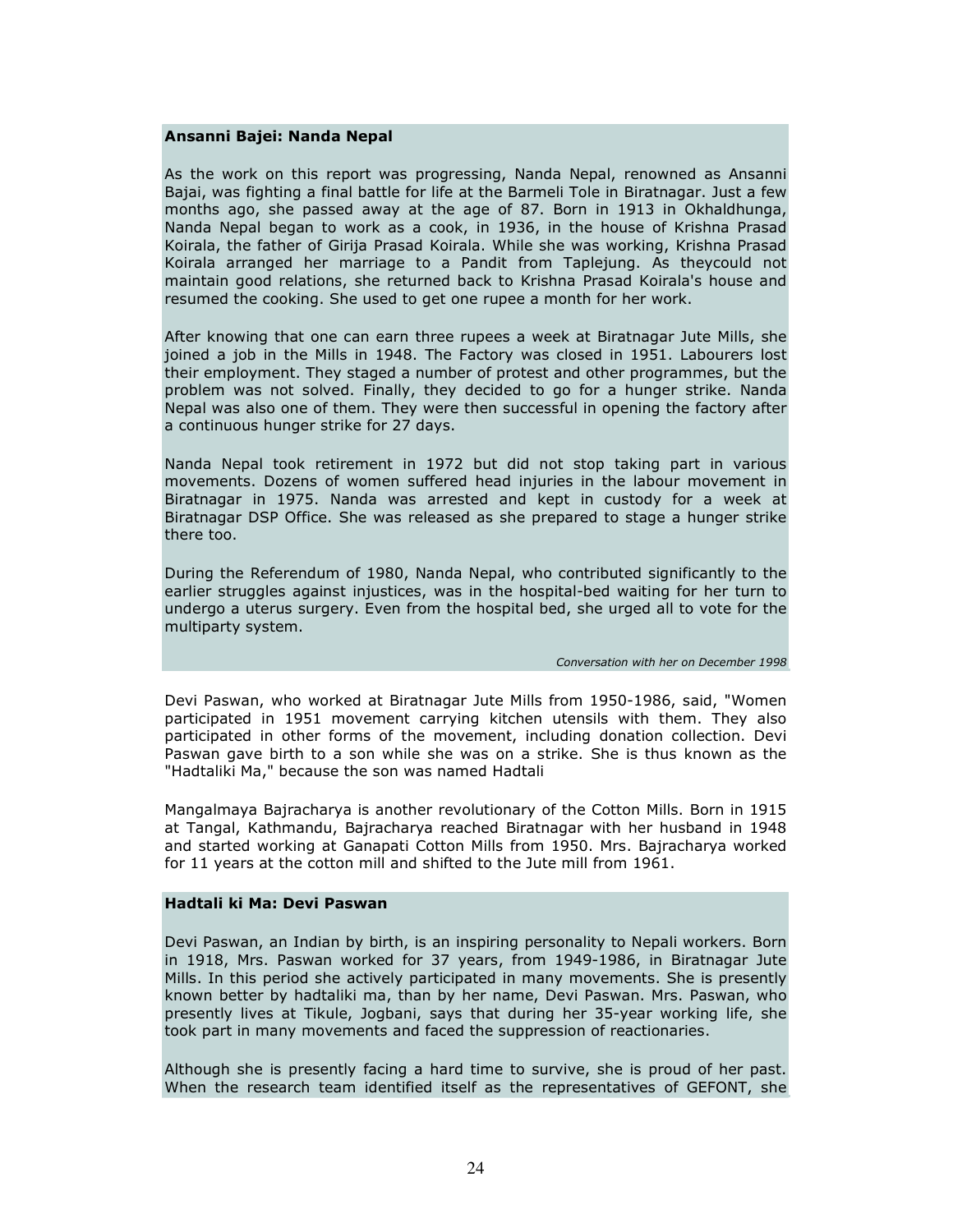stood up raised her closed fist and shook hands firmly and said, "This is how we welcome".

Based on a conversation on January 1999

Mrs Bajracharya who retired after 28 years of service at the Jute Mills says she was severely beaten up by police during the 1981 Labour Movement. Mangalamaya Bajracharya, who was always active in the labour movement, while she worked in the factory, is still active.

Yashoda Rana Magar is a Comrade-in-arm of Mangalmaya Bajracharya. Yashoda began working at Ganapati Cotton Mills and was involved in Nepal's Labour Movement from the beginning. She took part in the 1951 Labour Movement and continued even after she lost her employment when the factory was closed. After 1951, she was actively involved in the 1975-80 Labour Movement of Biratnagar. Presently 56-year-old, Yashoda cannot even walk properly because of injury on her legs. She is currently living with her youngest son at Barmeli Tole near Hulas Metal Company in Biratnagar.

Besides the movements held in the industrial area of Biratnagar, movements carried out in other areas are also worth noting. Active workers in the public sector constituted All Nepal Low Paid Employees Organisation. The Organisation mobilised more than 17,000 employees in the movement held in May 1951. The movement came to an end after their demand was fulfilled. It is also learnt that the organisation also had women involved in its movements. What kind of role the women had in the movement is however still a matter of further research.

Another section of the Nepali Labour Movement is the Peasants' Movement. Women peasants took to the streets in the anti-rana movement in Kathmandu, Sadhana Adhikari recalls. The Peasants' Movement carried out in different parts of the country from 1951-60 is also important. Women actively participated in all these movements. Particularly, the movements held in Parsa, Bara, Nawalparasi and Bardia are notable ones in this area.

#### Peasant Movement of Western Nepal

Bhim Datta Panta, who served jail sentence for taking part in the Independence Movement in India, came to Nepal in 1949 and involved himself in uniting peasants in Dadeldhura and Baitadi to fight against the Ranas. After the fall of the Rana Regime in 1950, a Peace Volunteers Group was constituted in his initiation. Mr. Panta gradually distanced from Nepali Congress due to its pro-Indian inclination and came under the influence of Marxism. Demanding land for the landless, he led a movement, in 1953 among the peasants, tillers and cattle herders in Bajhang, Bajura, Kailali, Baitadi, Kanchanpur and other adjoining areas. He was arrested in 1953. Women who were involved in the Peace Volunteers Group led the public pressure standing in the forefront. As a result, Mr. Panta was released on June 25, 1953. He was beheaded on July 25, 1953 by the government. The authorities however refused to handover the corpse of Panta to his wife. Instead, it was hanged in a public place. This kind of inhuman murder did not stop revolutionaries, specifically the peasants, from taking up the movement with ideals. Pant had passed on to them.

#### Beluwa Banjari Peasant Movement: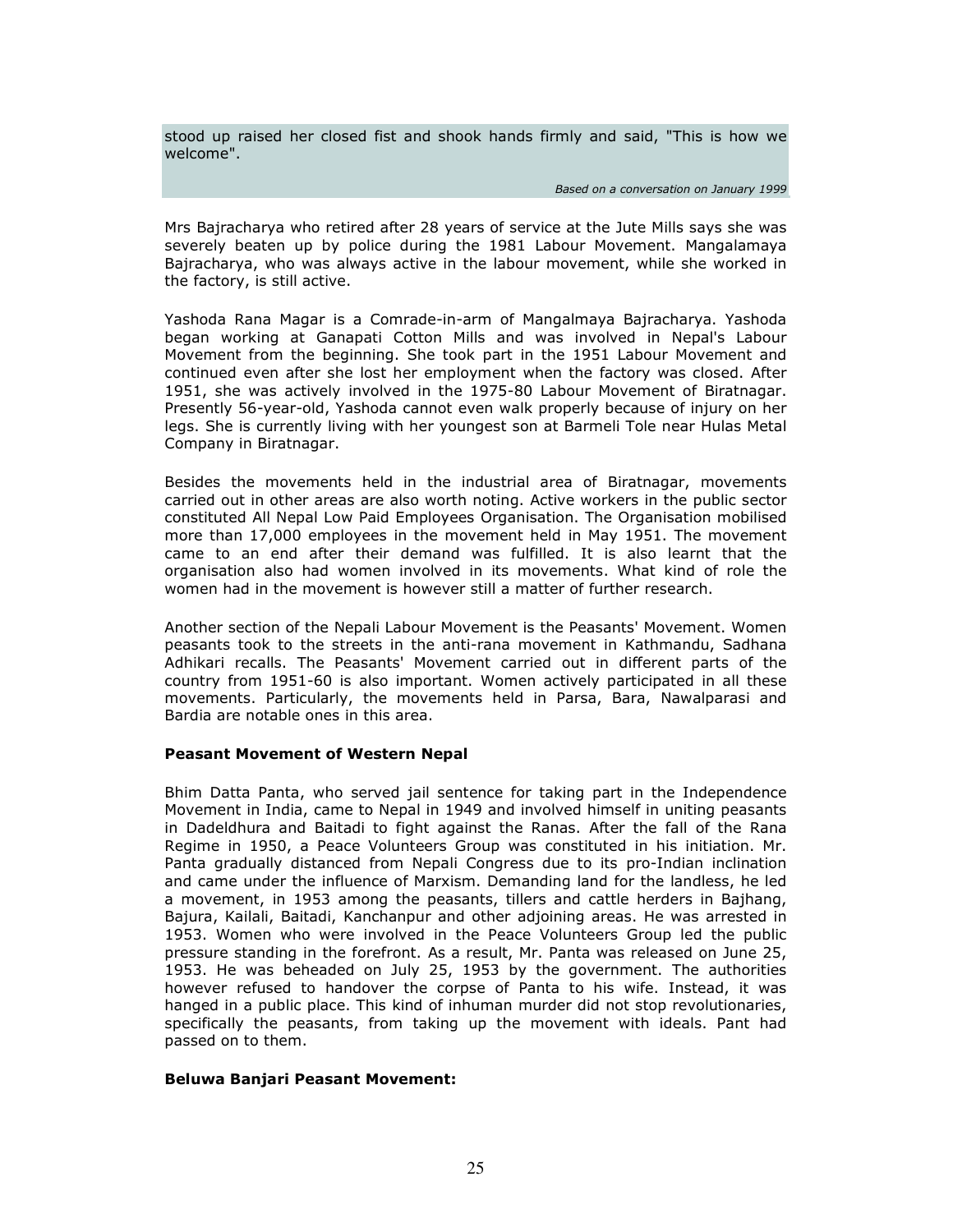In December 1959, a movement against landlords began in Dang District with the participation of the Tharus, the indigenous people in the locality. The movement took a new height in 1960. In an effort to contain the movement, the then Nepali Congress government murdered peasant Gumraha Chaudhary. Women had an important role in this movement in which Lahani Chaudhary and Somati Chaudhary had a leading role. Police arrested Ratna, Kalu and Lahani and released them after a weeklong torture.

"When the landlords came to loot mustard in 1959, all of us except old and children, went out to defend the land-lord atrocity with sticks in our hand. Lahani suffered injuries on her back. But we were not hopeless, we did not left the ground for the landlords. Rather, we could chase away their servants. They came again, next morning, we chased them again", says Somati Chaudhary.

Commenting on the movement, she adds, "They came back to fight again in 1960. The fight continued throughout the month of June/July. Police assisted the landlords, they haunted regularly to look for our people. One day, Ratna and Kalu were arrested. Gumraha was murdered. We had to struggle hard to save the village people from the Jamindars and police."

#### Lahani Chaudhary

Lahani Chaudhary is a personality whose name should not be left out while talking about the Beluwa Banjari Peasants' Movement. In December 1959, landlords and their muscle men, in total around 150, came at mid-night to loot mustard. All the peasants in Beluwa Banjari resisted collectively and were successful in chasing them away. Clever and fearless, Lahani Chaudhary led the women in this struggle. Mukhiya of Gairhe Khatte arrested her and tortured for two days. In July 1960, the landlords prohibited the peasants to plough the fields. Once again, a movement was organised. The peasants chased the autocratic Landlords away from the fields again although the police and administration supported the landlords. Lahani had a leading role even in this movement. For this, she was arrested, brutally tortured and released after seven days.

From Menaka Pokhrel

Besides this, women activists have played decisive roles in many other movements held during this period. The peasants' movements, which had notable participation of women, can be listed as follows:

### B. Participation in 1960-1979

Labour unions were banned with the enforcement of Panchayati system in 1960. But, the workers, who were aware that the movement was the only way to fight against injustice, did not stay quiet for long time. After the enforcement of the land reform programme in 1964, peasants started to revolt against landlords in many places. Some of such movements can be stated as below: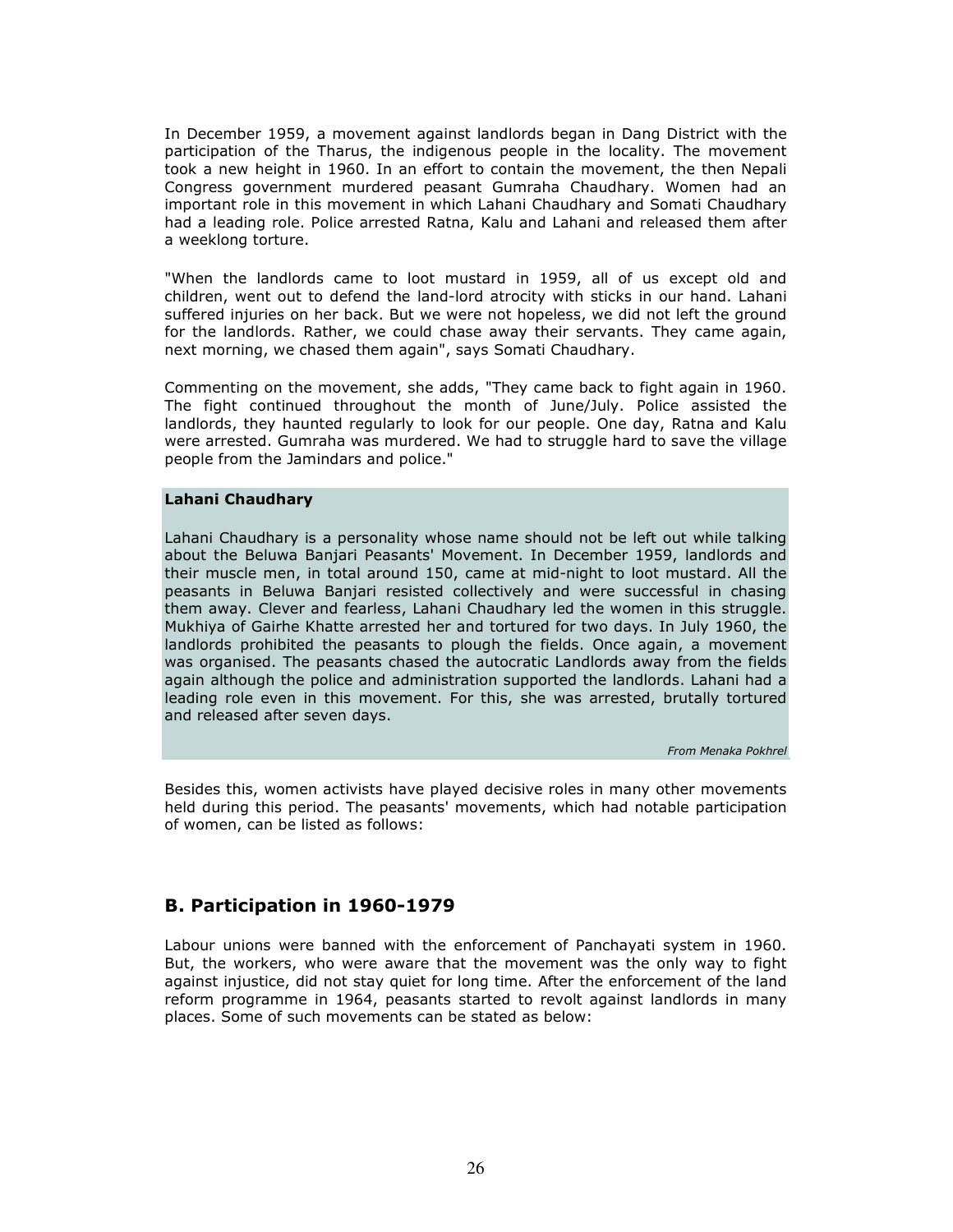### 1. Chisapani Peasants' Movement

The people who were homeless due to heavy floods and landslides in 1954 began to clear out jungles for setlement near Chisapani of the Hetauda Municipality. In 1964, the land was tried to confiscate as ordered by Badahakim and the tussle mounted. In 1965, police arrested many of the revolutionaries, including three women. They were kept in custody for three days and were released.

#### The peasants' movements

| 1952         | Movement of peasants, tillers and cattle herders in Bardia, 9 were<br>killed and 27 injured by police.<br>: Procession with slogans in Birgunj, 5 killed and 125 injured<br>: Movement demanding tenancy rights in Bhojpur |
|--------------|----------------------------------------------------------------------------------------------------------------------------------------------------------------------------------------------------------------------------|
| 1956<br>1953 | :Movement of burning fake bond papers in Tanahu<br>Peasants' movement of Rautahat and the murder of Asarfi Saha                                                                                                            |
| 1958         | Peasants' movement of Saptari and the murder of Aghori Yadav                                                                                                                                                               |
|              |                                                                                                                                                                                                                            |

In 1968, a delegation of 115 peasants went to the Royal Palace. The delegation had an equal participation of men and women. Gurud Acharya, Ram Bahadur Giri, Hari Prasad Subedi, Ram Prasad Dahal, Netra Bahadur Chettri, Bir Bahadur Awale, Kesari Maiya Khadka, Laxmi Magar and Kunti Devi Manandhar were in the delegation. After a 15-day Dharna in front of the gate of the Narayanhiti Royal Palace, two of the representatives of the delegation were called by the Palace. "If the representatives are telling the truth, it will be responded accordingly, " said the King. The delegation then returned back to Hetauda.

#### Pran Maya Bajracharya

Born in 1985 in Jhinbahal, Lalitpur, Pran Maya says"I married Mohan Bajracharya after I came to know that my parents were about to get me married with another person. We started the married life at Bhimphedi, Makwanpur from 1948."

"I came to know about politics after we arrived in Bhimphedi. I was more involved in politics after my husband was arrested in Parwanipur in 1951. Due to the floods and landslides of 1954, we shifted to Chisapani. Living here, we became fully involved in the Satyagraha movement of 1957. Here, I came close to the Communist Party.

After 1964, police administration came to snatch the ownership of our land. This was a question of living affecting both men and women. Everyone became united to participate in the movement. In connection with this struggle, three women, including Kunti Devi and other men, were arrested and released after three days in custody at Chisapani Gadiya. When Badahakim came, women gathered together and told that they would sacrifice their lives but not the land, " Prana Maya accounted.

"We had a prolonged fight with police on May 1969. I was beaten unconscious. A Red Cross team came to take me to hospital but the procession refused. Only the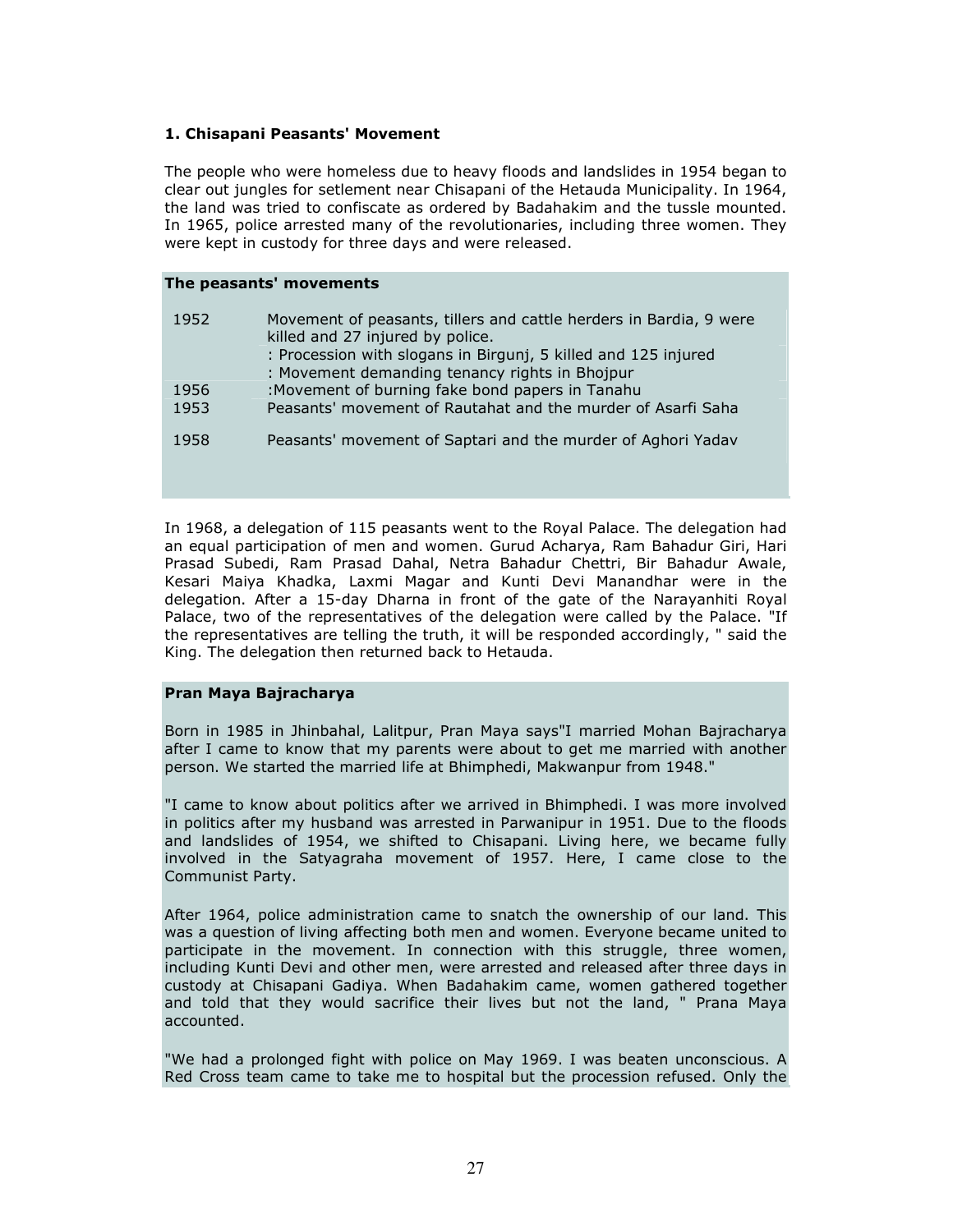next day, I was taken to the hospital amidst a procession", Prana Maya added.

Mohan Bajracharya was in prison, Pran Maya in hospital. Only four of their children were at home. As her brother's wife offered her to look after their children she replied the children would grow up with peasants, and fight for their cause hand-inhand with peasants.

This courageous woman of the 1969 movement involved herself in helping underground leaders and workers of the party. Because of the injury she suffered on her backbone as a result of lathi charge by police in 1969 she gradually lost her speech and hearing capacity.

#### Based on conversation of February, 2000

But, the order of the King was not enforced. As a result the movement continued. On April 1969, 17 peasants, including Mohan Bajracharya, Krishna Hari Rizal and Kunti Devi, Kangali Deaula, Laxmi Magar, Kesari Maiya and other women were arrested in this movement. Following the arrest the movement further intensified. On May 1969, the land administration came with police force to survey the land. Thousands of people gathered there. A tussle arose between the two groups again. Pran Maya Bajracharya, an active participant of the movement, was beaten unconscious by police. Protesting peasants retread this by tying 18 policemen to trees. The fight lasted throughout the night. Pranmaya was not sent to hospital even when the Red Cross team came. She remained unconscious.

Next morning, a procession was organised with the slogan that "Land to the tillers!" The procession took Pranmaya to hospital for treatment. After medical check-up, she was brought back and kept at a chowk. The police force came again, but was chased away by the people. The people stayed awake the whole night guarding the market, which was completely closed.

Additional police and army forces from Kathmandu were brought to suppress the movement. Hundreds of peasants were manhandled. Next day, Damodar Shumsher came to inspect the action and ordered that Pran Maya would not be held. She was released from hospital. Following the release, she went to the police station and said, "I have not run away. I will be at home, will come out to fight if called for."

#### 2. Labour Movement of Biratnagar

The Labour Movement of Biratnagar in 1965 can be taken as a major one among the movements that took place during this period. Women working in Biratnagar Jute Mills actively participated in this movement.

#### Durga Devi Rana Magar

Durga Devi was born in Burma in 1997 and was brought to Nepal when she was two-year-old. She used to live at Burmeli Tole and worked for about 40 years at Biratnagar Jute Mills. She was actively involved in Labour Movement held during the Panchayat Regime. She suffered head injuries in the 1975 movement, which disturbed her memory. "I tparticipated in the movement carrying my six-monthsold baby in encounter with with police. I was hit hard on my head I fell down spilling blood all over the road. After my husband noticed it, he took me out from the crowd and provided me with medical treatment. Otherwise I would have dead,"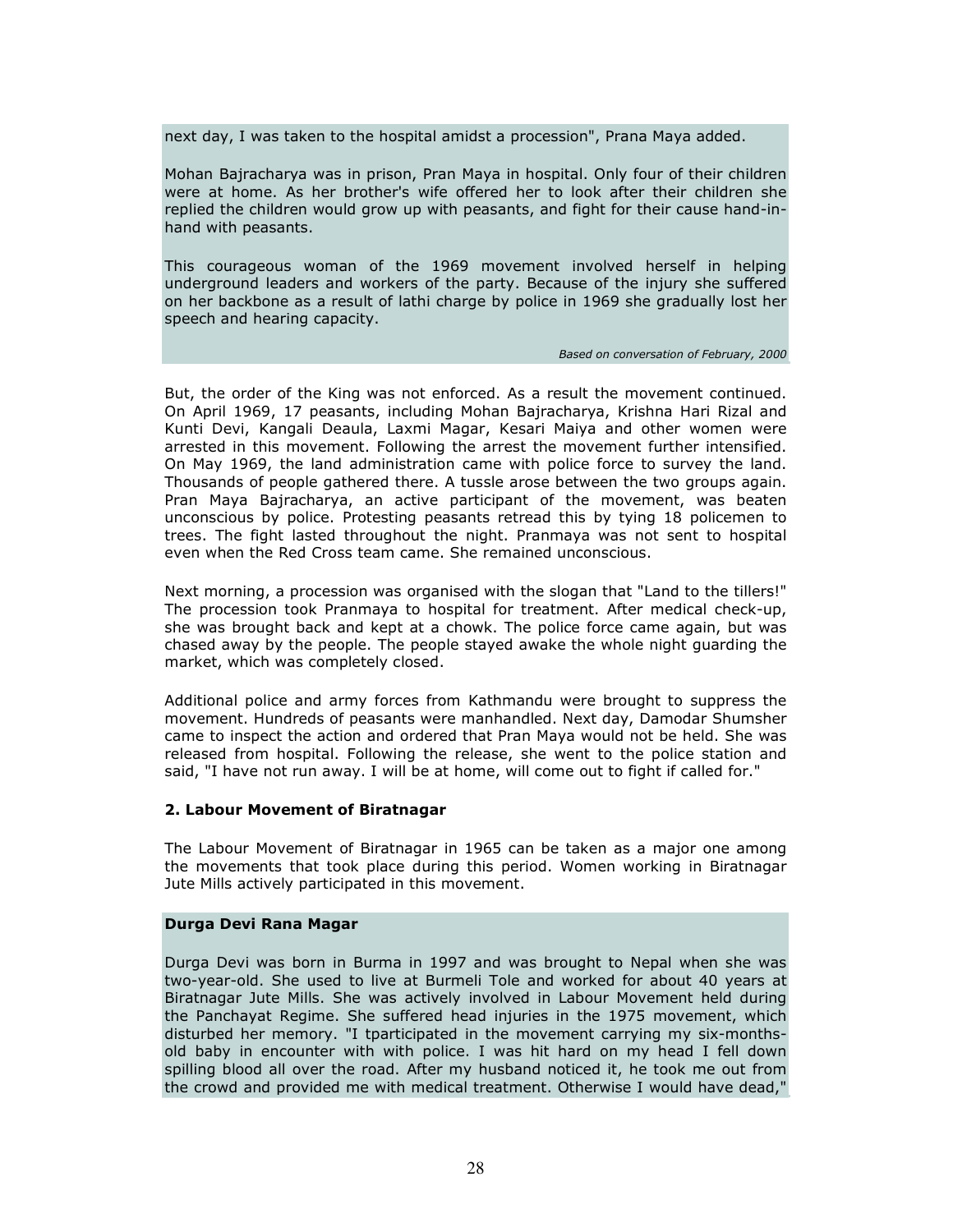she thus gives an account of the movement. On women participation, she says, "Women were in the forefront in the 1975 movement, for which they were sacked from the factory jobs. But, another movement reinstated them."

Showing a scar on her leg, she suffered in the movement, Durga Devi says, "Many women fought a life and death battle in the movement." Coincidentally, she took part in the Eastern Regional Women Labourers Training Program of GEFONT held in Biratnagar. She helped a lot in finding out other women of her time. She is still working in the Biratnagar Jute Mills.

Based on a conversation on December 1999

Because of involvement in the movements, Ramjan Ansari, Jayanti Devi Upadhyaya, Ram Maya Biswokarma, Padma Kumari Giri, Saraswati Devi, Kamal Maya and many other women were ousted from their jobs in the factory. Expressing his view on women participation in the movement, Balram Giri says, "Women were more active than men in the movement during the period. They were not represented in the executive posts of the union they were only advisors. Although women agreed to stay in committees, we requested them not to do so account of the social attitude and behaviour towards them. "

### 3. Peasant Movement of Dang

In 1979, the farmers of Dang began a district-wide revolt against landlords under the leadership of Netralal Poudel. The movement made the landlords started to leave the villages for District and Zonal headquarters for security reasons. One of the leading revolutionaries of this movement was Asma Chaudhary. Sharing her experience, she said, "I was encouraged to fight against injustice by my parents and the political education I received from Netralal Poudel. This inspiration led me to join the 1979 movement." Stating that this was the first time she took part in the movement, Mrs Chaudhary said, "while there was a meeting inside the house, 16 policemen came to arrest. Six Jamindar, including Shreedhar Gopal of Guruwa village, Yagya Bahadur of Fachakpur and others, had informed the police. In order to protect their friends, who were discussing about the movement, the villagers encountered with the policem. They could not withstand the villagers and ran away. This boosted our morale and we were more encouraged to participate in the movement."

### Netralal Poudel

Netralal Poudel worked as Headmaster of the Secondary School from 1965. He taught school children for eight years in Arghakhanchi and Dang. Born in a lower middle-class peasant family, he went underground in 1973 and was affiliated to the CPN Coordination Centre through the Shandesh Group. He was very popular among the masses. He died of high blood pressure in a jungle while he was on his way to take part in CPN-ML Central Committee Meeting.

Recalling the incident, Asma says, "Jamindars from Karjahi started troubling the tenants. In 1980, they came to loot the house of a peasant. Informed of this, all the villagers united and chased away the offenders. A policeman was injured in the incident. Another day, on the night of April 1980, the Janmindars, backed by police and army, looted the house of Sundar Chaudhary. During this period, such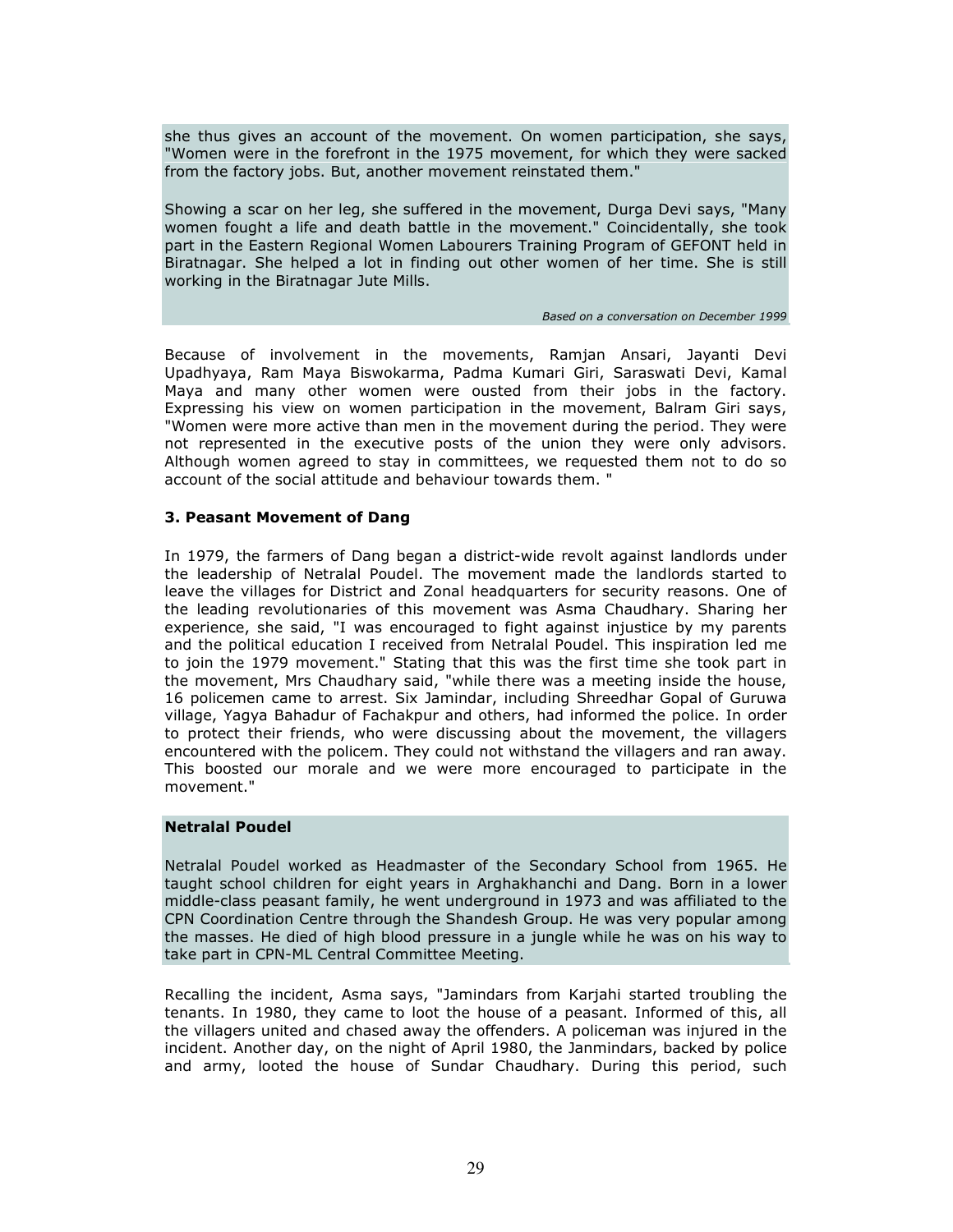incidents were usual, but the administration used to accuse all the revolutionary peasants as "dacoits".

Shedding light on her participation in the movement, she further added, "I took part in the movement unable to tolerate injustice and oppression by police administration and Jamindars. If we had not taken part in the movement, many of our houses would have been looted." She never felt scared to fight against the Jamindar. As Asma says, she has been involved in politics from 1980, and will continue it.

Women participation was at maximum in the Karjahi Peasant Movement, one of the most renowned movements in Dang. Laxmi Chaudhary, Asma Kumari Chaudhary, Patharkali Chaudhary, Maiya Chaudhary, Shanti Chaudhary, Indra Chaudhary, Kewala Chaudhary, Surajkali Chaudhary, Shyamkali Chaudhary, Sukanya Chaudhary, Kalika Chaudhary, Belkesari Chaudhary, Sauni Chaudhary and Kali Chaudhary were amongst those who fought against Jamindars. Among them, Patharkali Chaudhary was a bit aggressive even, the reactionaries named her as Indira Gandhi of Nepal.

Women were in the forefront resisting the landlords in the Karjahi in 1980. Whenever police came to surround the village, all the villagers used to gather and resist them with sticks in their hands. Once when, Netralal was in the village, the villagers disguised him as a Tharu come to the place to look for horses, and helped him escape away.

In the repressive situation, Pattharkali got her-self actively involved in the movement with the belief that death is inevitable and that she would be honoured as a martyr if killed.

|         | <b>Some renowned Peasant Movements</b>                                                               |
|---------|------------------------------------------------------------------------------------------------------|
| 1965    | Movement of Parasi in Nawalparasi, and Ajagar in Rupandehi                                           |
| 1967-69 | Jhora Movement of Mechi-Koshi                                                                        |
| 1975    | Peasant Movement of Tilmal, Chukha, Malpi and Taukhal of Kavre<br>: Anti-interest movement of Myagdi |
| 1976    | Chitwan Jugedi Peasant Movement                                                                      |

### 4. The Teachers' Movement

From 1975, teachers set up Welfare Trust depositing two percent of their salary. The Trust was to be used by teachers in difficult circumstances. After three years in 1979, the teachers started thinking towards the institutionalisation of the Trust. Later, a demand was put forward to develop the Welfare Trust into the Provident Fund.

This demand raised by teachers of Balsewa Secondary School of Kathmandu. Women Teachers Meera Dwanju, Astalaxmi Shakya, Purna Sobha Chitrakar and others actively participated in the movement that ensued. In this context, a nationwide signature campaign was carried out. Signatures of all the teachers from 78 schools were submitted to His Majesty's Government. Side by side an underground exercise was made to set up a teachers' organisation so that it would raise professional and other issues collectively and institutionally. To foster the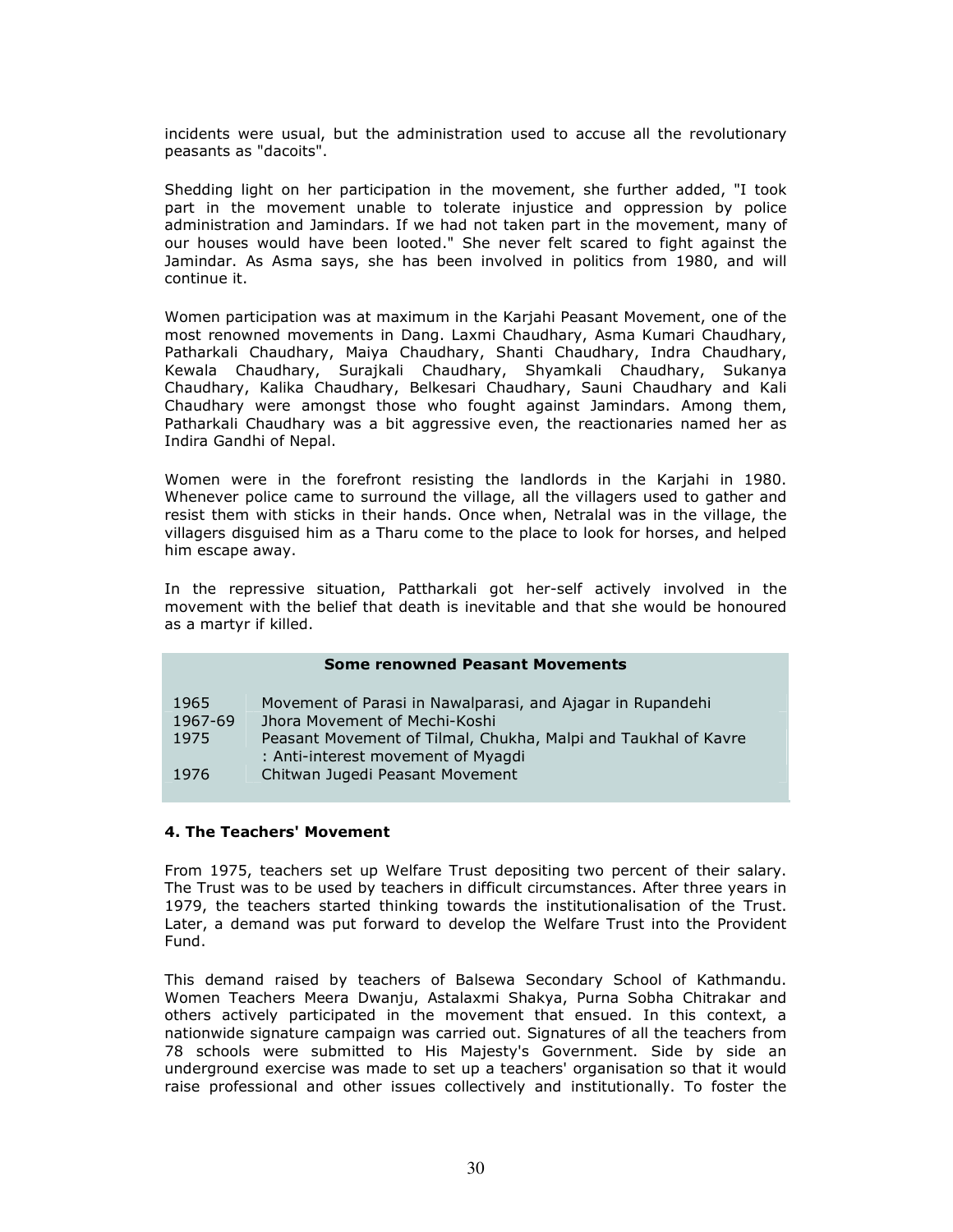campaign, Astalaxmi Shankya and Krishna Bhakta Manandhar left Kathmandu for the Eastern Region while Meera Dwanju and Purna Shobha Chitrakar headed towards Nuwakot. In course of the movement, they met Kamala Amatya, Narayani Rana, Bindabasini Shrestha, Renu Thapa, Manju, Santosh Pyakurel, Kunta Sharma and Bindabasini Karmacharya. They all participated in the movement.

# C. Participation between 1979-1990

When People's movement was taking a nationwide momentum in 1979, the labour movement emerged from industrial districts of the country. The major ones carried out by workers in between 1979-90 can be summarised as follows:

### 1. Balaju Industrial District

A larger number of women actively participated in the strike of 1979 Nebico Biscuit Factory in Balaju. Sulochana Manandhar, Kamala Shrestha, Sharada Koirala, Purna Shobha Chitrakar organised the women working. Giving a background to this movement, one of the activists-Kabindra Shekhar recalls, "a study group was set up in Kathmandu in 1974 which included 30 to 40 women. Matters relating to politics and ideology and self-reliance were taught in the study classes."

### Padma Manandhar

The labour movement was going on in Balaju and everyone used to participate. I had to take pamphlets about the movement to Balaju. I was afraid that police would suspect me if I travelled without any reason. I had my two children with me. I kept the pamphlets inside their school bags and went ahead as if I were taking my children to school. As soon as I reached the place where the workers had gathered, police attacked me before I could hand over the pamphlets. Police snatched and threw away the bags of my children and pushed them away. Since the police did not look into the bags minutely my children were not harmed.

#### From gathering of elderly women workers on December 1999

Members of that group later involved in organisational works in the industrial area in 1979. Women participation in the 1979-82 movement was encouraging. They took part with special interest in the May Day programs. In 1979, the workers in Balaju staged a strike along with a 27-point demand. A large number of women took part in the Sit-in programme that took place for 45 days inside the Balaju Industrial District. During the strike, police tried to arrest Laxmi Bahadur Karanjit but a group of women foiled the attempt. Meena Kafle however was arrested and released after an hour following enormous pressure from workers outside.

The movement was called off with an agreement following 45-days of continuous sit-in. However, immediately after that, 10 workers, including 8 women, were expelled from the Nebico.

#### Sharada Lama

Talking of the Balaju Workers Movement, the name of Sharada Lama comes at the top as a fighter woman of the movement. In 1980, Sharada used to work in Crystal Woollen Factory. She was an active member of Nepal Independant Workers' Union since its inception. The first National Gathering of the Union appointed Ms Lama as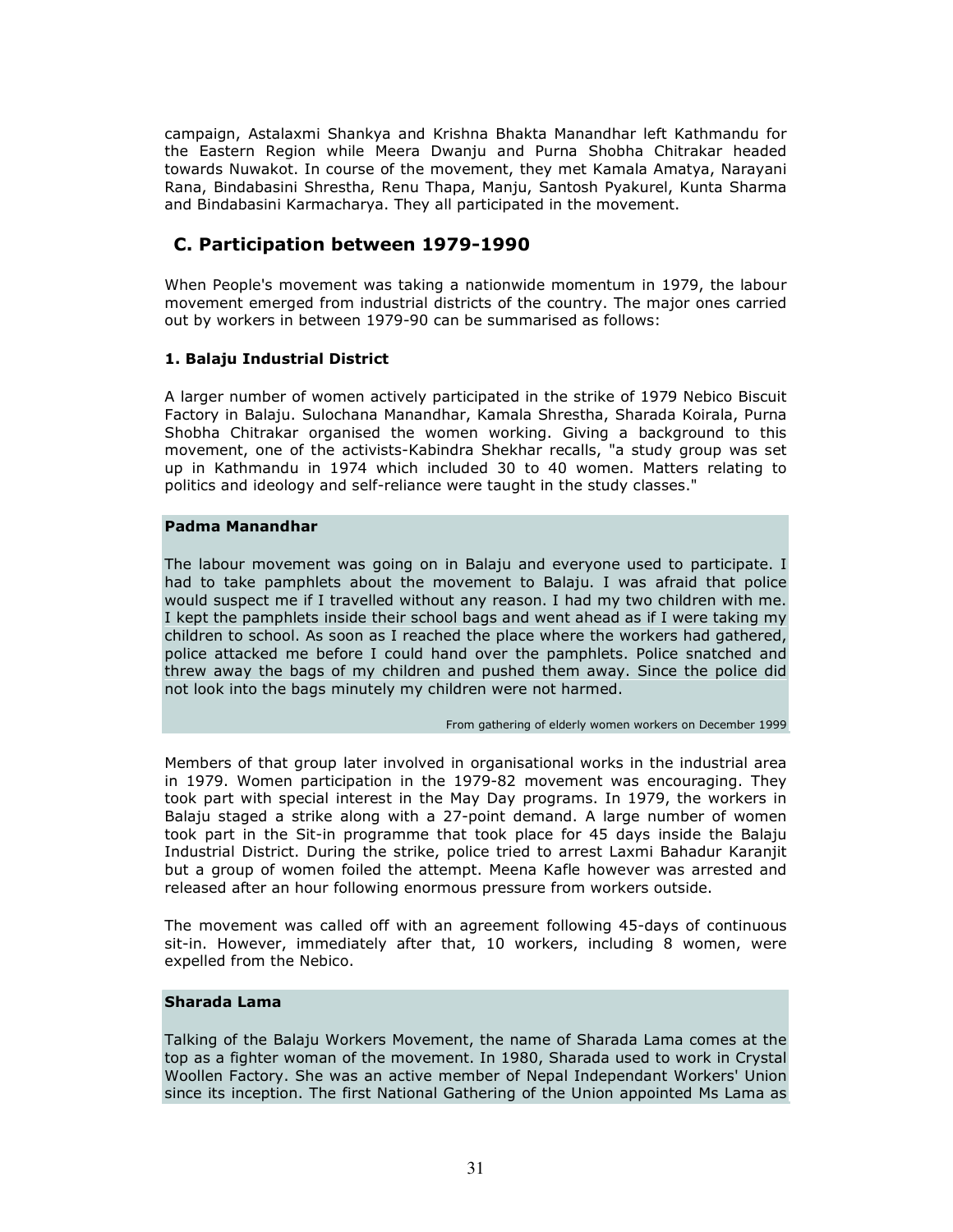a member of its Central Preparatory Committee. She was expelled from the factory in 1983.

Working in the union, Lama learned to read and write. She continued her involvement in the labour movement even after her expulsion from the factory. She says that she had to struggle many times with Village Panchas while launching anti-Panchayat awareness programmes through cultural programmes in the villages.

There was a compulsion to keep women active in most of the movements but not to involve in the executive responsibilities. According to Ms Lama as the society would take it otherwise if male friends were accompanied to home, she had to carry a Khukhuri as her friend. "During that time I had to return home alone at night. I always used to carry a Khukhuri in my right hand and a torch light in my left hand while walking at night. I always used to walk on the left side so that I could see on the right if anything was to be defended."

"On my way to Thapathali, I happened to attend a seminar on Equal Rights in Constitution organised by ANWA. As I came to know about the legal provision for property rights for daughters, I took property from my father immediately," she courageously put her points.

Lama is presently living at Raniban VDC on the land and property she got from her father.

As talked to her in Frebruary 2000

A gathering held on January 1980 in Kathmandu, which founded the Nepal Independent Worker's Union.

Workers in Balaju staged a strike with a 34-point demand again in 1981. Women were in a greater number than their male counterpart while protecting the union's flag from police, who tried to pull it out from where it was installed by the strikers. The workers protected their flag but police arrested Menaka Maharjan and released her after four days in custody.

The movement resumed at Nebico in 1983. A delegation of the workers met the Labour Minister Bhadra Ghale. Four members of the delegation, Rupa Shrestha, Jamuna Malakar, Bimala Thapa and her child were arrested from Singha Durbar. Bimala Thapa was held in custody with her baby. The movement was responded by the government relieving 316 workers of their job from the Balaju Industrial District. Among them, 70 percent were women including Menaka Maharjan, Reena Bajracharya, Anju Shrestha and Nisha Shrestha. Following this another strike was organised at Spinning Mill in Balaju. This also had a leading participation of women.

#### 2. Garbage Cleaning Sector

Another centre of Labour Movement in Kathmandu was the community of Garbage Cleaners. The Garbage Cleaners had helped the movement advance in the Industrial District by distributing pamphlets and posters and taking part in protest rally. In 1980, the Garbage cleaners of Kathmandu Municipality staged a strike putting forth their demands. For the first time in 1980, the Garbage Cleaners, who were regarded as untouchables throughout their life, held talks with the Panchayat administration sitting together round the same table. After this movement, the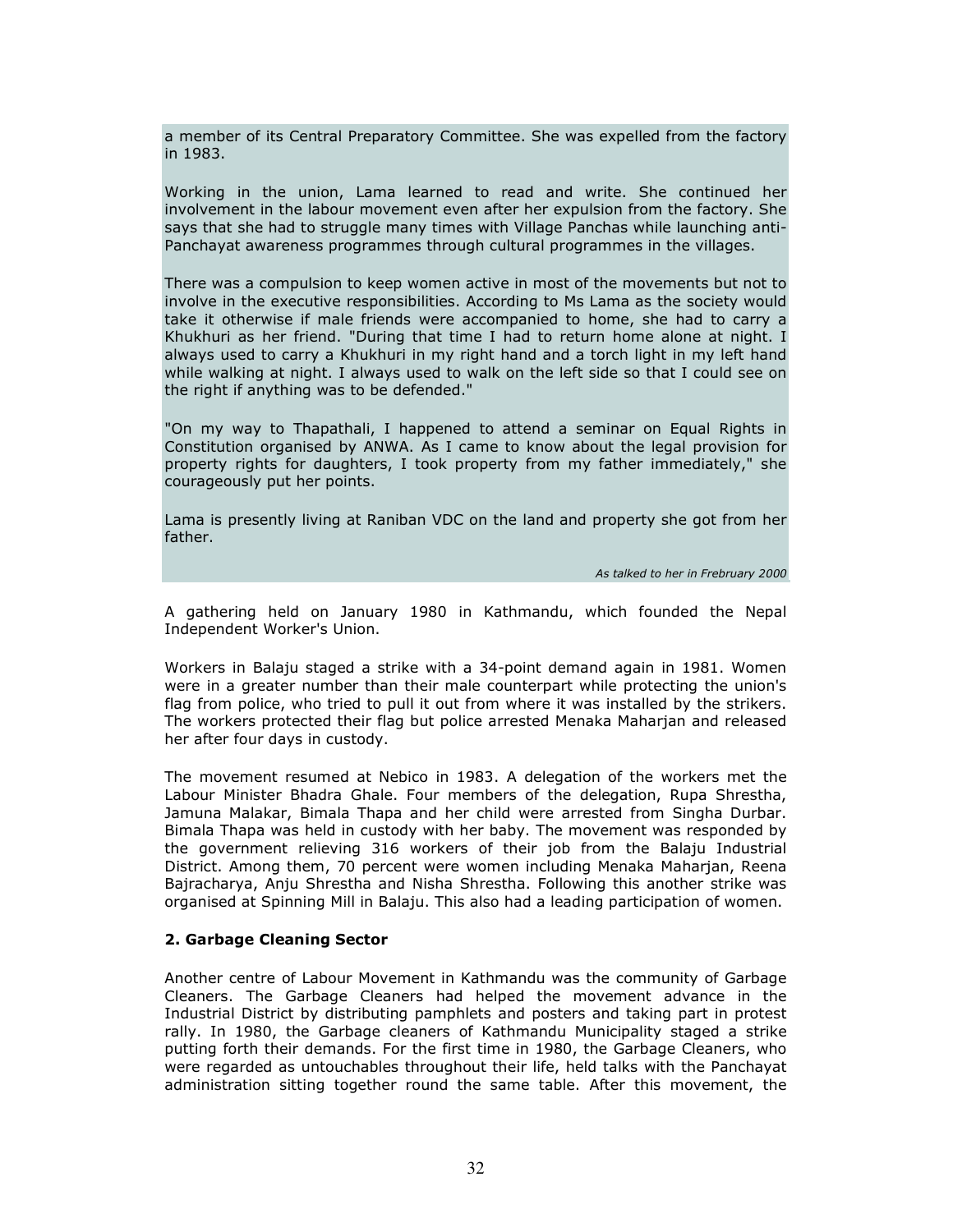organisational activities, which had begun in Kathmandu, spread out gradually to Lalitpur, Bhaktapur and Kirtipur.

Purna Sobha Chitrakar and Surendra Tuladhar have initiated the union formation among the Garbage Cleaners. Prakash Nepali, Dilkumari Pode, Basu Nepali, Maiya Pode, Junu Pode and others led the workers in the union. Sharing her experience about the union formation and its works Dil Kumari Pode says, "During that time, we used to work with a feeling that revolution should begin from homes and special emphasis should be given to make our family members aware of what we are doing and why so that their support could be gained. As the garbage cleaners were mostly illeterate, we had to encourage to fight injustices by showing Chinese and Korean films. After watching the movies, our mothers wished to see their daughters as brave fighters like the ones seen in the movies."

Along with other works related to the movement, garbage cleaners had a big role to provide shelter to the underground leaders, collect and pass their letters and docusments from one place to another.

They also had to make contact the revolutionaries in custody and exchange information with them. Women workers Basu Nepali, Tulsimaya Nepali and Junu Nepali were among those responsible for the risky work of information exchange with Sabitri Bohra and Betrawati Poudel, who were arrested in the Piskar Incident while men workers were responsible for the work in the men's prison.

In connection with the movement, Prakash Nepali was arrested, but a group of people that including elderly women rescued Prakash from police immediately.

#### 3. Other movements in Kathmandu

Besides this, union movement spread out in other sectors in Kathmandu. Women working in garment factories also initiated the organisational work in 1983. Srijana Devkota and Rubi Rana were involved in the formation of Nepal Independent Garment Workers Union. Champa Shrestha and Ratna Nepal were also actively involved in it.

#### Pro-People Rastriya Panchayat Members

Following a decision to expose & protest the Panchayat system from its own forum, the Communist Party of Nepal (Marxist-Leninist) forwarded its candidates in the 1985 Rastriya Panchayat elections in 1985 and the local body elections in1986. Candidates elected were identified as pro-people representatives. Padma Ratna Tuladhar, Dronacharya Chhettri, Jagrit Prasad Bhetwal, Noble K. Rai and Som Nath Pyasi were the winners of the Rastriya Panchayat Election.

During the period women participated in union movement in a numbers of ways. The demands forwarded by the union for women workers included 60-day maternity leave, provision for child care, no night shift work for women and strong legal provision to end all kind of gender discrimination. On Jan 1988, the representatives of Nepal Independent Workers Union, along with Pro-people members of the Rastriya Panchayat, submitted a memorandum to the Prime Minister.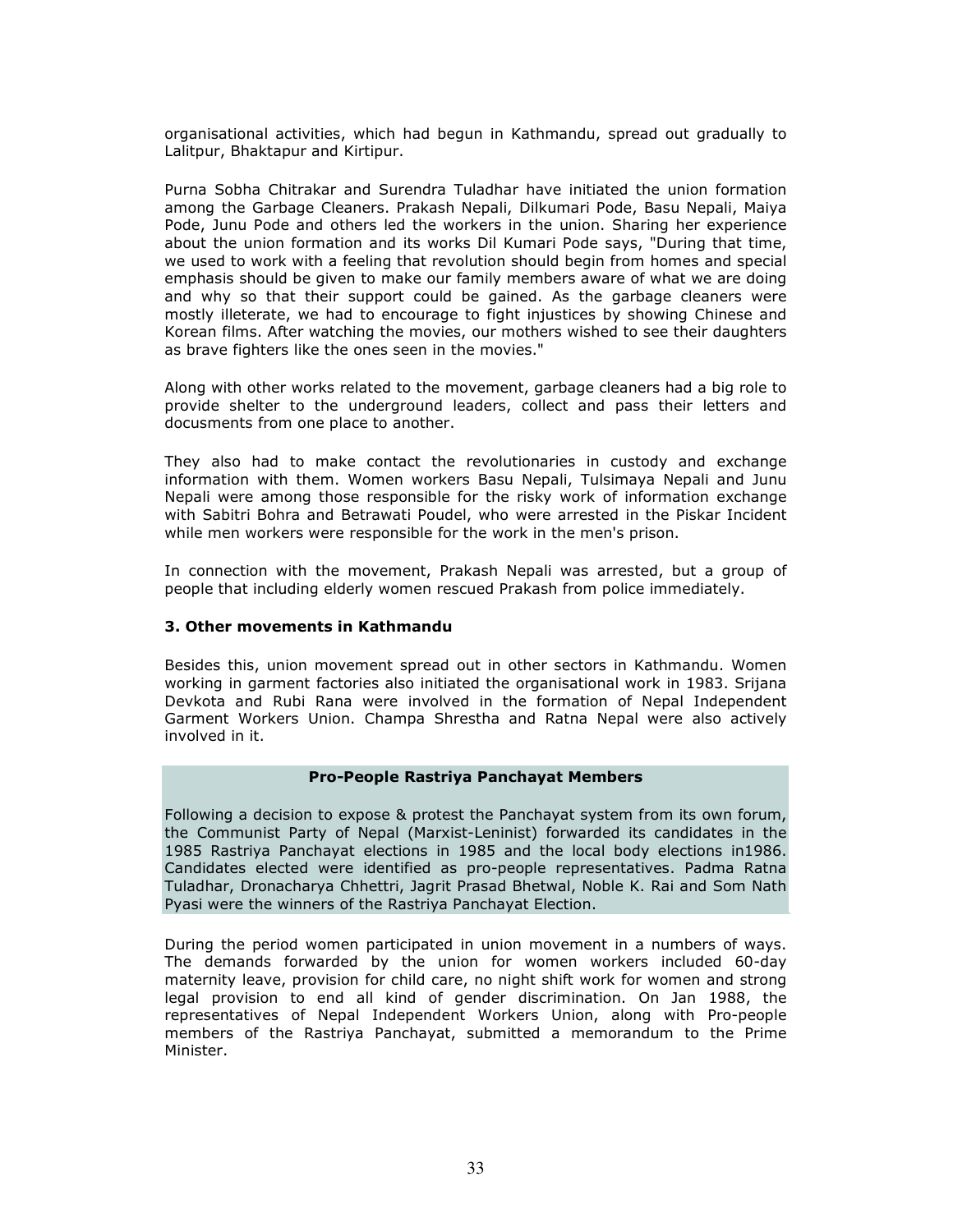Likewise, on August 1988, a 45-day strike was staged in all the textile industries in Kathmandu valley. Obviously, many women participated in the strike.

### 4. Hetauda Industrial District

Labourers in Hetauda staged a strike in 1979 where women were in the forefront. In 1979, Sita Dhungana represented the NIWU-Makwanpur District Committee while Shubhadra Regmi, Meena Poudel, Sabitri and other were active members of the Committee. Since 1983, women workers in Hetauda had begun celebrating the International Women Workers Day. In 1983, the workers of Hetauda Textile Factory put a charter of demands including a 60-day maternity leave, child-care facility and paid-leave for women on March 8. As a result of this movement, women in Hetauda received paid-leave on March 8. Union members Goma Timilsina, Bishnu Ojha and others led the movement. Bal Kumari Thapa was active in the rural sector. It is noteworthy that women in Hetuada have always been in the fore-front of every national movements.

### 5. Teachers' Movement

Nepali teachers launched a nation-wide "pen-down" for the first time on May, 1979. About 20 to 25 teachers, including Nila Bajracharya, Sharada Koirala, Pran Tara Shakya, Lalita Manandhar, Purna Shobha Chitrakar and Bindabasini Karmacharya were arrested while they tried to gherao Kathmandu District Education Office. They were released after a week. Following this, a valley level gathering of women teachers was held in August. Altogether 81 women teachers took part in the gathering.

After this, the first national gathering of teachers was held in September at Bhutandevi Secondary School, Hetauda. Police tried to terrorise the gathering and warned to shoot in case anyone came out. Even in such a tense situation, women teachers kept up the spirit of the participants by singing such inspiring songs as "struggle is life, life is struggle, let's not therefore be afraid of death." The gathering successfully held its programmes. However, It was quite ironic that not a single women teacher was represented in the Central Organisation Committee constituted by the gathering.

In 1982, teachers organised a dharna at Bhadrakali. Women had an active participation. Similarly, in the "Let's go Kathmandu" Progrmme of 1984, women teachers had a good participation. In the preparation leading up to the movement, many women teachers in Sunsari were arrested under the "fill up prison" programme. Women expressed their utmost courage by breaking the police circle and continued their active participation in the days that followed.

#### Meera Dwaju

We had been organising teachers since 1975. A gathering of only women teachers was also held in Kathmandu. In 1982, the teachers staged a sit-in programme at Bhadrakali, around 68 teachers, including Kamala Amatya, Narayani Rana, Krishna, Bindawasini Shrestha, Nirmala, Jagatlaxmi and myself, were arrested. We were released from the Dilli Bazaar jail after three weeks.

Although women actively participated in the movements held during this time, their participation in policy decision level was seen only after restoration of democracy in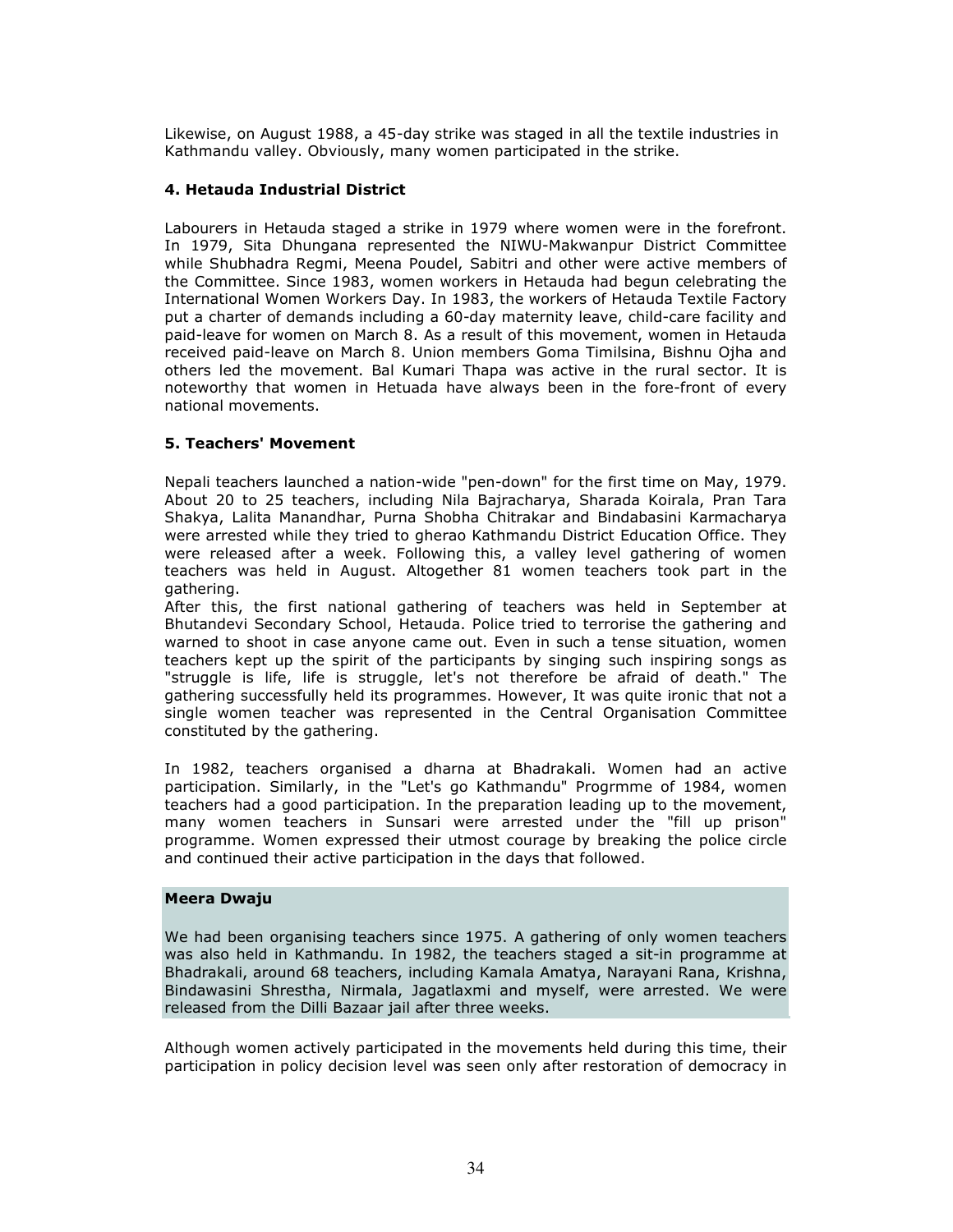the country. Currently, the teachers' organisation has been carrying out a number of activities for women under a separate department of women.

The overall picture of the movement shows that women were always in the forefront of the movement carried out in the earlier days when organisations were not systemic. Unfortunately, women were pushed behind as the organisations were institutionalised and the movement got strengthened.

### 6. Nursing Sector

The movement in the Nursing sector began from 1985, and proceeded through the movement in 1985 making its unique identity. The sector was quite vibrant and strong in the popular movement of 1990. A statement by Nurse Meena Poudel that "crores of amount has been deposited in a Swiss Bank in the name Pampha Devi" and that the pillage of its kind be revolted strongly encouraged not only the nurses but also to all others. Two activists were shot dead by police in Kirtipur on April 1990. Their dead bodies was brought to Teaching Hospital, where nurses Jyoti, Iswori, Wakila Chudal, Radha Devkota, Shubadhra Koirala and others played a highly acclaimed role and they did not allow the police force to enter the hospital and take away the dead bodies. They even tried to snatch guns from the police hands as they were resisting. The same year, nurses organised a strike against Thribuvan University decision of expelling 25 assistant nurses from Teaching Hospital. They staged a sit-in program in front of the office of Vice-Chancellor. The movement concluded only after permanent appointment of those 25.

### 7. University Teacher

Many Indian Teachers used to work in Nepal during the Rana rule. There was a big difference between the facilities enjoyed by Nepali and Indian Teachers. In 1952, the University Teachers gave an ultimatum to the government demanding equal services and facilities. Their demands were timely fulfilled.

Nepal University Teachers Association (NUTA) was founded in 1962. Later, King Mahendra could turn the association in his favour. In 1979, anti-Panchayat professors took hold of the association and continued the movement for their professional rights and academic independence. Women were also involved in the process although they had a little role in decision making. By then a practice of electing at least one woman member in every central election has been established.

University Teachers also had an important participation in and contribution to the 1990 popular movement. In the name of a professional solidarity they were always active and willing to abolish the Panchayat system.

Women have a good participation in banking and telecommunications. Even in terms of education, women working in the sectors are better compared to those in other sectors. However not a single movement was carried out in the banking and telecommunication sector to support what was proceeded until the restoration of democracy.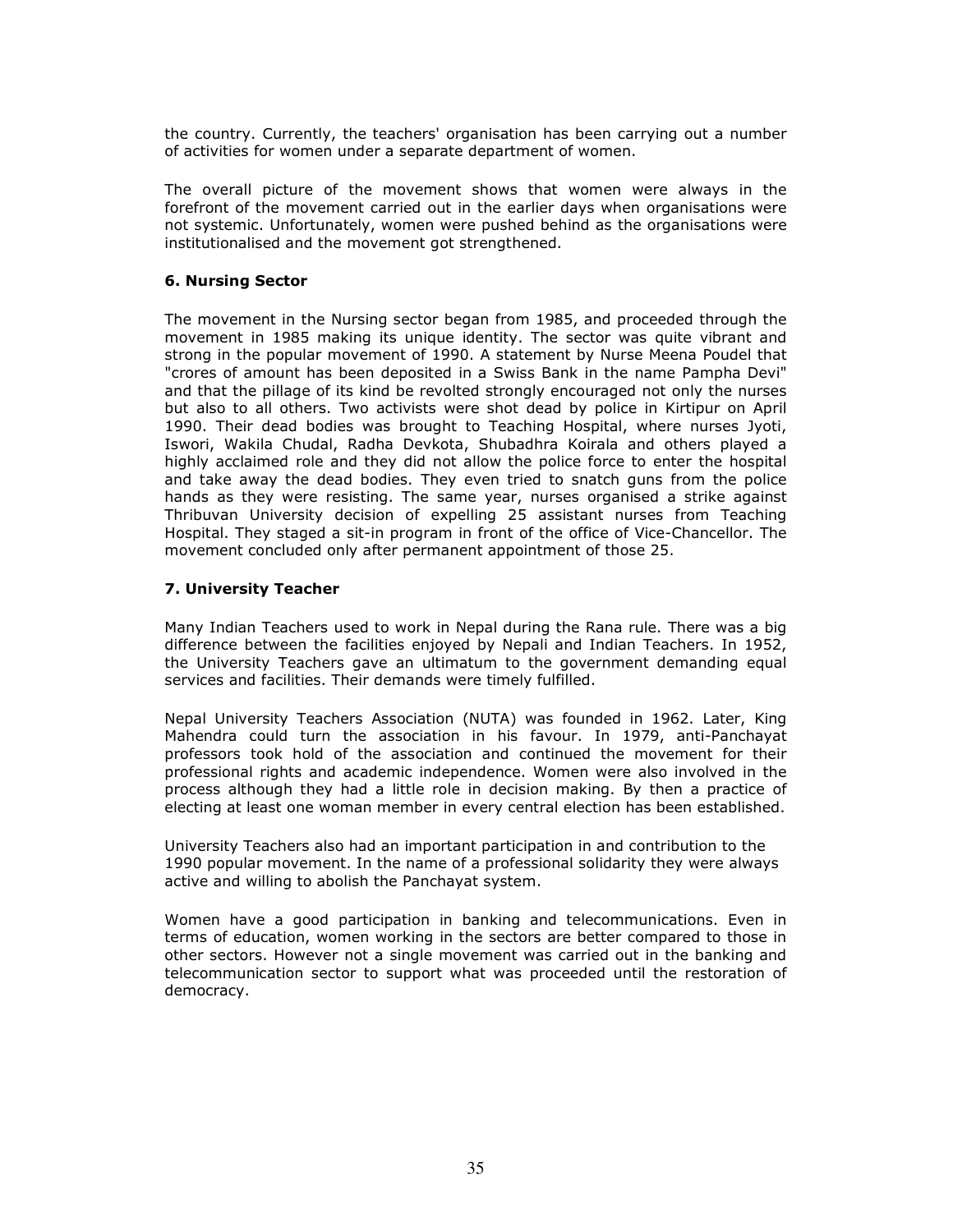#### 8. Establishment of GEFONT and Popular Movement of 1990

General Federation of Nepalese Trade Unions (GEFONT) was founded on 20 July 1989. Women were not present during the foundation of the federation although they had an active participation as members in the GEFONT Member Unions.

The 1990 popular movement began after a few months of the establishment of GEFONT. The entire strength of GEFONT was mobilized for this movement. Women workers throughout the country took part in the movement amidst batons, boots and bullets of the police.

On February 18, 1990, Sita Bidari of the Hetauda Textile Factory sustained a bullet injury. Sita Bhujel, another woman activist, was arrested as the movement mounted. She was released only after the restoration of democracy. Other active women workers in the movement were Goma Timilsina, Bishnu Ojha, Juneli Shrestha and Sita Maharjan.

In support of the popular movement workers across the country organised strikes, and protested against Panchayat tying black bands around the arm and setting up black flags in different industrial districts. Trade union activities were freely launched following the restoration of democracy in the country.

Immediately after the restoration of democracy, altogether 316 workers were ousted from their jobs from Balaju and a relay hunger strike was organised demanding their reinstatement. Women had a greater participation in the strikes carried out.

|                                                                       | Women participation in labour movement: The major landmarks                                                                                                                                                                                                                                                              |
|-----------------------------------------------------------------------|--------------------------------------------------------------------------------------------------------------------------------------------------------------------------------------------------------------------------------------------------------------------------------------------------------------------------|
| 1947<br>1951<br>1951                                                  | Women began participating in the movement.<br>Three women staged a hunger strike at Biratnagar Jute Mills.<br>Participation of women in various processions.<br>Women participation in peasant movements carried out in various parts<br>of the country                                                                  |
| 1954<br>1960<br>1966-9<br>1966<br>1968<br>1975<br>1979<br>1079-<br>80 | Movement protesting fake tamsuks in Tanahu<br>Movement in Beluwa of Dang<br>Chisapani Movement of Hetauda<br>Movement of Nawalparasi and Rupandehi<br>Jhoda Movement of Mechi-Koshi<br>Jute Mill movement of Biratnagar<br>Peasant Movement in Karjahi, Dang<br>Labour movement in Balaju and other sectors of Kathmandu |
| 1981-<br>82<br>1975-<br>84                                            | Movement at Hetauda Textile Factory<br>Teachers' movement in various phases.                                                                                                                                                                                                                                             |
| 1989                                                                  | Movement in textile factories in Kathmandu<br>Participation in the popular movement; suffer bullets, imprisonment<br>and torture                                                                                                                                                                                         |
| 1990                                                                  | Movement for the reinstatement of the labourers dismissed from their                                                                                                                                                                                                                                                     |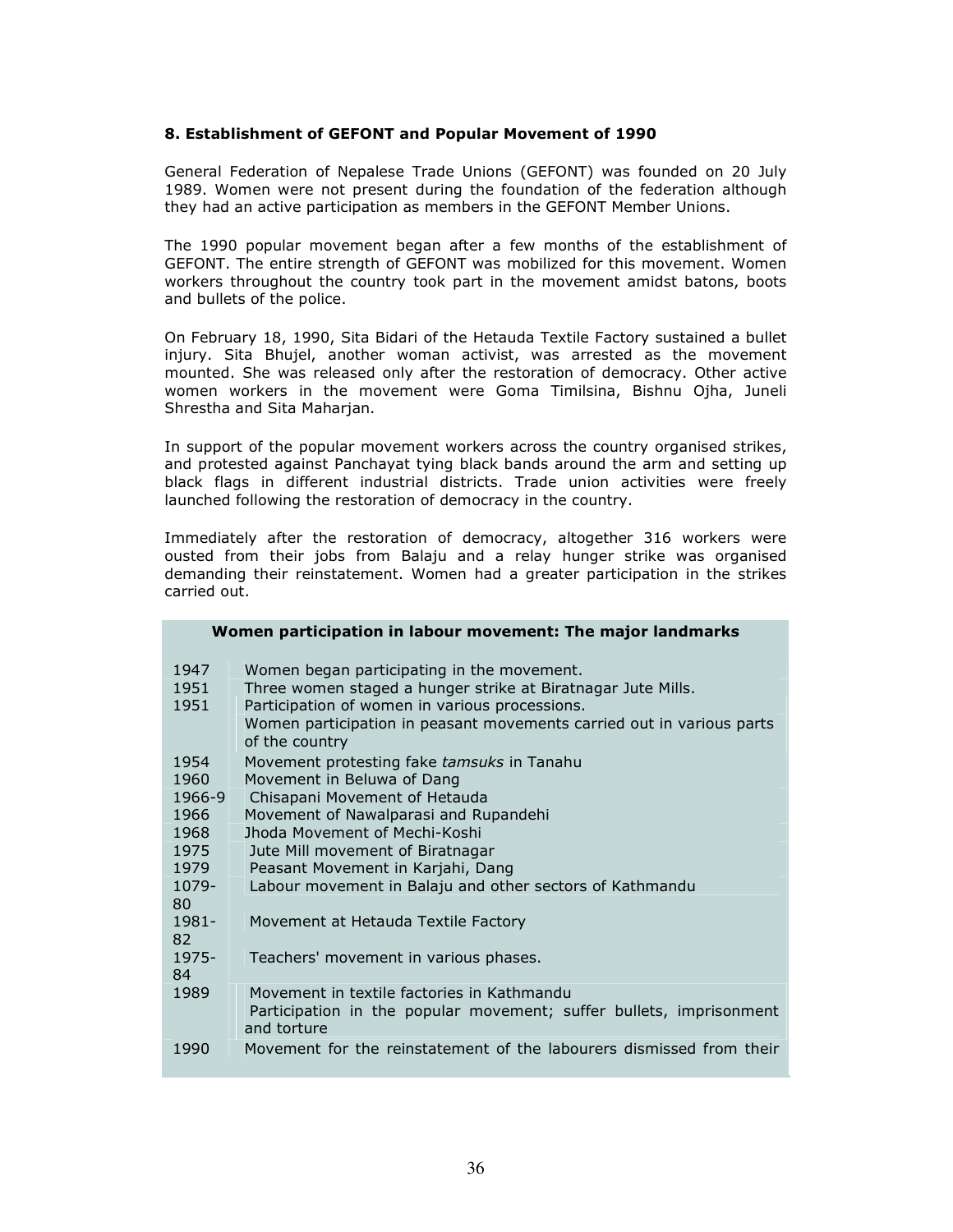# PART - FIVE Women participation in Present Trade Union Movement

### A. Present trade union movement and women

The registration of unions accelerated following the introduction of Trade Union Act,1992. According to the Department of Labour, three trade union confederations have been registered so far. They are- General Federation of Nepalese Trade Unions (GEFONT), Nepal Trade Union Congress (NTUC) and Democratic Confederation of Nepalese Trade Unions (DECONT).

In total, Seventy-one Trade Union Federations have been registered so far. Among them, 6 federations are not affiliated with any of the centre. Altogether 50 trade union federations are in operation now. The number of unions registered at local level is 1,840. Among them, 876 are affiliated with GEFONT, 651 with NTUC and 322 with other federations. Official sources do not confirm any local unions affiliated with DECONT.

Of the 3.5 million wage earners, around 621,000 have been unionised. The number is just 17.77 percent of the total workforce. Of the unionised workforce, 49.94 percent is associated with GEFONT, 31.19 with NTUC, 2.84 with DECONT.

| Confederation | No. of Affiliates |             | Membership in |         |            |
|---------------|-------------------|-------------|---------------|---------|------------|
|               | Enterprise level  | National    |               | Number  | Percentage |
|               | unions            | Federations |               |         |            |
| <b>GEFONT</b> | 867               |             | 15            | 310,575 | 49.94      |
| <b>NTUC</b>   | 651               |             | 18            | 194,000 | 31.19      |
| <b>DECONT</b> |                   |             | 11            | 17,670  | 2.84       |
| Others        | 322               |             | 6             | 100,000 | 16.08      |
| Total         | 1840              |             | 50            | 621,845 | 100        |

#### Table 8: Trade Union Confederation Affiliates and Membership

Source: Number of Unions from DOL; Membership from the-concerned confederations

Women participation in our trade union movement is still not satisfactory. The presence of women in the leadership level of all Confederations is only 12.6 percent, while their presence is 11.95 percent in national affiliates. Women participation is rising in comparison to the past, but equal representation is far off.

Confederations differ in views on the participation of women in trade union movement. The policy of GEFONT is Not Mere Representation but Equal Participation in this connection. This means that the physical presence alone does not produce expected results. According to GEFONT policy, mere representation will just encourage the 'Cosmetic personality' instead of developing real women leaderhip. Thus, development of willingness and a sense of competition among women are necessary to foster the participation of women in all levels so that expected results could be achieved. A "separate and special programme" for skill development of women is the first priority of GEFONT.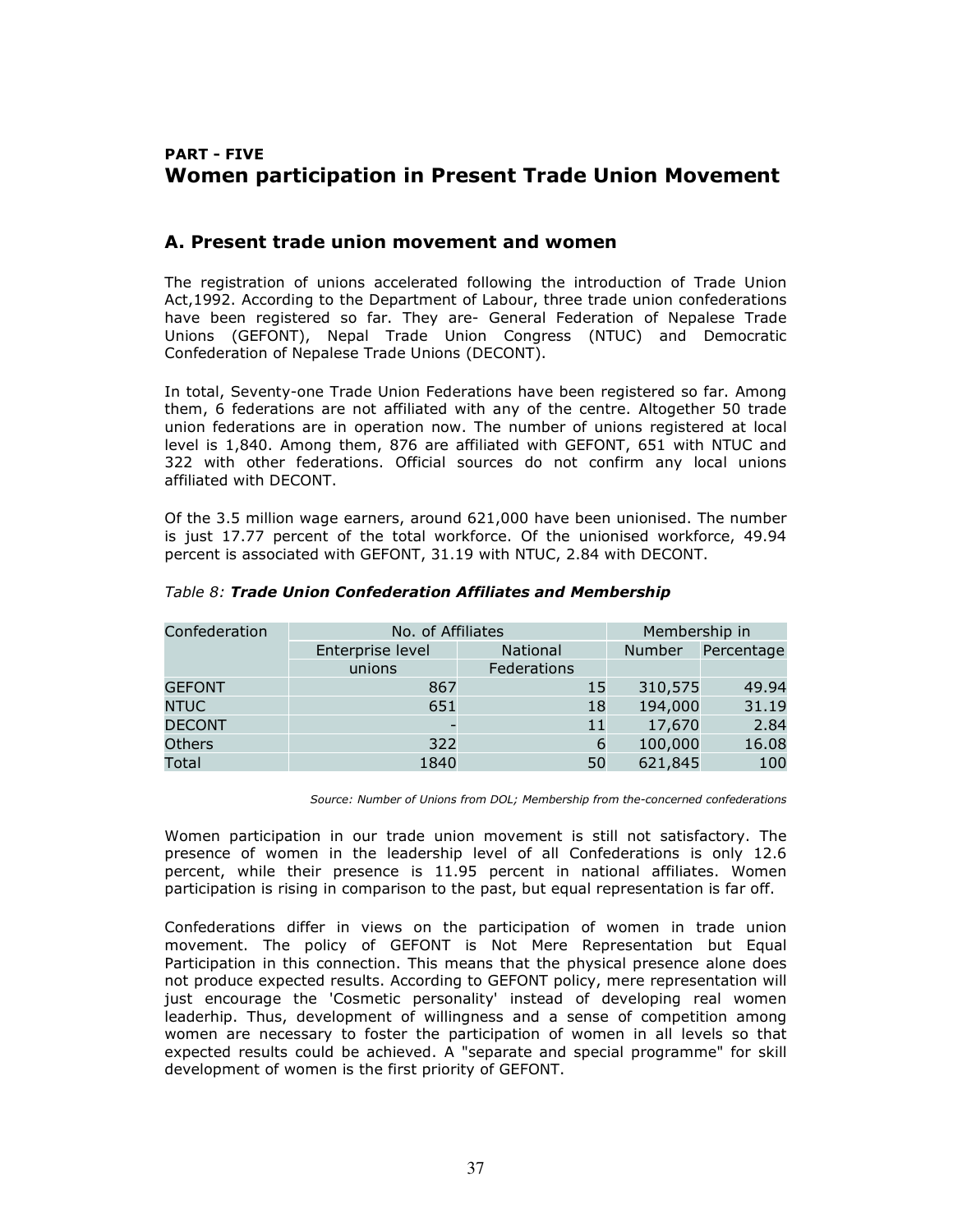NTUC is placing emphasis on the quantitative participation of women advocating for at least 30 percent quota for women in every committee. The GEFONT slogan --Not Mere Representation but Equal Participation--also asserts that women should not only be provided with a fixed number of seats but they should be enabled to participate in high level committees and activities. This also means that efforts should be made to upgrade the capabilities of women for equal participation in every sector and assign responsibility as per their ability.

| Name of the    |       | Number of National<br><b>Committee Members</b> |      | <b>Member Unions and Central</b><br>Leadership |         |       |       |
|----------------|-------|------------------------------------------------|------|------------------------------------------------|---------|-------|-------|
| Confederations | Total | Women                                          | Men  | <b>National</b><br><b>Federations Members</b>  | Central | Women | Men   |
| <b>GEFONT</b>  | 35    | 3                                              | 32   | 15                                             | 206     | 13    | 192   |
| <b>NTUC</b>    | 21    |                                                | 16   | 18                                             | 239     | 35    |       |
| <b>DECONT</b>  | 21    | $\mathcal{P}$                                  | 19   | 11                                             | 141     | 22    | 119   |
| Total          | 87    | 11                                             | 66   | 44                                             | 586     | 70    | 516   |
| Percentage     | 100   | 12.6                                           | 87.4 | 68                                             | 100     | 11.95 | 88.05 |

#### Table 9: Women in Policy Making for Trade Union Movements

Source: Office of the Concerned Federations

The number of unions and committees affiliated with the 15 federations and CWWD affiliated with GEFONT is 1,123. The total number of organised members in these unions is 9,202. Of them, 1,066 (11.58 percent) are women. GEFONT has been launching leadership development programmes for women workers from the central to district level with the establishment of a separate women's department. Federations affiliated with GEFONT have also set up separate departments to run women development programmes. It has significant impact to increase women partcipation in Union movement. The table below presents women's participation in GEFONT affiliates.

| <b>SN</b>      | <b>Name of</b><br><b>Union</b> | No. of<br>Unions/<br><b>Committees</b> | <b>Total No. of</b><br><b>Organised Members</b><br>in Committees |                        | in % | Women Mechanism |                                                    |
|----------------|--------------------------------|----------------------------------------|------------------------------------------------------------------|------------------------|------|-----------------|----------------------------------------------------|
|                |                                |                                        |                                                                  | <b>Total Women Men</b> |      |                 | <b>Valley Dept.</b>                                |
| $\mathbf{1}$   | NIWU                           | 46                                     | 550                                                              | 200                    | 350  |                 | 36.36 Valley Dept.                                 |
| 2              | <b>ITGWUN</b>                  | 104                                    | 852                                                              | 107                    | 745  |                 | 12.56 (Negligible Women in<br>12.56 the Workforce) |
| 3              | <b>ITWAN</b>                   | 109                                    | 1247                                                             | $\overline{4}$         | 1243 |                 | 0.32 Central and Local<br>Department.              |
| $\overline{4}$ | <b>NICWU</b>                   | 82                                     | 225                                                              | 52                     | 176  |                 | 23.11 <sup>Central</sup> and Valley<br>Department. |
| 5              | <b>NIHWU</b>                   | 115                                    | 765                                                              | 25                     | 740  |                 | 3.27 (Negligible Women in<br>the Workforce)        |
| 6              | <b>UNITRAV</b>                 | 55                                     | 425                                                              | $\mathbf{1}$           | 424  |                 | 0.24 (Negligible Women in<br>the Workforce)        |
| 7              | IPWUN                          | 14                                     | 132                                                              | $\mathbf{1}$           | 131  |                 | 0.76 Central and Local<br>Department.              |
| 8              | <b>ITPWUN</b>                  | 53                                     | 279                                                              | 69                     | 210  |                 | 24.73 (Negligible Women in                         |

#### Table 10: Women in Committees under GEFONT affiliates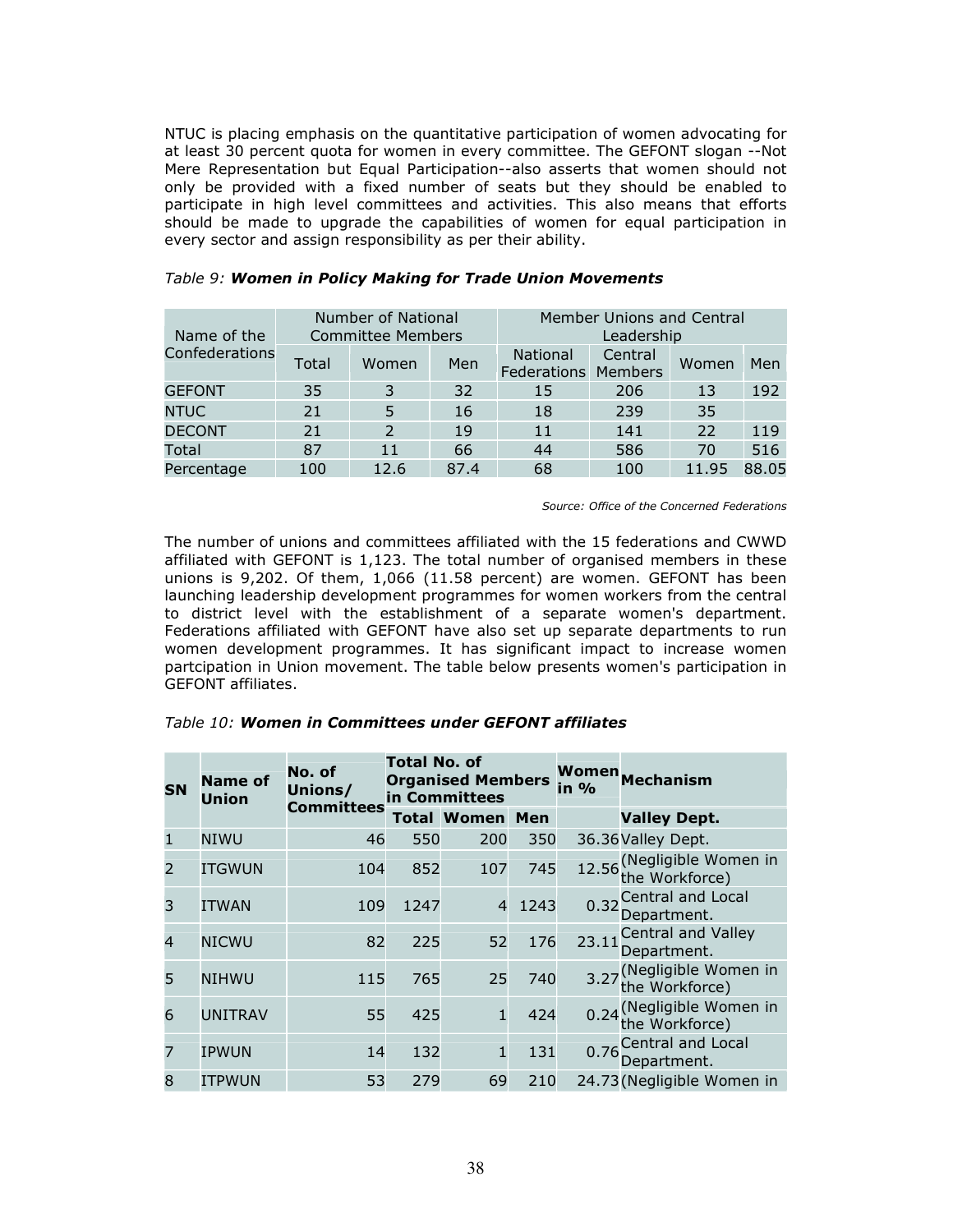|    |                         |      |      |              |           |       | the Workforce)                                           |
|----|-------------------------|------|------|--------------|-----------|-------|----------------------------------------------------------|
| 9  | <b>NATU</b>             | 30   | 275  | $\mathbf{1}$ | 274       |       | 0.36 Valley and District<br>Dept.                        |
| 10 | <b>CUUPEC-</b><br>Nepal | 75   | 539  | 14           | 525       |       | 2.60 Valley Department.                                  |
| 11 | <b>IGCUN</b>            | 16   | 135  | 26           | 109       |       | 19.26 Valley Department                                  |
| 12 | <b>NIFBWU</b>           | 56   | 627  | 45           | 582       |       | 7.18 Valley Department.                                  |
| 13 | <b>NICIWU</b>           | 75   | 714  | 32           | 682       |       | 4.48 No Women                                            |
| 14 | <b>NRPU</b>             | 60   | 395  | $\Omega$     | 395       |       | 0.00 District Departments.                               |
| 15 | <b>FAWN</b>             | 192  | 1743 | 190          | 1553      | 10.90 |                                                          |
| 16 | <b>CWWD</b>             | 41   | 299  | 299          |           |       | 41 dept. & 299<br>100.00 members up to<br>district level |
|    | <b>Total</b>            | 1123 | 9202 |              | 1066 8139 | 11.58 |                                                          |

Source: Concerned Union Offices

Establishment of Trade unions with workers working in different sectors accelerated from 1990. But the participation of women at leadership level could not increase. Mindful of this, GEFONT and ANWA jointly organised a national seminar on "Women Workers: Problems and Solutions" on the occasion of International Working Women Day (8 March) in 1991. The seminar suggested that a separate unit should be set up within GEFONT to exclusively work among women workers. Accordingly the Central Women Workers Department (CWWD) was established on May 5, 1992 as a women's department in GEFONT. The Department was constituted under the convenorship of Swasti Bajracharya. It included Goma Timilsina, Nisha Shrestha, Maina Thapa, Parbati B.K. and Lila Bhattarai as members.

CWWD has a dual affiliation as far as the movement is concerned. It is active as a special department of GEFONT in terms of union movement while it is affiliated with All Nepal Women's Association in terms of general women's movement.

Following its establishment, the CWWD has been carrying out various programmes for the enhancement of women's participation and leadership development on a regular basis. It is also contributing as much as possible to the national women's movement.

### B. Union Activities in the Service Sector

The Constitution of the Kingdom of Nepal, 1990, drawn after the success of the popular movement, provides for the right to organisation in service sector. As workers organised themselves in various organisations, unions and federations thereafter, the struggle for workers' rights have became consolidated in various sectors of works.

#### The Banking Sector:

Unionisation in this sector began in 1990 from Nepal Bank Ltd., Agriculture Development Bank and Rastra Bank. Around 15 percent of the 25,000 employees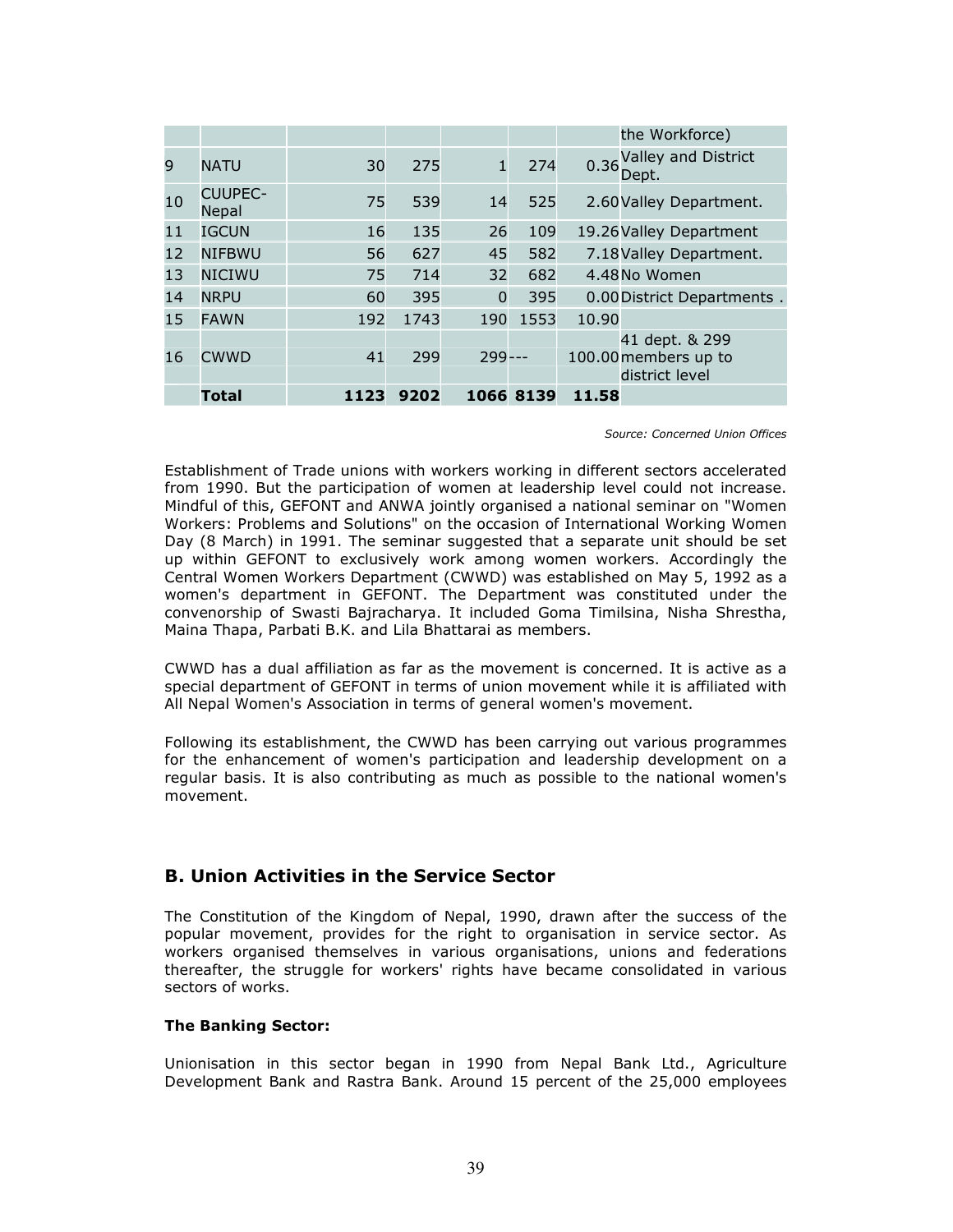working in the banking sector are women, among them 20 percent work in Nepal Bank Ltd. The number of women in other banks is near about 10 percent. Women participation in concerned unions is rather low compared to their presence in the workforce. Women employees have still not been represented in Inter Bank Employees Federation.

Even though women with a certain level of education are working in this sector their level of awareness about professional rights and welfare is not encouraging. To address this gap, a union has been formed amidst banking employees with a specific department that deals with women's issues including the participation of women in the union activities.

#### Other Public Enterprizes:

Out of 24 Public Enterprises in Nepal, unions have been formed in 22.. Union activities in this sector also began after 1990. Women are also actively involved inprofessional movement the union has been taking up since its establishment.

The number of women in this sector is about 10 percent of the total 35,000 workers. Women are in large number in Nepal Telecommunication Corporation. Women participation was quite encouraging in the movement against the government bid to privatise telecommunications in 1990. In terms of responsibilities majority of women working in the NTC are operators. As in other sectors, some of which mentioned above, women have not yet been represented in the Telcom Employees Association of Nepal - the union of telecommunication employees.

#### The Nursing Sector:

Many nurses were self-inspired to participate in the socio-political movements while providing medical treatment to those who were tortured and injured by police for their participation in the movement for social justice. In a number of ways the nurses in Nepal have expressed their support to the movement. In 1991, they obstructed the police team who had interfered in the movement of civil servants staging a Hunger strike as part of their programme. As police took the hunger strikers to Teaching Hospital to force them to eat, the nurses resisted bravely ignoring Lathi charge of police and did not allow the police to take the hunger strikers in to the hospital. It is just an example of many encouraging experiences.

#### The Civil Service:

In 1990, employees from the civil service and corporation moved together under a single banner to picket the Royal Nepal Academy to force to resign the then socalled interim government. This unity later gave rise to the nation-wide movement, which began in August 1991. Women actively participated in the movement for which 98 women were punished. Shobha Gautam was jailed for a month and was later dismissed from her job.

#### Table 11: Participation by the Area of Works (In '000)

| <b>Area of Work</b>    | <b>Total</b> |       | <b>Men Percent Women Percent</b> |             |
|------------------------|--------------|-------|----------------------------------|-------------|
| Total Workers          |              |       | 9,463 4,736 50.05 4,727 49.95    |             |
| Agriculture and Forest | 7.190        | 3.164 | 44.01                            | 4.026 55.99 |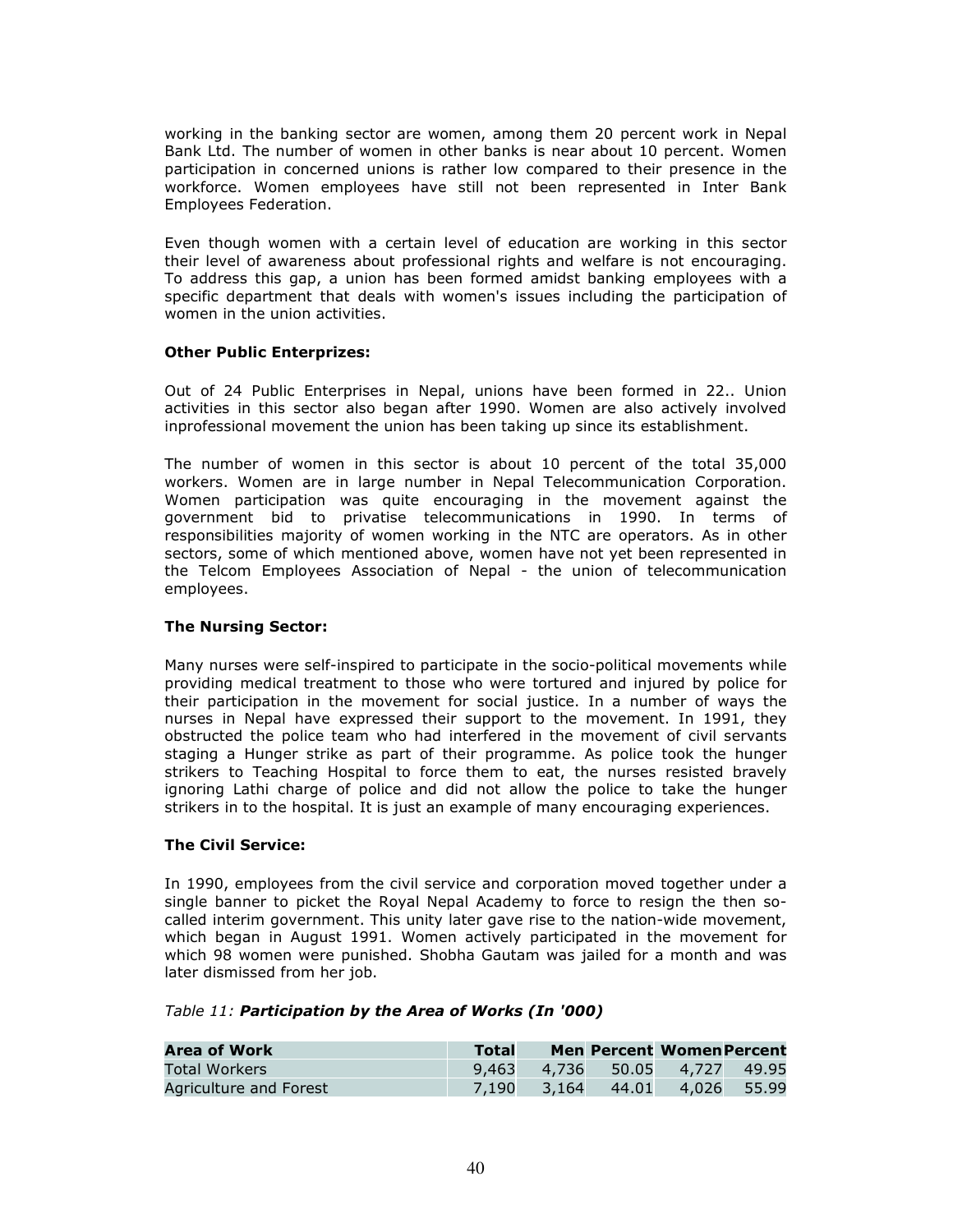| Fishery                                    | 13  | 12  | 92.31 | 1              | 7.69  |
|--------------------------------------------|-----|-----|-------|----------------|-------|
| Minerals                                   | 8   | 6   | 75.00 | $\overline{2}$ | 25.00 |
| Manufacturing                              | 553 | 366 | 66.18 | 186            | 33.63 |
| Electricity, Gas and Drinking Water        | 24  | 24  | 100   | 2              | 8.33  |
| Construction                               | 344 | 292 | 84.88 | 52             | 15.12 |
| Wholesale, Retail and Small Trade          | 408 | 283 | 69.36 | 125            | 30.64 |
| <b>Hotel and Restaurant</b>                | 114 | 63  | 55.26 | 52             | 45.61 |
| <b>Transport and Communications</b>        | 135 | 130 | 96.30 | 6              | 18.75 |
| Finance                                    | 19  | 17  | 89.47 | $\overline{2}$ | 10.53 |
| <b>Real Estate Business</b>                | 32  | 25  | 78.13 | 6              | 18.75 |
| <b>General Administration and Security</b> | 70  | 64  | 91.43 | 6              | 8.57  |
| Education                                  | 164 | 126 | 76.83 | 37             | 22.56 |
| <b>Health and Social Services</b>          | 34  | 26  | 76.87 | 8              | 23.53 |
| <b>Community Services</b>                  | 57  | 51  | 89.47 | 6              | 10.53 |
| Private and Domestic Work                  | 289 | 80  | 26.68 | 209            | 72.32 |
| <b>Others</b>                              | 8   | 6   | 75.00 |                | 12.50 |

Women were in the forefront in hunger strikes, and other protests including dharna (sit-in) during this movement. Police charged lathis on the organisers, manhandled them and tore off the clothes. In some cases women had to buy some clothes at nearby shops to cover themselves, one such incident occurred in Jhapa. Altogether 25,000 employees faced different types of administrative action and some of them also lost their jobs because of their participation in such movements. Five hundred of them were women.

### The Communication Sector:

The Communication Sector is one of the strongest sectors today. The number of newspapers edited by woman has crossed 40 now. The first newspaper edited by women was the mahila (woman) published in 1952 under the editorship of Sadhana Adhikari. The other one was Sankalpa published in 1985. Most of these newspapers discontinued after some time.

During Panchayat Autocracy, only a few women could be found involved in mass media as news readers for radio and television. Women participation in the sector increased after the end of Panchayat. This increasing participation of women in journalism itself marks a revolution. This has naturally given more focus on exploitation, injustice and discrimination against women, and has helped communicate various news and views on gender equality to the public. On the other hand, their participation has also helped the communication sector to become gender-sensitive.

In earlier days, most of the women entered this sector as columnists. Nowadays, women are involved in every kind of work. The women willing to work in challenging sectors to bring changes in the society as a role model in the areas of work have joined the communication sector. According to the statistics of 1997, women participation in mass media is 9.16 percent. Of this, 12.3 percent are in the government sector and 5.84 percent in the private sector. However, women are still not in policy making level in both the sectors.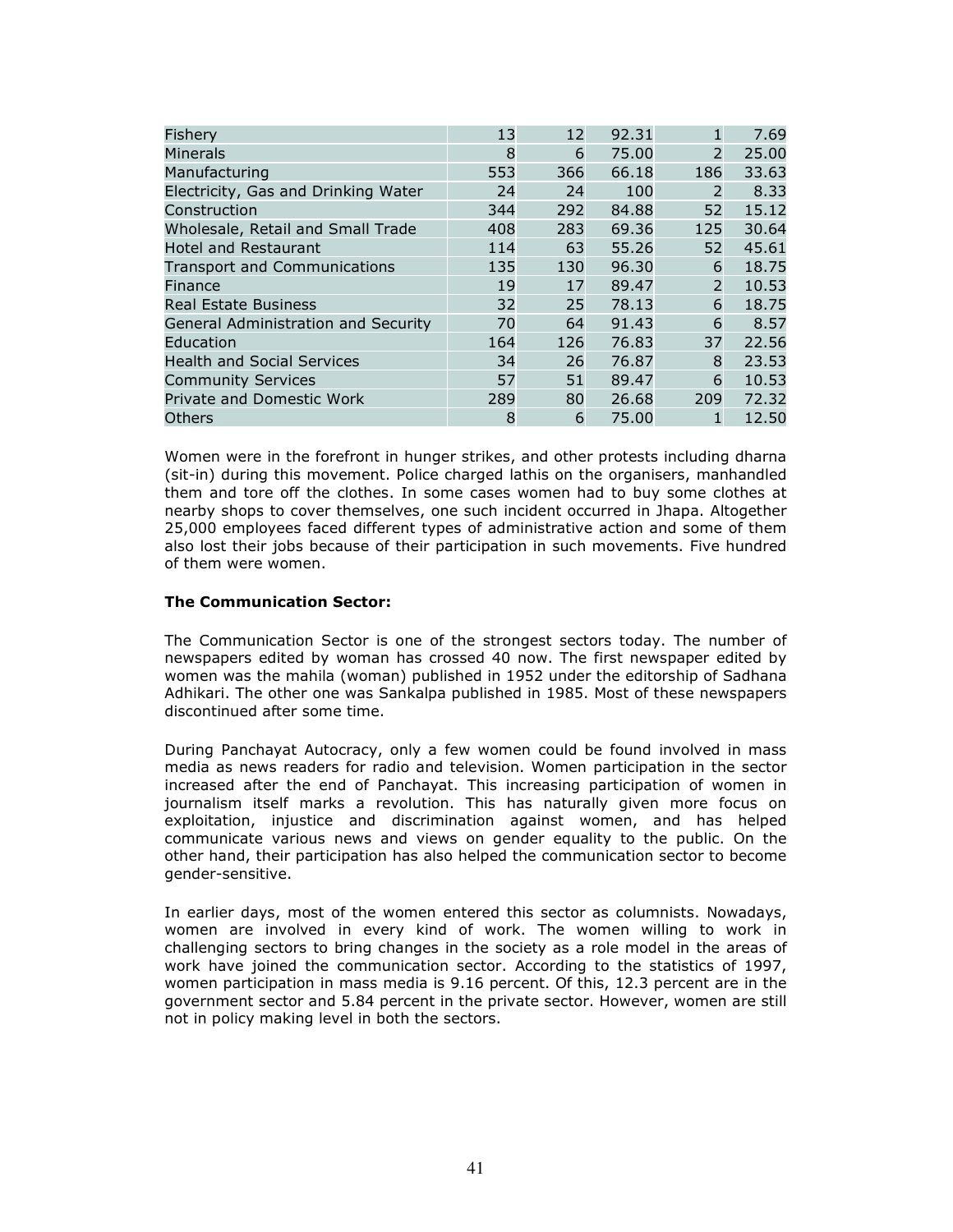#### Electricity Authority:

Women participation in this sector is seen right from its inception. In 1986, a demand was put forward to make permanent to those working on contract. A movement was organised in 1990 to make all the workers in the sector permanent. Basically, women were in the forefront. Shashi Ghimire was also represented in the CBA team to negotiate with the government. When the CBA failed, Shashi Ghimire quarrelled with the Minister for Water Resources. This was responded by dismissing Shashi Ghimire from her duty.

Three hundred out of nearly 9,000 employees in Nepal Electricity Authority are women. They are also actively involved in union activity.

#### University Teachers:

Nepal University Teachers' Association- the Association of University Teachers, joined the movement along with the advent of democracy. In 1991 elections, Suprabha Ghimire was elected as the first woman president. This was the first instance a woman was elected to the highest post of the University Teacher's apex body. Around 20 percent of 6000 university teachers are women at present.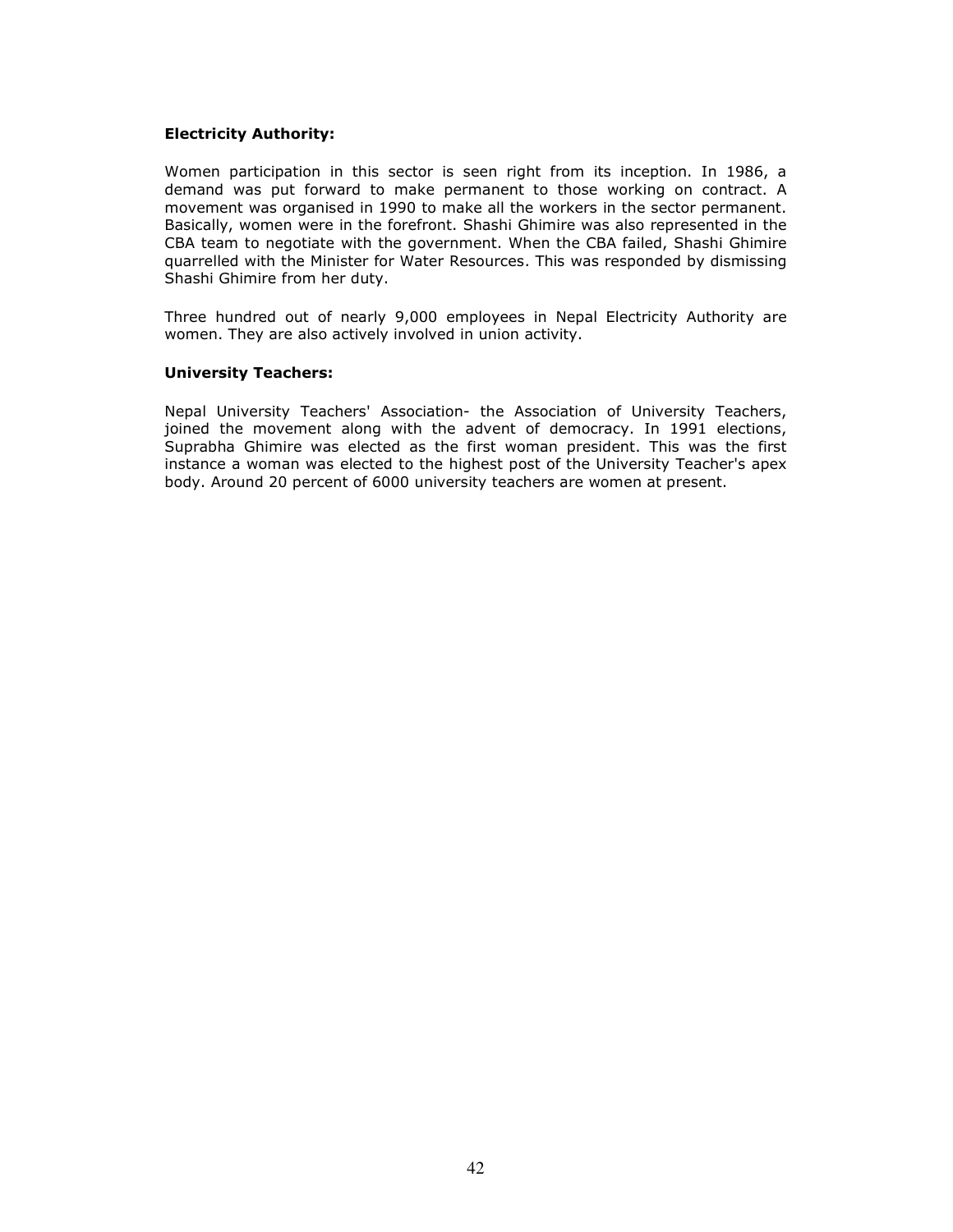# PART - SIX Problems Facing Women Workers in Nepal

Sex is a biological factor. Physically, woman and man are different by nature. But Gender is a social role assigned to a woman by the society she lives in. The roles are changed, reshaped and challenged as per the level of the development of the society.

Our society is not fully aware of gender and social discrimination issues. The adversities in the whole social scenario are reflected in every sector of the society. Even though women participation is rising in labour sector, women have not yet been able to participate in union activities of the decision-making and leadership level. Nepali society is largely patrimonial by tradition. Nepali cultural norms and values are still not women friendly. Trade union movement has also been influenced by this attitude that is dominant in the society. The traditional responsibility of women has not changed, nor the patrimonial psychology. All these factors create a barrier to foster women's effective participation in the union movement. Problems facing Nepali women can be classified and listed as follows:

### 1. Problems in the Society

- Existence of the dominant psychology as well as the practice that women are solely responsible for all household works including the care of babies, the aged and disabled.
- Exploitation and oppression of women on grounds of feudal traditions,superstitions, and conservative beliefs.
- Legal discrimination, deprivation of the right to property and the denial of women as the guardian of the family.
- Little access of women to literacy, education and skill/vocational training.
- Prevalence of girl trafficking, rape & sexual harassment and the lack of effective measures to take action against the culprit.
- No guarantee of social protection and security of women.
- Lack of competition among women for leadership.
- Lack of gender sensitivity in policy formulation and programme setting and implementation & monitoring at all levels in government, non-government and other sectors.
- The lack of gender sensitive leadership, policies and programs in political parties as well as organisations of social movement.

### 2. Problems in the Workplace

- Discrimination against women in employment opportunity, services and benefits.
- Absence of women in management and policy making of employment related issues. Lack of gender-sensitive labour policies
- Inadequate labour laws non-compliant with existing provisions.
- Inadequate law on maternity protection and child-care.
- Sexual harassment, abuse & ill-treatment of women and the lack of legal provisions to deal with such issues
- Unequal wage practices for the same work.
- Family obstruction on women to find employment of their interest.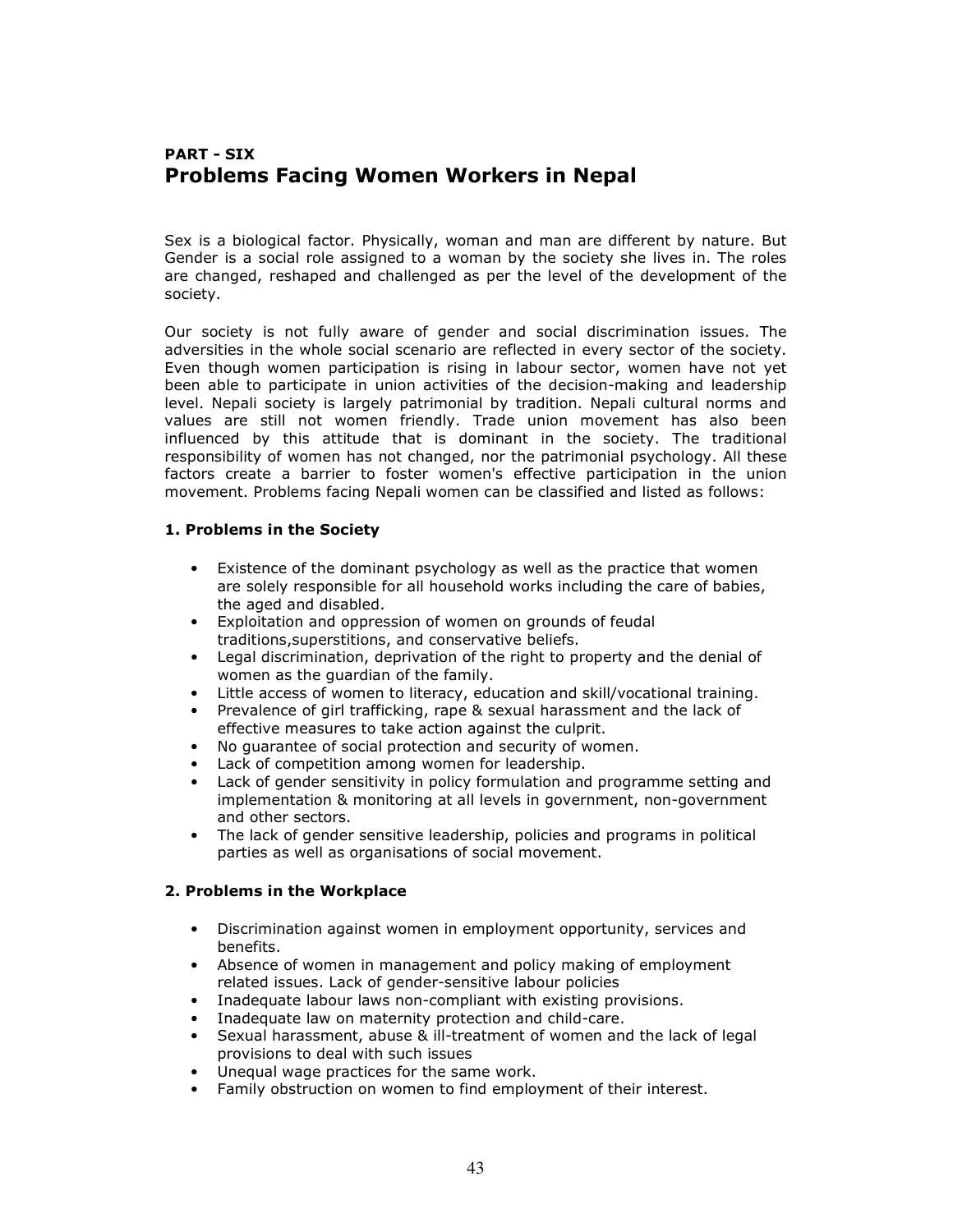- Lack of awareness about occupational safety and health as well as reproductive health.
- Compulsion to work in the night shift.
- Unsafe working conditions and social and attitudinal bias against women.

### 3. Problems in the Union Movement

- Lack of gender-sensitive union leadership, union policy and programmes.
- Low priority on women specific issues in collective bargaining agreement.
- Less importance on women development, leadership building, and the continuity of women's participation in the union movement.
- Domination of patriarchal environment in the union.
- Sexual harassment of women even in the union.
- Lack of cooperation, encouragement and support to women in union works; no major responsibility for women.
- No change in the mindset for the institutionalisation of the "representation" of women in the union life; dominant focus on "participation" alone
- Lack of gender-sensitivity in fixing union activities, time, venue and nittygritty matters.

The problems are not only related to women, they are the problems of the society as a whole. This calls for the entire social movement to be serious to resolve the problems. The labour movement, which is the vanguard of social change, should pay special attention to this aspect.

Women issues should be one of the major issues for collective bargaining in the trade union movement. Although some of the issues have been taken up, they are not a priority. Women-related demands that have been raised so far include maternity leave, trained mid-wives, proper arrangement for child-care, separate toilets for men and women, equal wages for the same work and paid-leave on March 8.

These demands are surely genuine and relevant, but not sufficient. In the days ahead, the union movement should focus on gender sensitive labour policies, laws and planning; women friendly and healthy workplaces, proper maternity protection, family responsibility benefits, equal employment opportunities, legal actions against all kinds of harassment and awareness raising activities in their demands.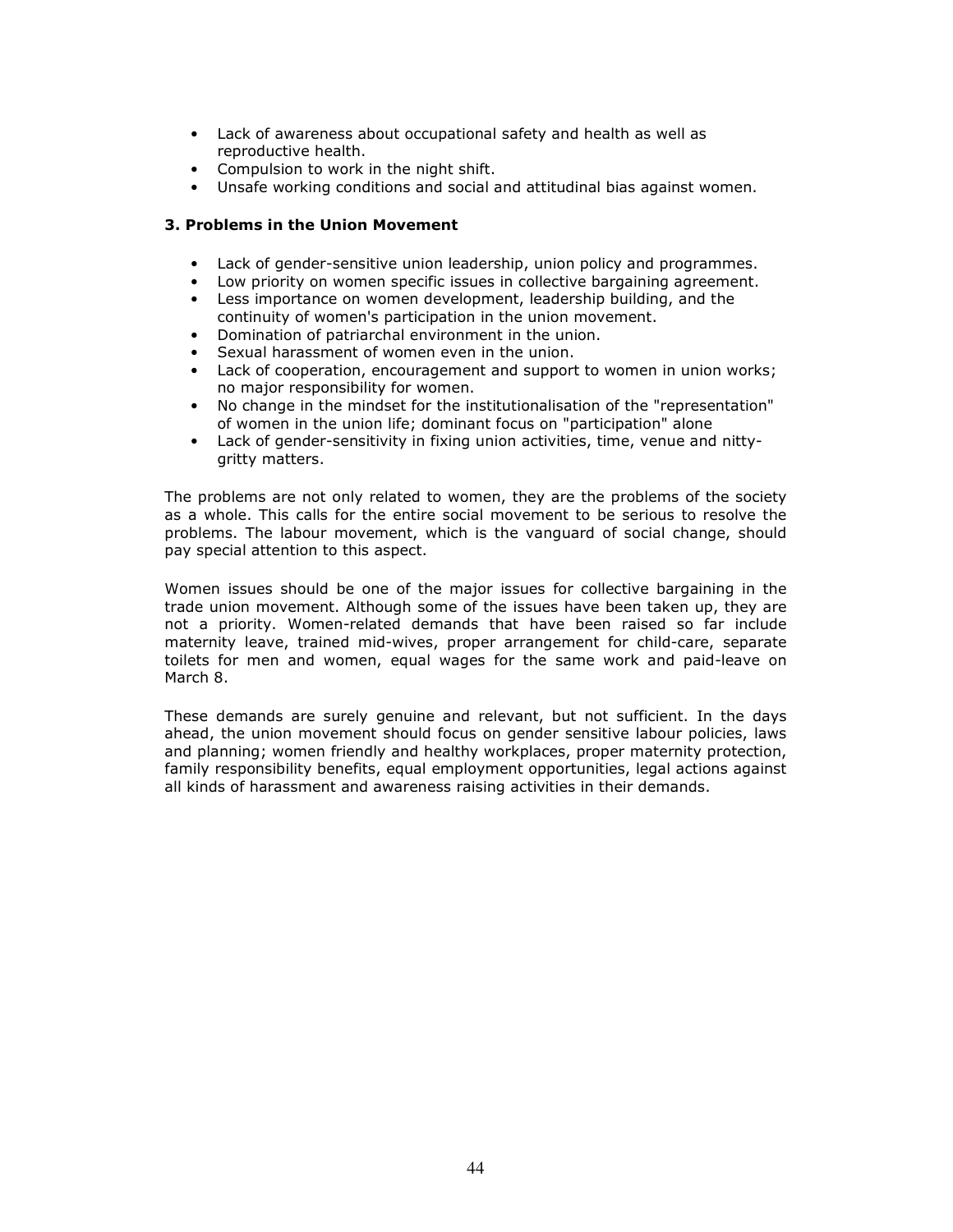# PART - SEVEN Gender Policies of Labour Organisations

# A. General Federation of Nepalese Trade Unions (GEFONT)

The General Federation of Nepalese Trade Unions (GEFONT) initiated women activities by holding a National Seminar in 1991. In light of the Seminar recommendations, the first National Congress held in 1992 decided to set up a separate women department with the status on a par with national affiliates. Special activities on women began with the establishment of Central Women Workers Department (CWWD) on May 5, 1992. The department has consolidated itself over times. Its Second National Congress adopted a special programme entitled 'Women Workers Campaign.

### The National Congress has adopted following policies:

- The Co-ordinator of CWWD will be an ex-officio member of the GEFONT National Executive Committee.
- CWWD's representation in the national council will be equal to that of national affiliates.
- Twenty-five percent women participation in every activity of GEFONT, and 25 percent male participation in women programs.

Special programmes on women through a separate department in each affiliate.

The Third National Congress held on 1-3 May 2000, adopted the following policy on women:

- CWWD will act as a special department of GEFONT.
- Women delegates in the National Congress will elect a Co-ordinator of CWWD; the chief will be an ex-officio member of the National Executive Committee.
- CWWD will be formed by organizing the women leaders of Central Committees of GEFONT affiliates.
- 10 Zonal Women Workers Department (ZWWD) will be formed. The chief of the ZWWD will be an ex-officio member of the National Council, CWWD and the Zonal Committee.
- CWWD representatives in National Council will have an equal status to that of the national affiliates.
- Twenty-five percent women should participate in every GEFONT activity and 25 percent men in every women activity CWWD members will not exceed 25 persons.
- CWWD will be subordinate to the National Executive Committee; ZWWD to the Zonal Committee and affiliates to women departments in the concerned affiliate.

On the basis of the above policies, CWWD has developed following objectives

• Conduct various activities to develop the leadership of women in the labour movement.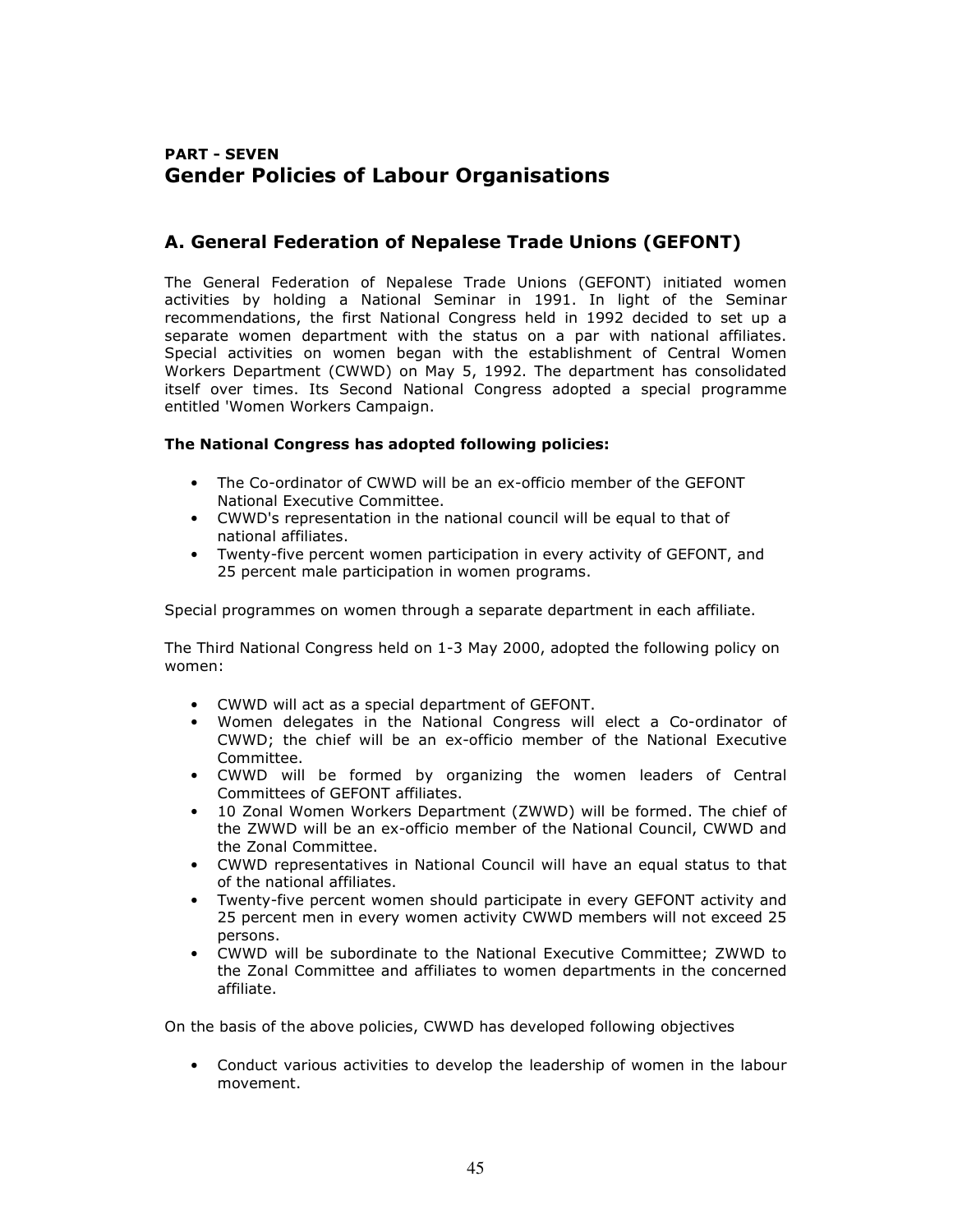- Do research, survey and collect information about women in work and labour movement, and publicise the findings.
- Identify women/gender problems at the workplace and launch campaigns to resolve them.
- Conduct various activities to make the union movement gender-sensitive.
- Foster co-ordination and co-operation between the labour movement and national women's movement on women issues.

## B. Nepal Trade Union Congress (NTUC)

Nepal Trade Union Congress is another trade union centre in the country. NTUC has the following policies:

- Thirty percent reservation for women in every union committee and activity.
- Formation of women committees in order to run activities for women.
- Run separate activities to develop women leadership.

### C. Democratic Confederation of Nepalese Trade Unions (DECONT)

Democratic Confederation of Nepalese Trade Unions (DECONT) has adopted the following policy on women workers:

- Formation of women departments from central to district levels.
- Provision of elected woman vice- president in the central committee.
- Run credible and sustainable activities to develop women leadership.

## D. ITUC Gender Policy:

### "Pro-Worker Trade Unionism and Women Workers"

GEFONT in cooperation with Asia Pacific Workers Solidarity Link (APWSL) organised an International Conference of Trade Unions in Kathmandu in 1994. Altogether 63 representatives of 38 trade unions and labour organisations from 15 countries took part in the Conference.

The Conference adopted a Kathmandu Declaration of International Trade Union Conference (ITUC). The Declaration states that pro-worker trade unionism recognises the double oppression of women, the rapidly increasing proportion of women in the new global workforce and the difficulty that women are facing to achieve leadership positions in trade unions. The Declaration is committed to eliminating discrimination, sexual harassment, trafficking of women and other women issues and problems in the society.

The ITUC has set the following action plan to promote the interests of women.

We acknowledge the double burden facing the working women. They are oppressed both as workers and as women in the societies. We also acknowledge that modern industrialisation is highly increasing the proportion of women in industrial services and other forms of employment. We recognise that the economic liberalisation and privatisation policies have specific effects on women workers, which must be taken up by the trade union movement.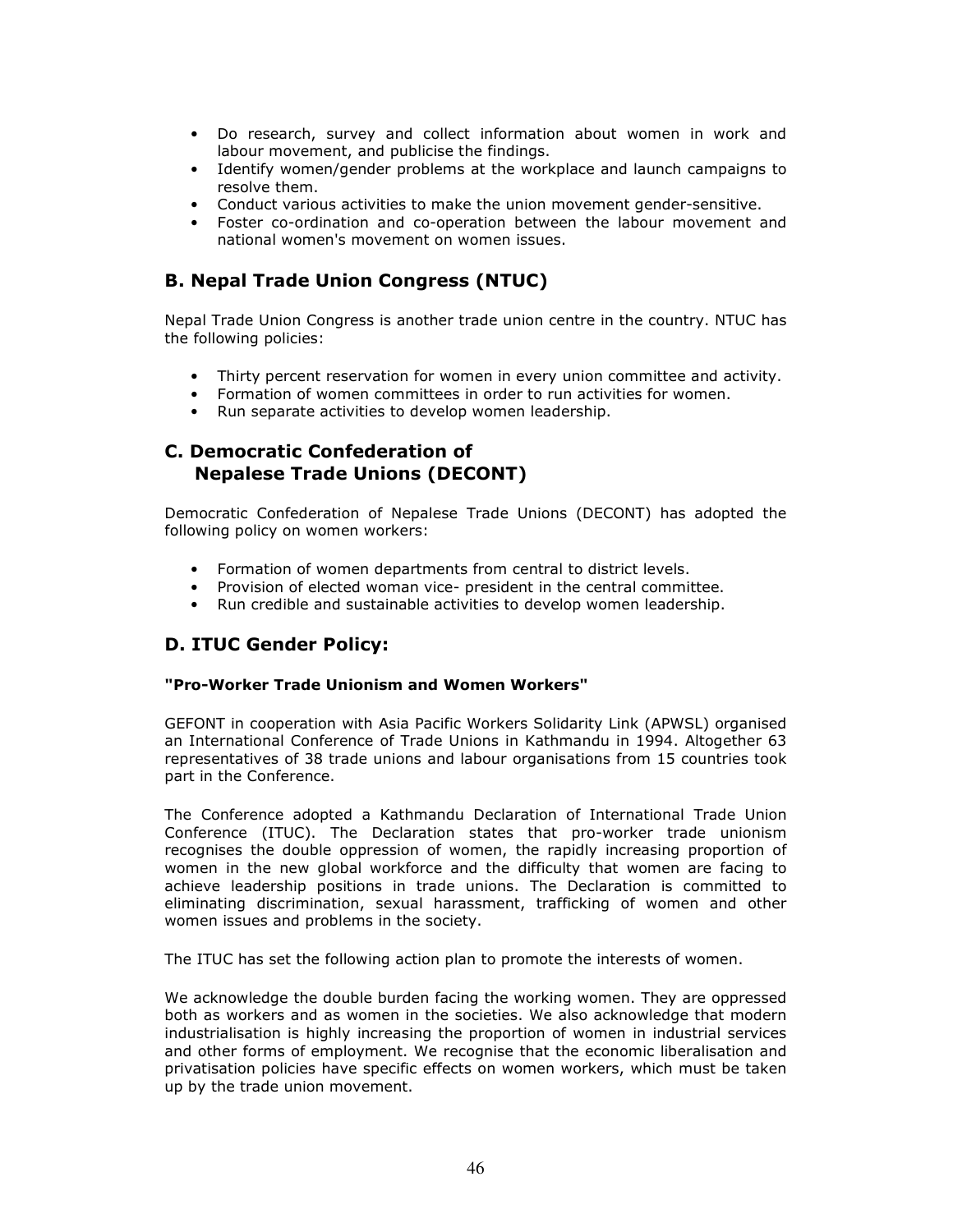In order to address this situation and to strengthen the participation of women in trade unions we specifically agree to:

- Create or strengthen women's departments in our respective unions and centres.
- Develop education and awareness campaigns specifically for women workers.
- Educate male trade unionists, husbands and family members to assist greater participation of women in trade unions by taking responsibility for household and other family work.
- Build confidence in women by providing them with training on social and political issues.

We specifically agree to campaign on issues that affect workingwomen:

- I. Equal wages and job opportunities for women
- II. Elimination of all forms of discrimination against women
- III. Free child care for women
- IV. Paid parental leave
- V. Eliminate sexual harassment at work and in society
- VI. Ensure decent residential and housing facilities
- VII. Guarantee social security
- VIII. Defeat oppressive fundamentalist forces
- IX. Fight patriarchal values and the gender division of labour.

Promote international networking, organisation building and women leadership of garment workers, where a large number of women are working.

Celebrate 8 March as the international workingwomen's' day by organising jointunion actions to draw the attention of the concerned to the long neglected plight of female workers.

### E. National Labour Policy and Working Women

General Federation of Nepalese Trade Unions (GEFONT) began working effectively towards the formulation of a concrete labour policy from 1996. The confederation developed its agenda through the discussion with workers working in different sectors and persons at national policy decision level and labour- organisations. The Second National Congress, held on March 1996, approved the concept document. The first National Labour Conference of Nepal held in 1997 reaffirmed the document.

His Majesty's Government has declared a National Labour Policy in late 1999. The Labour Policy that includes many recommendations forwarded by GEFONT has following policies on women.

- Encourage various sectors of work and organisation to employ women and disabled in their organisation.
- Encourage social programs for women and disabled in employment promotion, training and human resource development.
- Provide tax exemption for enterprises as an encouragement for providing employment opportunities for women.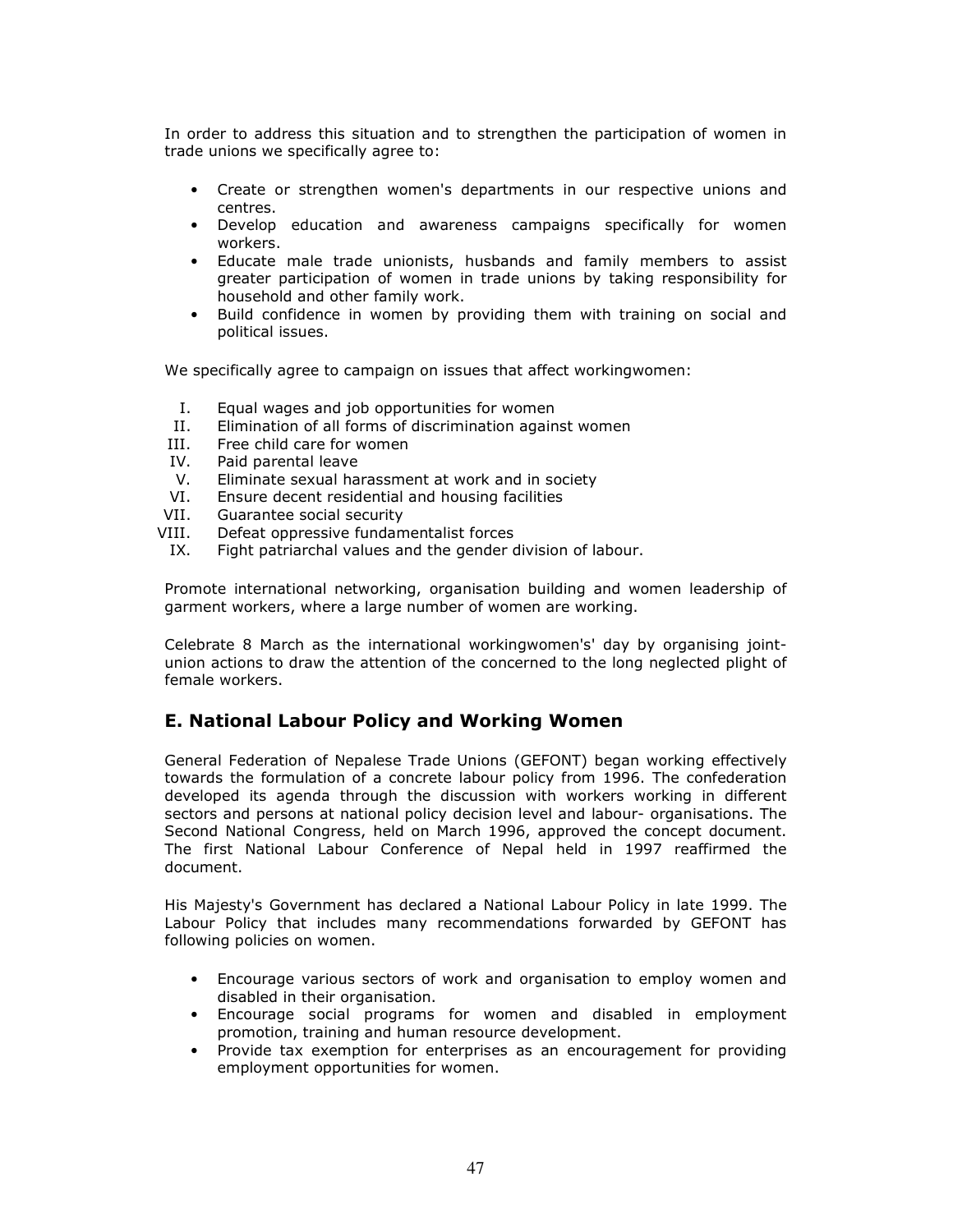This labour policy is seemingly concentrated on increasing employment for women workers. As expected by the GEFONT, the policy is not committed to eliminating social and gender discrimination against women. It has also not been able to reflect the spirit of the First National Labour Conference. Speakers, in a seminar on the National Labour Policy organised jointly by International Labour Organisation (ILO) and GEFONT in December 1999, were of the view that the Labour Policy should give high priority to matters relating to gender and women labour and that all should continue their effort to establish a proper place for women labour in the Labour Policy.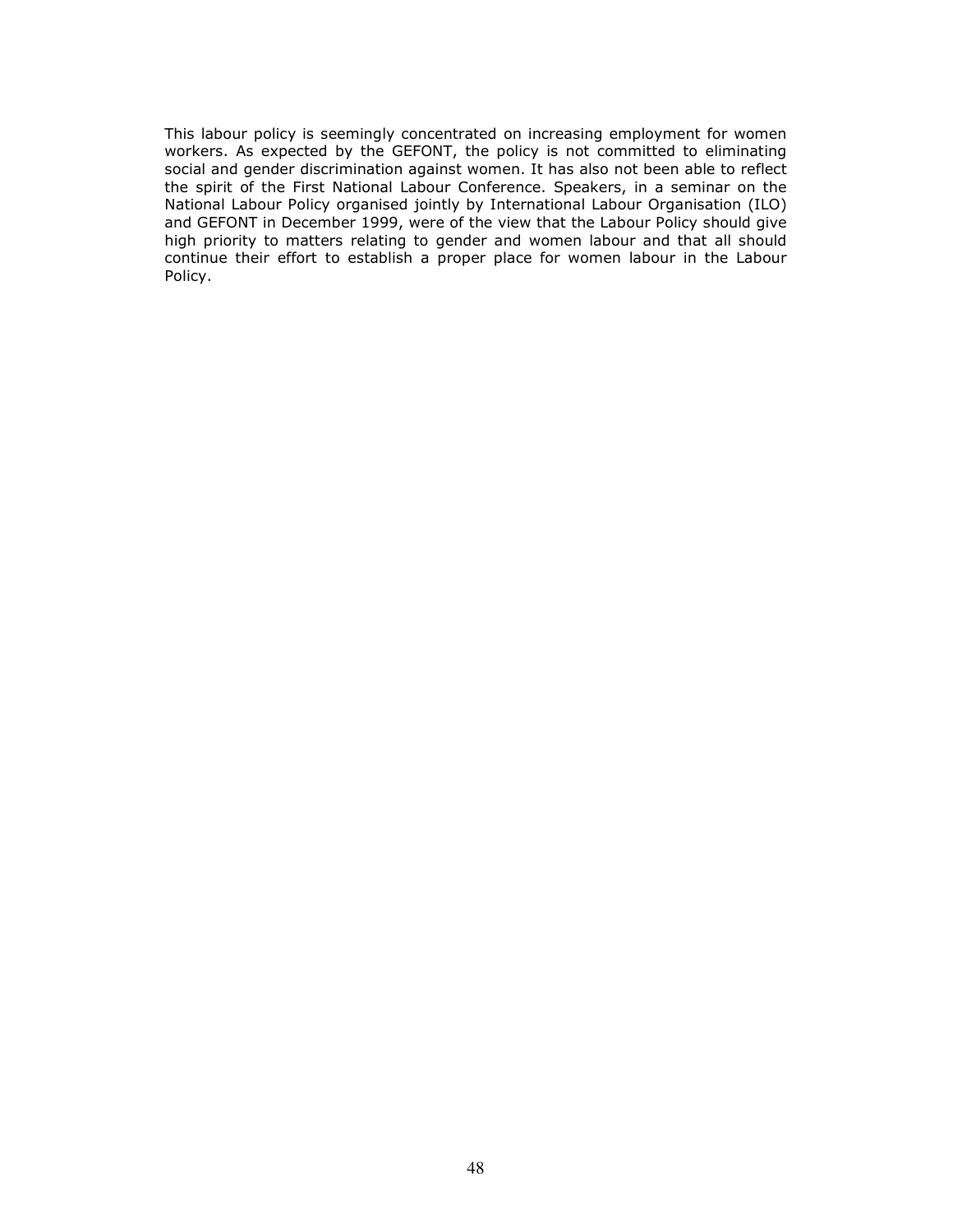### PART - EIGHT **Conclusion**

The history of Nepal is focused mainly on the royal family, feudal lords and highclass aristocrats. It does not mention anything specific about the working class people who are the genuine history makers. The main reason behind this is the domination of feudalistic attitude and culture in the society. As in every society divided into the rich and poor, Nepali history has always been in the favour of the former.

The relationship between woman and man in a patriarchal society is like that of a "slave and master". Such a society considers women as the property of men. And, no matter how much the man is exploited by the feudal class, he expresses his supremacy by ruling over the woman. The same is reflected in the writing of history. The contribution of women has been overarched. Against this reality, conclusions of this research can be drawn as follows:

- Household labour has not so far been counted as an economic activity. Of whatever is counted, women labour (56 percent) constitutes higher than that of men (53 percent).
- A major portion of women labour is involved in unpaid works. That means women do not get paid despite hard and terrifying works they do both inside and outside the houses. This has created unfortunaely a social attitude that considers women as dependent on men's income.
- Women are kept behind from skill generation and qualification promotion right from their birth. It is thus essential that any practice discriminating between men and women be wiped out. In every sector, an environment for equal opportunity needs to be guaranteed.
- Gender discrimination prevails very much everywhere, even in identifying training programmes. Nothing should be labelled as 'for men' and 'women'. The traditional attitude of separating men and women by work should come to an end; the principle of "equal employment opportunity for everybody" should be introduced. It may call for special measures to initiate to increase the participation of women in areas where their involvement is minimum. Similar should be done to involve men in household works.
- Although women participation is maximum in agriculture and animal husbandry, their participation in training provided in these sectors is quite minimum. Women do the actual work but men go for training, which in turn is useless. Therefore, due attention should be given towards providing training opportunities to those who are involved in the related-work.
- The influence of patriarchy is visible in government, NGOs and other functionaries. Women participation is minimum in policy-making and planning & programming. To address this, special provisions and arrangement needs to be worked out, such as quota system or reservation mechanism in order to improve the participation of women in all sectors.
- The increase in number does not justify that gender discrimination has been wiped out. It rather calls for gender-sensitive policies, programs and leadership in every kind of socio-political functioning.
- Responsibility of motherhood is more social than individual. But it is rather taken in a reverse manner and as a factor that marks the weakness of women. This backward social attitude has a strong bearing to justify that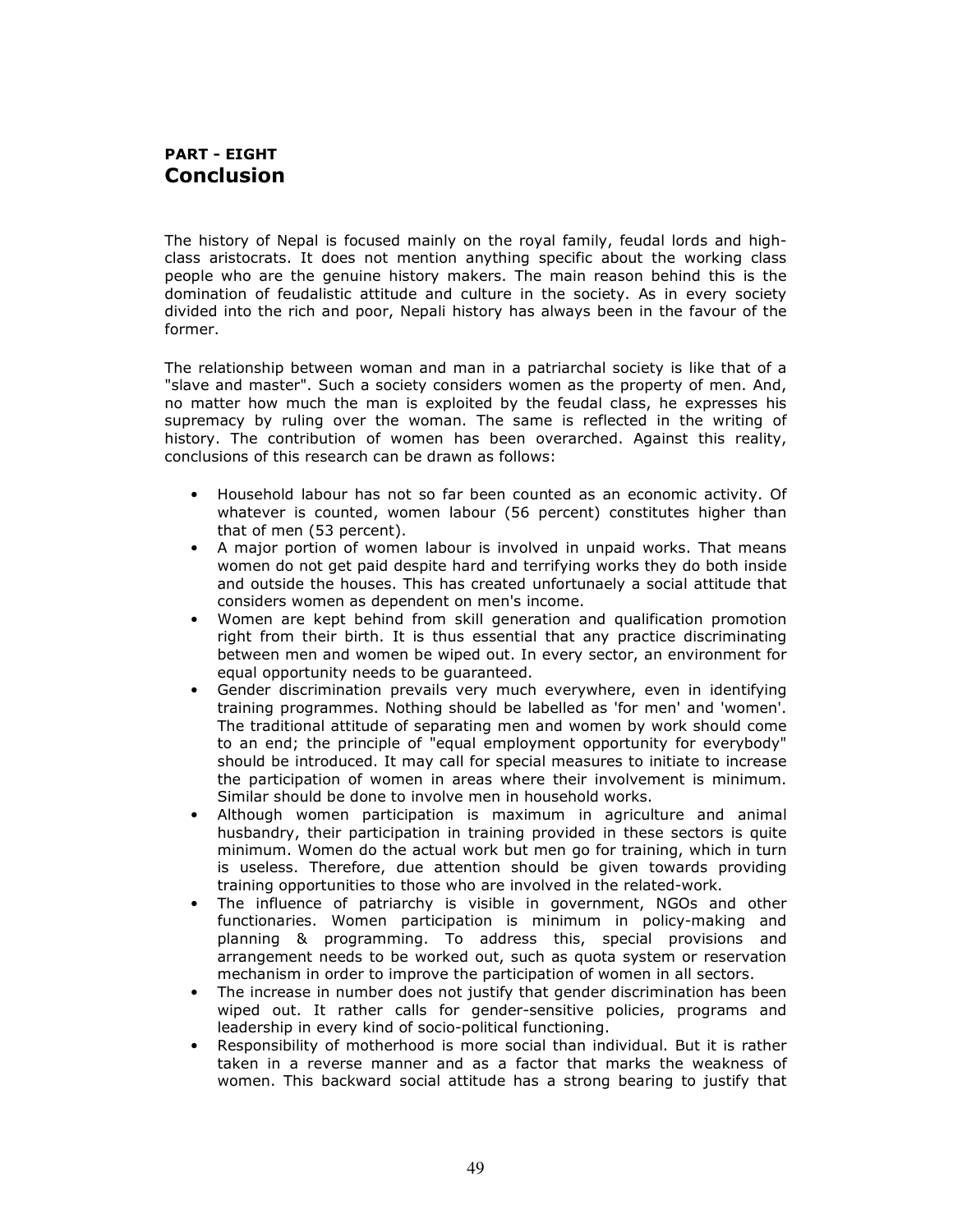equal opportunity is not possible as there are inherent physical deformities with women. This attitude, which prevails everywhere and at all conditions, should be challenged and changed.

- There is a marked difference in the remuneration provided to woman and man for the work similar and of equal value. The average remuneration of women is just 57 percent of that of the men. The amount differs depending on the areas of work, specifically in agriculture, cottage industry, machine operation and other areas of work that requires manual labour. This needs an immediate change.
- Women have not been able to take up leadership in any movement for their rights, even in service sector where educated women are involved. This situation calls for a massive awareness campaign, at various levels. Trade union movement should not thus be confined to informal education alone.
- Women have a notable participation in democratic movement in the country. They have always been in the forefront to fight imperialist forces as well as despotic elements. They have also been hailed for their participation in the struggle for educational, political, economic and social reforms. Unfortunately, no space has been given in the pages of history to account for the deeds of women. It is therefore necessary that Nepali history be rewritten with righteous judgment.
- The working class people in Nepal began their movement from 1947. Women participation also began from the very beginning. Their roles are highlighted in various movements, in Biratnagar Jute Mills. Their movement also continued in a number of clashes with police, giving a slap to the mentality visualising women to be weaker.
- Whatever rights women have gained are because of their own organised efforts and struggles. Women should thus be organised to achieve further.
- The movement of women is diverse in terms of ideologies, practices and objectives. Reformist, feminist and revolutionary trends do exist in Nepal. All these trends need to be considered as part of women's movement.
- Women's movement and the working class struggle are complementary to each other. In a number of movements, women and the working class people have walked hand in hand, and have gained achievements. This fact should be well internalised in any movements to come.
- Labour movement is inseparable from social and political movement. Not only in their professional issues, workers have equally been active in any struggle meant for social change since 1947.
- Although women have participated in the working class struggle, their quality participation is yet unseen. It is therefore essential to carry out effective measures to enhance equal and quality participation of women at every level. Gender sensitive union leadership should be developed at all levels.
- Grassroot level unions and organisations are the base of labour movement. Unless quality participation of women is enhanced at every level of union movement, no women specific issues can be reflected in policy formulation. Local unions and national federations should pay appropriate attention towards this end. Quality involvement of women should be ensured right from the primary level of union activities.
- raining and skill development programs should be carried to address the needs of working women. Responsibility should be entrusted to them accordingly. Such congenial atmosphere should be developed in which cooperation is extended, responsibilities are shared and men and women jointly fight obstructions emanating from social norms and traditions. Workers in service sector are ahead of those working in production and agriculture sector in terms of qualifications and skills. But in terms of the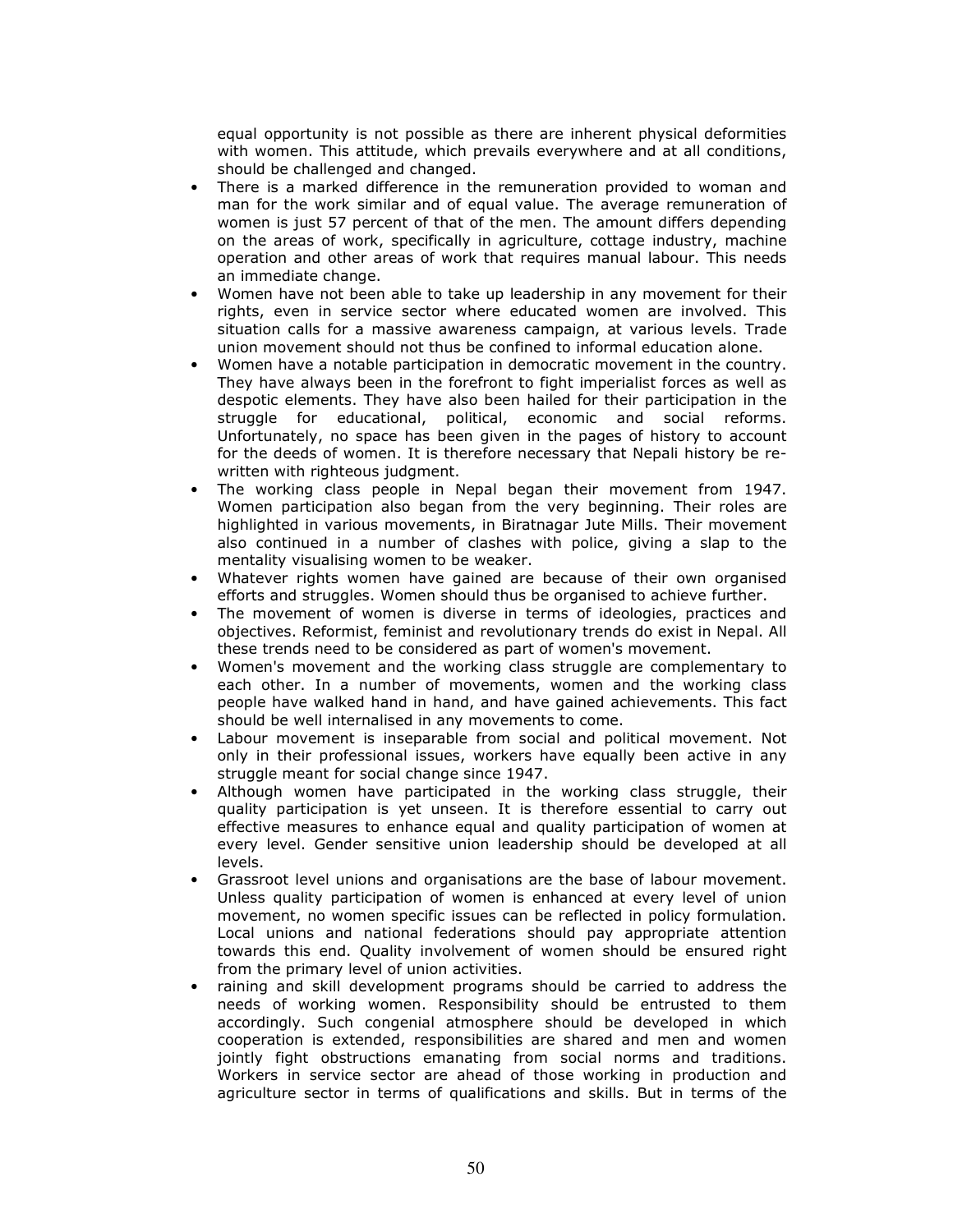participation in the movement that means in the accumulation of experiences, reverse is the case. Any genuine movement should therefore build in internalising the value of education, class-consciousness and experiences.

- Nepali labour policies, labour laws and other labour-related issues and areas are not gender-sensitive. Labour laws have raised very little issues concerning women. Furthermore, the matters relating to child-care are confined to women alone. Compassionate leaves are granted only for men. Labour laws are silent on family responsibility issues, sexual harassment and so on. Unless the leadership is sensitive towards such issues, it is useless to hope gender sensitive policies.
- The issues raised by union movement on gender equality for collective bargaining is good, but not sufficient. Fostering quality participation of women requires proper attention and action to such issues.
- It is encouraging that trade unions have initiated works towards the development of gender policies and special programs. Its implementation, monitoring and assessment tools should also be effective. Policies and programme should be time and again reviewed, modified if necessary and be effectively implemented with the participation of women.
- Co-operatives movement should progress ahead as an income generating activity for women workers.
- Studies should be undertaken about the peasant movements as well, which have long history, but not recorded well.
- Research work should further be continued even in the area this study has been made, as there may have been a number of facts left behind.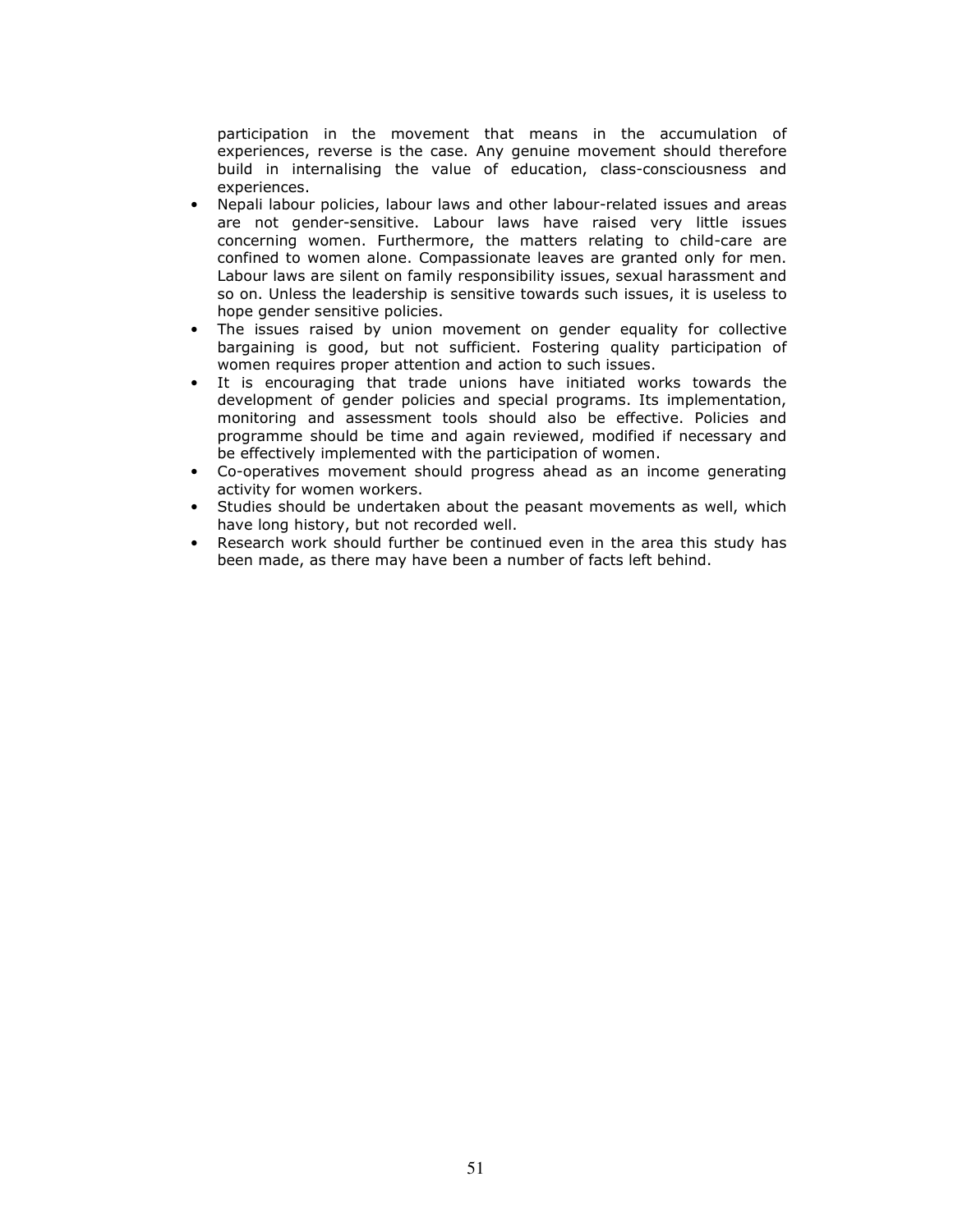### Annexes

### Annex -1 Women in Politics (House of Representatives)

| S.<br><b>No</b> | <b>Name of the Political</b><br>Party | $1st$ Election -<br>1991 |                |              | 2nd Election -<br>1994 | 3rd Election -<br>1999 |       |
|-----------------|---------------------------------------|--------------------------|----------------|--------------|------------------------|------------------------|-------|
|                 |                                       | <b>Total</b>             | Women          | <b>Total</b> | Women                  | <b>Total</b>           | Women |
| $\mathbf{1}$    | Nepali Congress                       | 110                      | $\overline{4}$ | 83           |                        | 114                    | 4     |
| $\overline{2}$  | Communist Party of<br>Nepal (UML)     | 69                       | $\overline{4}$ | 8            | $\overline{4}$         | 69                     | 6     |
| 3               | Rastriya Prajatantra<br>Party         | $\overline{4}$           | 0              | 20           |                        | 11                     |       |
| $\overline{4}$  | <b>Others</b>                         | 22                       | $\Omega$       | 14           | $\Omega$               | 12                     | 0     |
|                 | Total                                 | 205                      | $\overline{7}$ | 205          | 7                      | 205                    | 11    |

Annex-2 <u>TOP</u>

**TOP** 

# Women in the Central Leadership of Political Parties in Parliament

| S.<br>No       | <b>Name of the Political Party</b> | <b>Women in Central</b><br>Leadership (1995) |       | <b>Women in Central</b><br>Leadership (2000) |       |
|----------------|------------------------------------|----------------------------------------------|-------|----------------------------------------------|-------|
|                |                                    | <b>Total</b>                                 | Women | <b>Total</b>                                 | Women |
|                | Nepali Congress                    | 31                                           |       | 31                                           | 3     |
| $\overline{2}$ | Communist Party of Nepal<br>(UML)  | 41                                           |       | 42                                           |       |
| 3              | Rastriya Prajatantra Party         | 41                                           |       | 41                                           |       |
| $\overline{4}$ | Samyukta Janamorcha, Nepal         | 15                                           |       | 11                                           |       |
| 5              | Rastriya Janamorcha, Nepal         | It was not established                       |       | 21                                           |       |
| 6              | Nepal Sadbhavana Party             |                                              |       |                                              |       |
| 7              | Nepal Peasant Workers Party        | 15                                           |       | 11                                           |       |

### Annex-3 Gender policy of ILO (Based on information available in Internet)

The ILO must articulate a gender perspective on the world of work. Building on current activities to promote equality of women, the aim will be to examine the economic and social roles of both women and men, and to identify the forces, which lead to inequality in different domains. It will involve broadening the focus of attention from the de jury achievement of equality for women to the de facto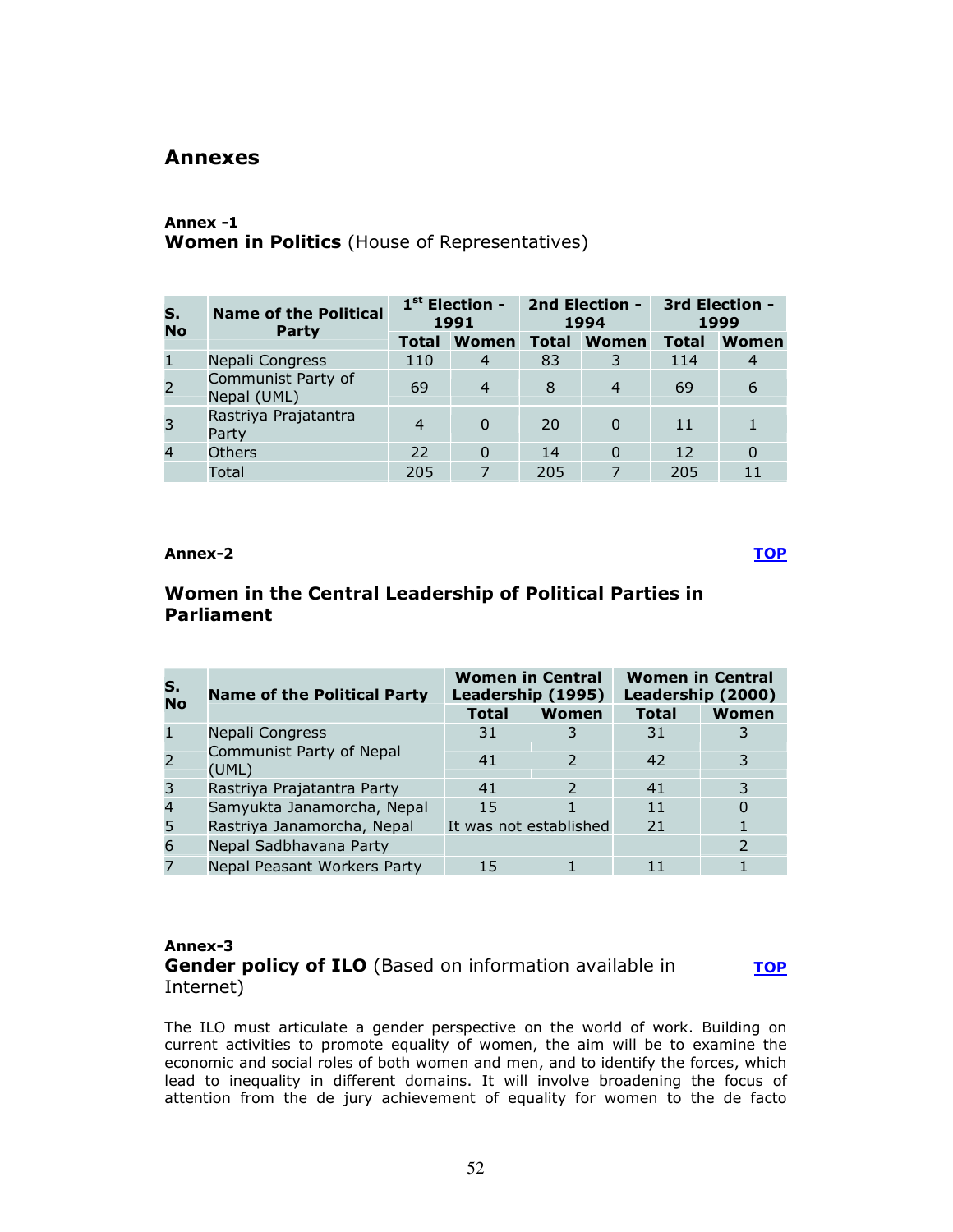results of economic policies, legislative measures and labour market outcomes for different groups of women and men.

One of the most important tools at the disposal of the ILO is gender mainstreaming. Although an established policy of the United Nations system and a methodology that is widely used in other organisations and programmes, gender mainstreaming is still at an incipient stage in the ILO.

An integrated gender policy requires action at three levels in the ILO: at the political level, within technical programmes, and at the institutional level.

First, political support for gender mainstreaming requires far greater representation of women in the tripartite decision-making structures of the Organisation, within governments, and in employers' and workers' organisations.

The constituents must redouble their efforts to ensure the presence of women within the structures of the Organisation and within there own bodies.

Second, the Office will take systematic steps to mainstream gender considerations into ILO programmes and technical co-operation. This will require gender impact assessment, supported by empirical research on key issues such as gender aspects of globalisation and the changing nature of work. Gender concerns will also have to be reflected much more systematically in ILO information systems and statistical databases.

Third, institutional mainstreaming within the ILO must include gender-sensitive programming and monitoring systems, a strategically located and strengthened focal point system, and appropriate training and personnel policies, which enhance career opportunities for women.

#### Related ILO Conventions on Women Labour

- 3, 103 :Maternity Protection
- 14 :Weekly Rest
- 29, 105 :Prohibition of Forced Labour
- 87, 98 : Freedom of Association & CBA
- 89, 171 :Night Work
- 100 :Equal Remuneration
- 111 :Discrimination (Employment & Occupation)
- 138, 182 :Minimum Age
- 156 :Family Responsibilities

#### Annex-4

#### Promoting Women Leadership: An Experience of South Africa **TOP**

Annual Southern African Trade Unions Forum (ASATUF) has been a good example of an initiative that aims to empower women in South Africa ASATUW- meets every year to discuss common issues and make relevant recommendations. All networks are responsible to implement the recommendations in their organisation life and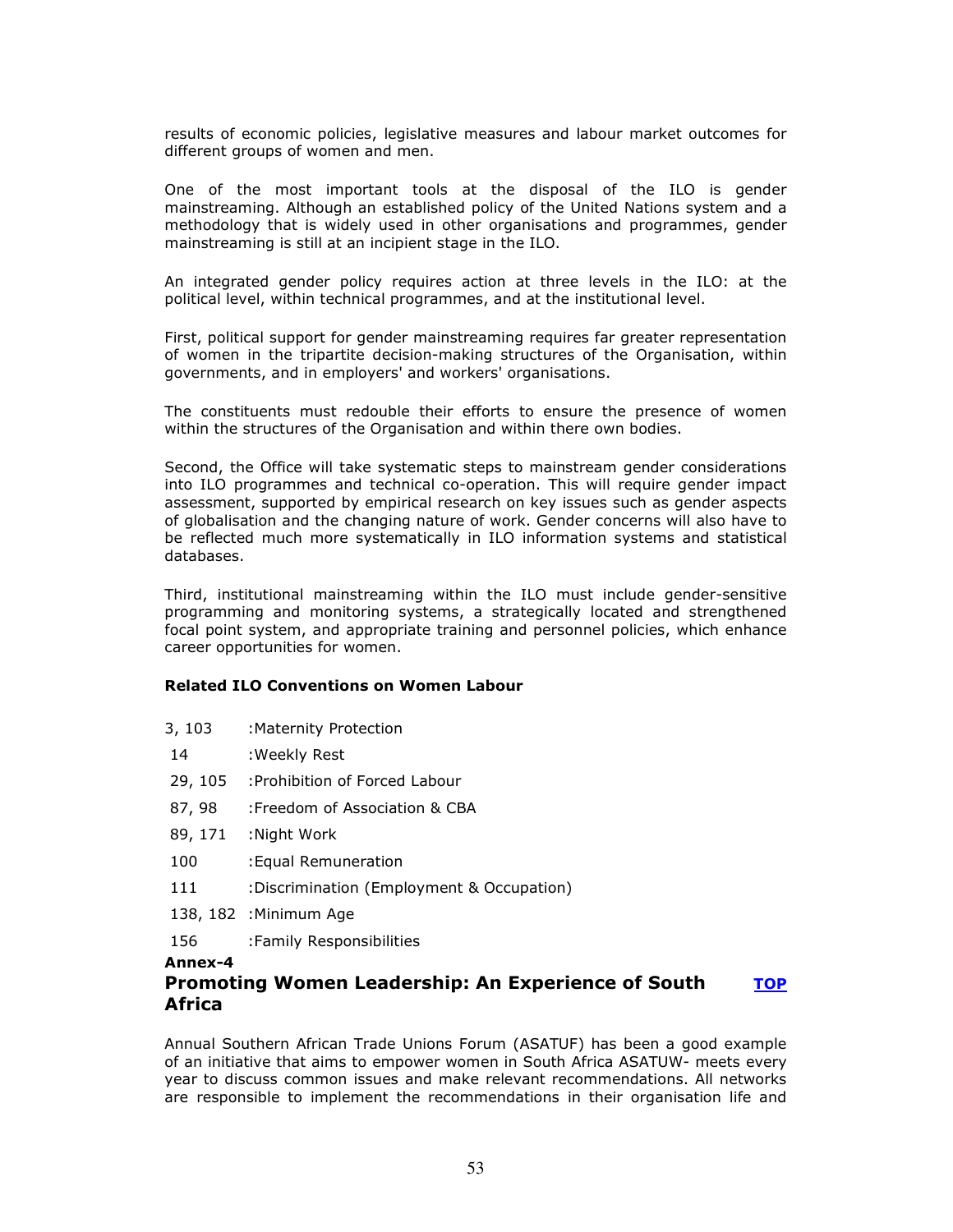activities. The Forum has provided the sub-region women a meeting-place where they learn from each other's experiences and built a network for a regular contact.

The principal aim of the Forum is to foster mutual cooperation amongst women to develop and implement effective and result-oriented programmes. It has identified the following priorities.

- Encourage the backward countries such as Angola and Lesotho to participate in the Forum.
- Implementation of trade union education with women and capability development programmes for women so that women participation is ably increased in trade union leadership.
- Production, through broad-based discussions, of concrete conceptual and policy recommendations on women issues for national level trade union conferences.
- Inclusion of women issues and problems in the policies and programmes of unions
- Develop the Forum into a centre that helps to form consolidated organisations, maintain a regular communication flow and establish a strong contact network.

The Forum has identified mainly two areas to concentrate its programmes.

The first area is the women education in trade unions and gender issues. The Forum policies on this area follow:

- Women participation in labour education in general
- Separate education campaign for women workers
- Inclusion of gender issues in the regular curriculum of trade union education

The second area is to increase the participation of women in leadership. The Forum has following to adopt in this respect.

**Positive Action:** Awareness raising, specific programmes for the development of women leadership through a separate organisational set up, and establishment of capable women into leadership The following strategies have been developed to implement the policies stated above.

- Appropriate responsibility to meet the qualification of the women developed through the Positive Action.
- Regular support to women in leadership positions for some time to come. They need so because patrimonial hindrances obstruct the women to carryout their responsibilities.

### Annex 5 International Chemical, Energy, Mining and General Workers Federation (ICEM)

International Chemical, Energy, Mining and General Workers Federation (ICEM) is one of the International Trade Secretariates of National Federation related to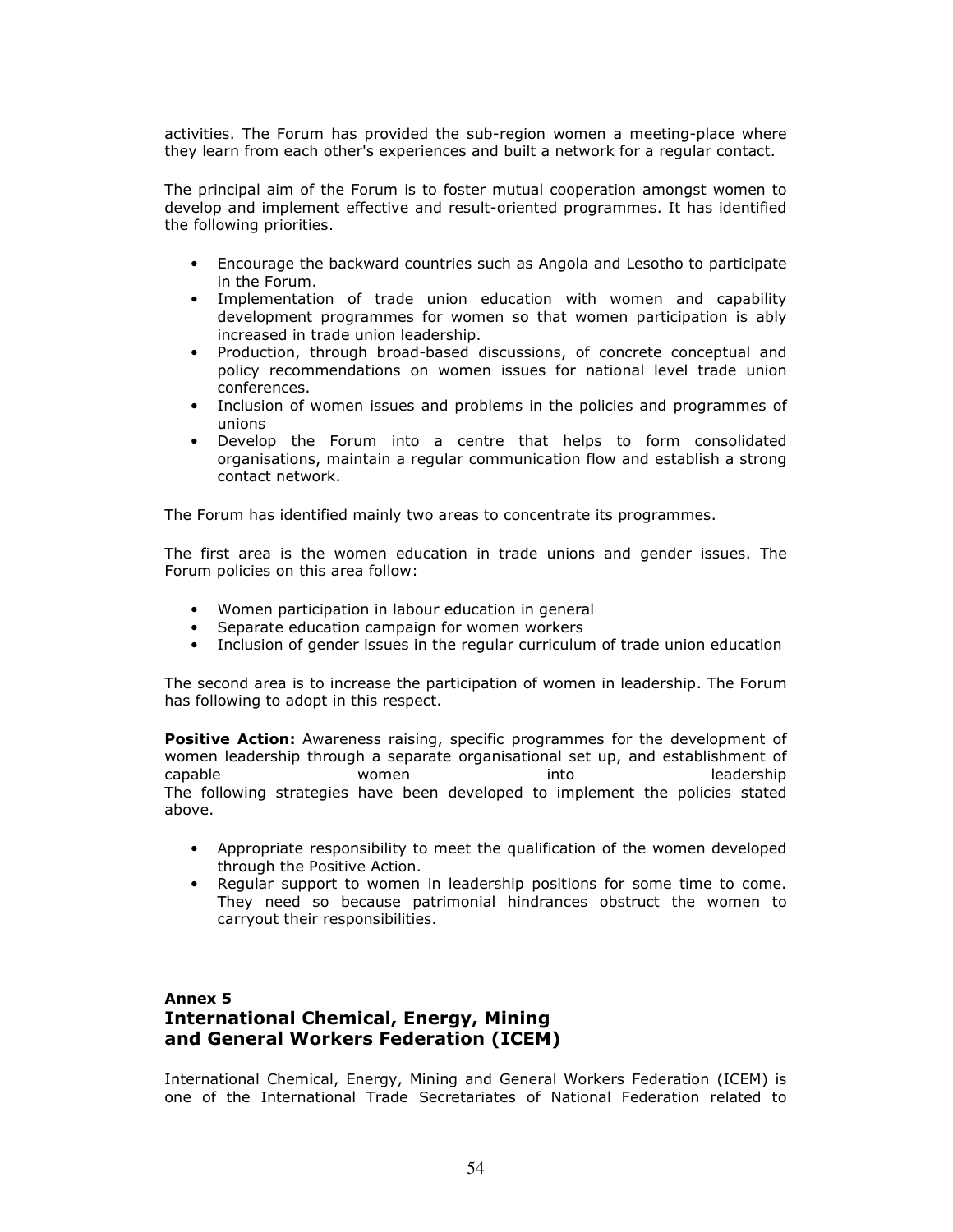chemical, electricity and mining works. GEFONT's one of the affiliates, Nepal Independent Chemical and Iron Worker's Union, is affiliated with ICEM. It has adopted the following programmes in order to develop the participation of women.

- Formation of women departments under its organisational structures
- Chairperson and vice chairperson of international department will be exofficio members of the international executive committee
- Each regional women department chairpersons (it has 9 regional committees) will be ex-officio members of executive committees. In the international executive committee will be 11 women ex-officio members.
- Thirty percent women involvement in regional committees
- Thirty percent women participation in every programme the ICEM holds
- Encourage the affiliated member unions to implement this policy.

ICEM has its own mechanism to implement the policy. Every four years, women's conference is organised to form the international department. The conference elects chairperson and vice-chairperson. Regional department chairpersons are ex-officio members of this department.

Regional conferences assess the programmes launched amidst women annually. These conferences also worked out plans for the next year. The programmes in the international level are evaluated through the department meetings.

### Annex- 6 International Confederation of Free Trade Unions (ICFTU)

International Confederation of Free Trade Unions (ICFTU) is one of the Confederations of National Trade Union Centres.

It has following strategies regarding women participation.

- Formation of women departments from regional to international level under its structures.
- The chief of international women's department to become the vice chairperson of the executive committee
- Five women members in the executive committee representing regional departments, at least one woman from a department
- Thirty percent women to participate in ICFTU held programmes
- Member unions to compulsorily implement the policies

ICFTU launches separate programmes for women in every sector. Through these programmes, the centre aims to inculcate self-respect into women, it provides training on technology-related issues and hopes to foster the competitive participation of women in union movement. It will launch programmes with women under "positive steps and actions."

#### ICFTU and PAP Policy

Much remains to be done: some union practices and structures effectively discourage women's participation; resistance to women holding positions of power remains common and issues such as sexual harassment are not addressed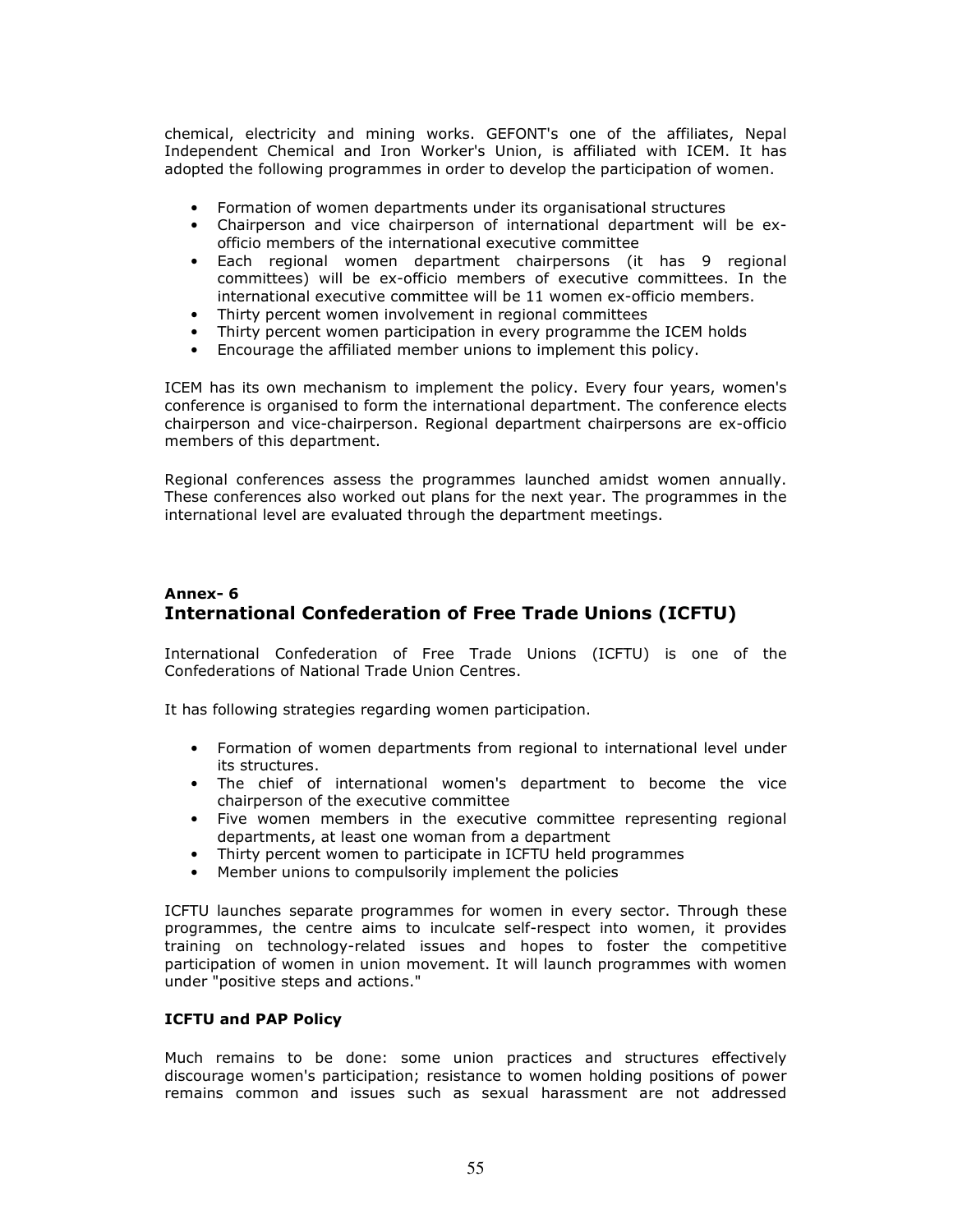seriously; and even though most unions now have policy on equal rights, they still have to develop activities and services, to educate and campaign to turn that policy into practice. Passing resolutions and adopting policies on paper doesn't accomplish much if they are not applied. One of our greatest challenges is to change attitudes on issues of equality. That's why, in 1992, the International Confederation of Free Trade Unions (ICFTU) Executive Board- on which sit elected union leaders from all regions of the world-adopted the Positive Action Programme for Women in Development Co-operation (PAP) as a policy for the ICFTU and its affiliates at the international, regional, national and local levels.

PAP means more than "equal treatment" or measurers "against discrimination." Positive or affirmative action is dynamic. It includes active measures- to redress the effects of past discrimination- to eliminate discrimination that is happening nowand to promote equality overall.

The PAP is a tool for the use of the ICFTU, its affiliates and regional organisations, International Trade Secretariats (ITS) and co-operating organisations to make sure that:

- gender perspectives are incorporated into the work of trade unions;
- women are a target group of projects and programmes;
- projects and programmes truly help to empower women, leading to their fullparticipation in trade unions, the world of work and society as a whole;
- there is effective communication and feedback which links general projects and women's projects. This especially important in the areas of education, training, research and vocational training. By doing this, women's and equality issues become an integral part of the mainstream of trade union policy and practice;
- women's representatives are actively involved in all decision making at every sytage of the project - planing, implementation, monitoring and evaluation;
- women are positively affected by any development co-operation activity.

## Mentioned name in the report

| Acharya, Durga Devi    | Acharya, Indira        | Acharya, Rukmini         |
|------------------------|------------------------|--------------------------|
| Acharya, Shailaja      | Amatya, Kamala         | Ansari, Bikau Ramjan     |
| Baidhya, Kokila        | Bajracharya Mangalmaya | Bajracharya, Gyani Shova |
| Bajracharya, Nila      | Bajracharya, Pranmaya  | Bajracharya, Reena       |
| Bajracharya, Swasti    | Basnet, Kunti          | Bhandari, Krishna Kumari |
| Bhandari, Namita       | Bhandari, Sunita       | Bhoteni, Dati            |
| Bhusal, Pampha         | Bidari, Sita           | Bishwakarma, Rammaya     |
| Bohara, Sabitri        | Chaudhari, Asma Kumari | Chaudhari, Indra         |
| Chaudhari, Kali        | Chaudhari, Kalika      | Chaudhari, Kebala        |
| Chaudhari, Lahani      | Chaudhari, Laxmi       | Chaudhari, Maiya         |
| Chaudhari, Pattharkali | Chaudhari, Sauni       | Chaudhari, Shanti        |
| Chaudhari, Shyamkali   | Chaudhari, Somati      | Chaudhari, Sukanya       |
| Chaudhari, Surajkali   | Chitrakar, Purnashova  | Choudhari, Belkeshari    |
| Chundal, Wakila        | Devkota, Radha         | Devkota, Shrijana        |
|                        |                        |                          |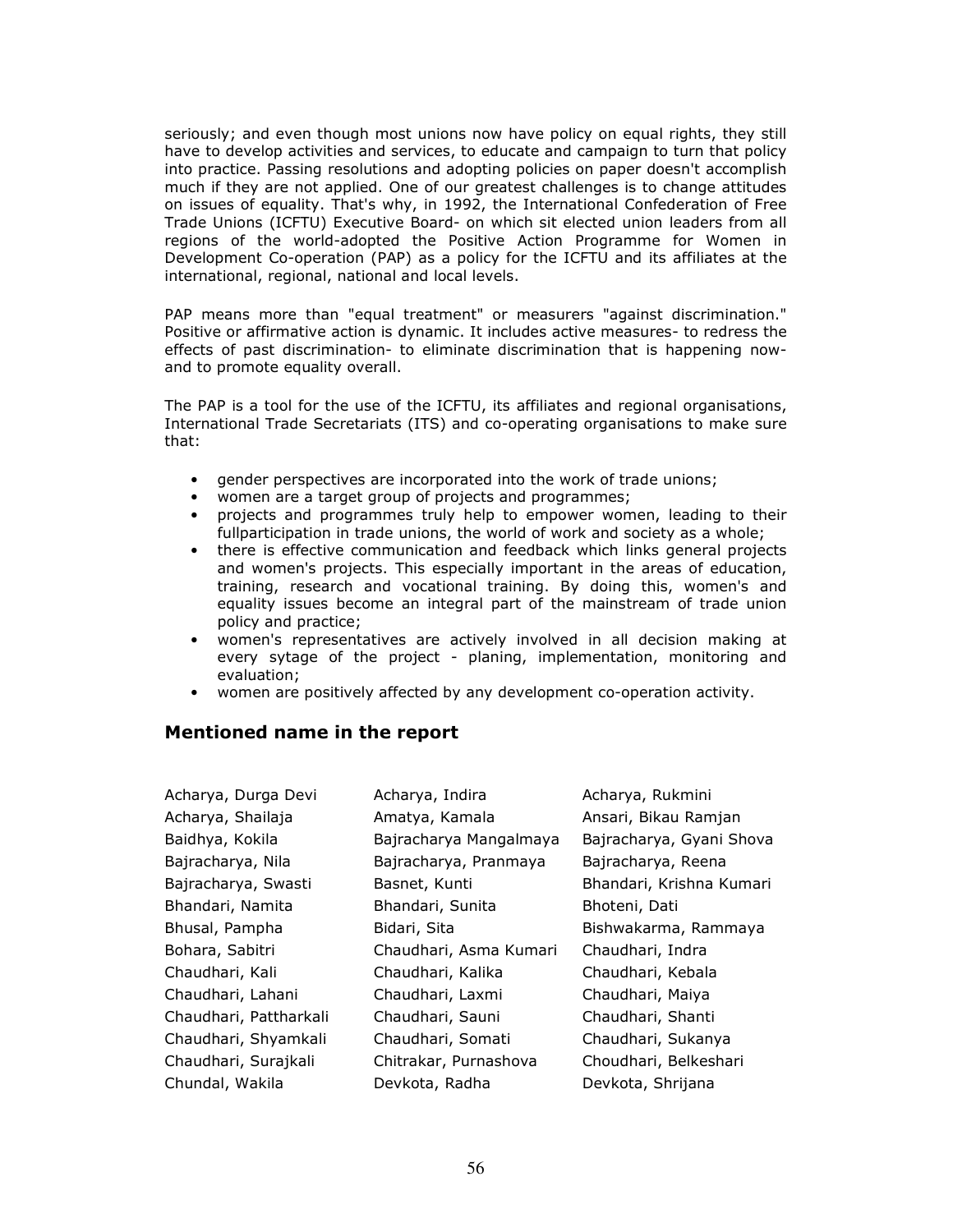Dhungana, Punyaprabha Devi Dulalni Bajai Gautam, Shova Ghimire, Jaya Ghimire, Shashi Ghimire, Suprabha Ghimire, Yamuna Giri, Padma Kumari Giri, Sanjita Giri, Kamini Ghale, Bhadra Gubhaju, Krishnu Kumari Gyawali, Radha Iswari Jagat Laxmi Joshi, Bidhya Devi Kamaksha Devi Kanchi Didi Karki, Dhana Maya Karki, Laxmi Karmacharya, Bindabashini Kattel, Lila Khadgi, Pampha Khadka, Keshari Maiya Khadka, Sita Koirala, Dibya **Koirala, Sharada** Koirala, Shubhadra Lama, Sharada **Magar, Laxmi** Maharjan, Menaka Mainali, Sharada Malakar, Jamuna Manabi, Shanta Manandhar, Kunti Devi Manandhar, Lalita Manandhar, Laxmi Mitthu Devi Nakarmi, Nani Maiya Nepal, Nanda Devi Nepal, Ratna **Nepali, Basu** Nepali, Nepali, Ram Maya Nepali, Tulsi Maya **Neupane**, Yog Maya Nirmala Ojha, Bishnu Pandey, Binda Pasawan, Devi Paudel, Meena **Paudel, Radha Devi** Paudel, Sabitri Poda, Maiya **Pode, Dil Kumari** Pode, Junu Paudel, Betrabati Pradhan, Keshari Pradhan, Sadhana Pradhan, Sahana **Prasai, Gaura** Pyakurel, Santosh Rai, Kamala **Ramakat Ramlaxmi** Rana, Gauri Rana, Gauri Rana, Narayani **Rana, Rubi** Rana, Rana, Sanu Ranamagar, Yeshoda Regmi, Shubhadra Saraswati Devi Shah, Rajendralaxmi Shah, Silbandi Shakya, Pran Tara Shakya, Asta Laxmi Shakya, Nani Shova Sharma, Kunta Shestha, Anju Shestha, Kamala Shestha, Kanaklata Shestha, Snehalata Shrestha, Uma Devi Shrestha, Bindabashini Shrestha, Bishnu Keshari Shrestha, Champa Shrestha, Jadiswari Shrestha, Juneli Shrestha, Renuka Shrestha, Rupa Shrestha, Sabitri Shrestha, Shanta Shretha, Nisha Thapa, Bal Kumari Thapa, Bimala Thapa, Renu Timilsina, Ambika Timilsina, Goma Tuladhar, Devnani Umadevi Upadhyaya, Jayanti Upadhyaya, Nalini Yadav, Janaki Devi Yadav, Muneswari Yadav, Sonabati Yami,Hisila

Dhungana, Sita Dhyaula, Kanggali

Manandhar, Padma Manandhar, Sulochana Mathema, Chandra Kanta Singh, Mangala Devi Tamang, Ashali Maya Thakurani, Dwarika Devi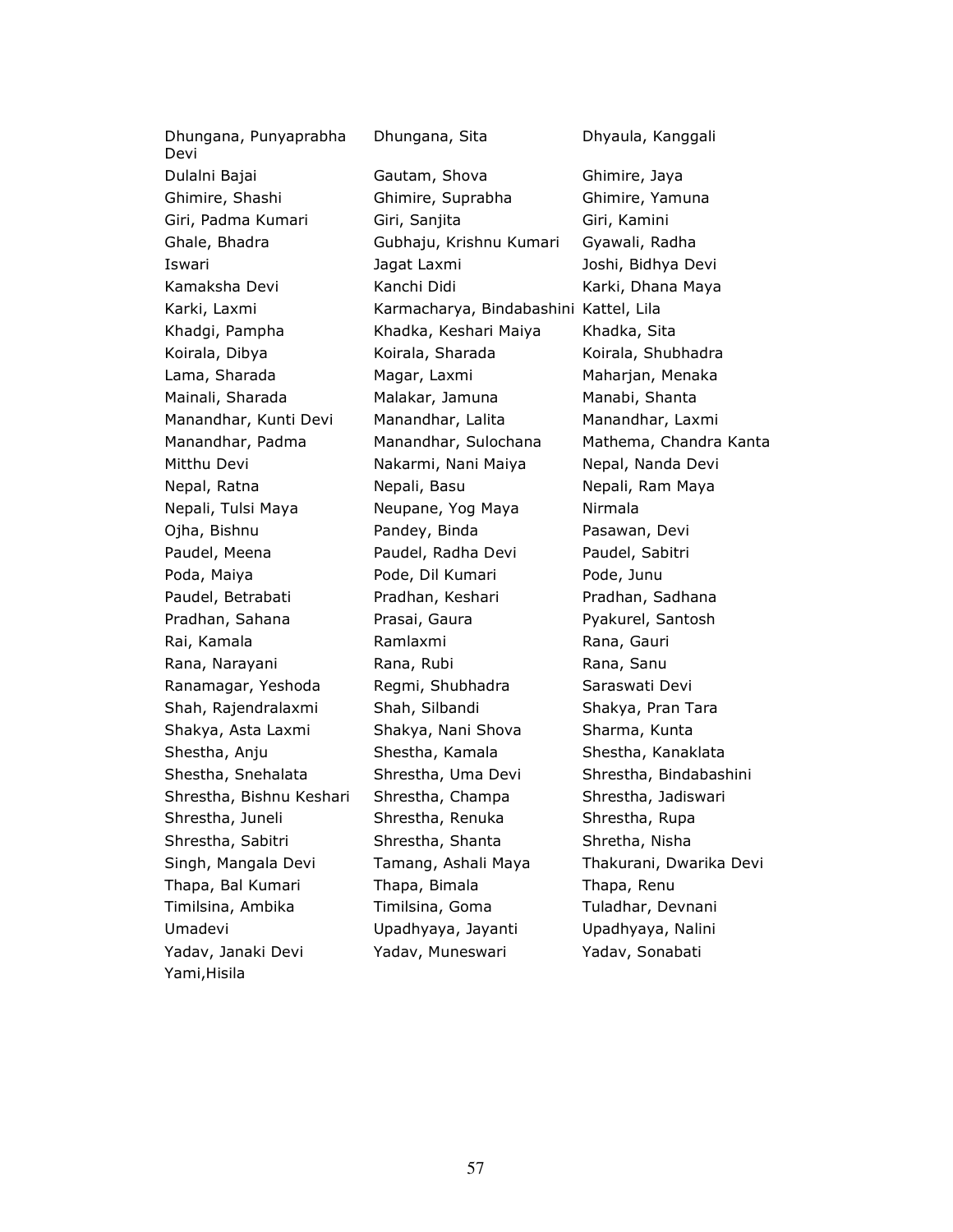# Interviewees:

| Adhikari, Manmohan       | January, 1998   |
|--------------------------|-----------------|
| Adhikari, Sadhana        | June, 2000      |
| Bajracharya, Mangal Maya | December. 1998  |
| Bajracharya, Pranmaya    | March, 2000     |
| Dwanju, Meera            | March, 1999     |
| Koirala, Girija Prasad   | January, 1998   |
| Lama, Sharada            | March, 1999     |
| Nakarmi, Nanimaiya       | September, 2000 |
| Nepal, Nanda             | December. 1998  |
| Nepali, Ram Maya         | June, 2000      |
| Pasawan, Devi            | December. 1998  |
| Ranamagar, Durgadevi     | December. 1998  |
| Ranamagar, Yeshoda       | December. 1998  |
| Shrestha, Sabitri        | August, 2000    |
| Shrestha, Shanta         | August, 2000    |
| Shrestha, Snehalata      | August, 2000    |

### Acknowledgement

| Koirala, Om          | Yadav, Yogilal                   |
|----------------------|----------------------------------|
| Yadav, Yogendra      | Giri, Balaram                    |
| Munnilal Shakya,     | Astalazxmi                       |
| Bhandari, Bidhyadevi | Manandhar, Sulochana             |
| Pokharel, Menaka     | Friends from GEFONT's affiliates |

# Reference cited

| Author                         | <b>Materials</b>                                  | <b>Publisher/Date</b>                     |
|--------------------------------|---------------------------------------------------|-------------------------------------------|
|                                | Mahila Mukti                                      | ANWA, 1984-94                             |
| .                              | Mulyngkan (back issues)                           | Mulyangkan Pariwar                        |
|                                | Nepalko Communist<br>Andolanko Sangkshipta Itihas | Pushpa Lal Memorial Foundation, 1997      |
|                                | Asmita (back issues)                              | Asmita Prakashan Griha                    |
|                                | Samajik Andolaki agrani<br>tatha                  | Adhyayan Kendra, 2000, Kabi Yogmaya       |
| .                              | Shahid                                            | Madan-ashrit Memorial foundation,<br>1995 |
|                                | Subedi, Pratibha Bibidh Pakshama Nepali Nari      | Sasha Prakashan, 1994                     |
|                                | Netritwama Mahila                                 | Insec, 1997                               |
| Prabhat, Bishnu Matritwa       |                                                   | Insec, 1997                               |
|                                | Kisan Jagaran                                     | ANPA, 1987                                |
| Ojha, Ghananath Nepalma Mahila |                                                   | Pairabi Prakashan, 2000                   |
|                                | <b>GEFONT's Publications</b>                      | <b>GEFONT</b>                             |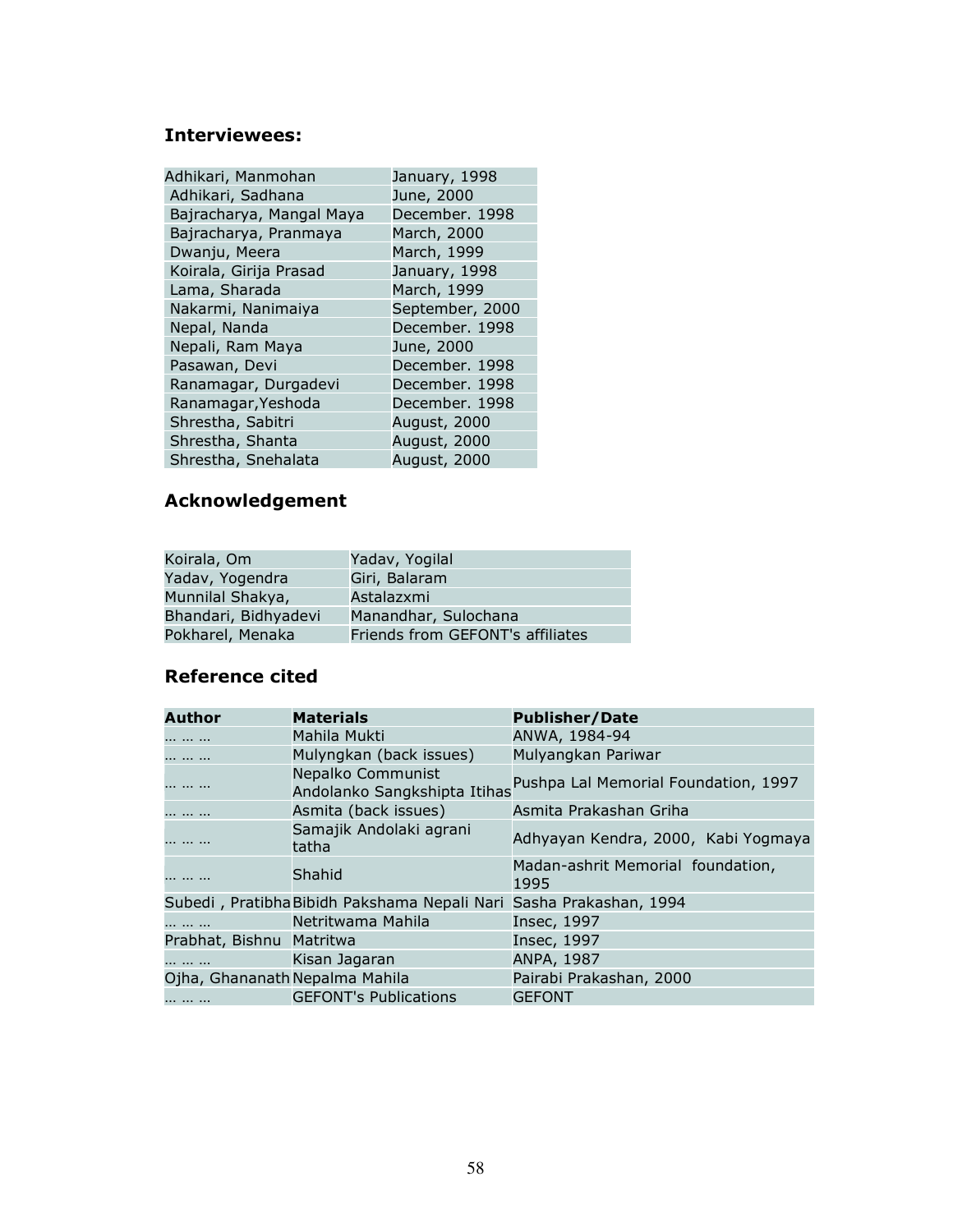# Abbreviation & Acronym

| ANWA          | : All Nepal Women's Association                                   |
|---------------|-------------------------------------------------------------------|
| <b>APWSL</b>  | : Asia Pacific Workers' Solidarity Links                          |
| <b>ASATUF</b> | : Annual Southern African Trade Unios Forum                       |
| <b>CBA</b>    | : Collective Bargaining agreement                                 |
| <b>CPN</b>    | : Communisty Party of Nepal                                       |
| CPN-ML        | : Communisty Party of Nepal (Marxist-Leninist)                    |
| <b>CWWD</b>   | : Cenral Women Worker's Department (of GEFONT)                    |
| <b>DECONT</b> | : Democratic Confederation of Nepalese Trade Unions               |
| DIG.          | : Deputy Inspector General of Police                              |
| DSP           | : Deputy Superintendent of Police                                 |
| <b>GEFONT</b> | : General Federation of Nepalese Trade Unions                     |
| ICEM          | : International Chemical, Energy, Mining and General Workers      |
|               | Federation                                                        |
| <b>ICFTU</b>  | : International Confederation of Free Trade Unions                |
| ILO.          | : International Labour Organisation                               |
| <b>ITS</b>    | : International Trade Secretariates                               |
| <b>ITUC</b>   | : International Trade Union Conference                            |
| <b>NGO</b>    | : Non-Government Organisation                                     |
| <b>NLFS</b>   | : National Labour Force Survey                                    |
| <b>NTUC</b>   | : Nepal Trade Union Congress                                      |
| NUTA          | : Nepal University Teachers'Association                           |
| PAP.          | : Positive Action Programme for Women in Development Co-operation |
| VDC.          | : Village Development Committee                                   |
| WVS :         |                                                                   |
| ZWWD          | : Zonal Women Worker's Department of GEFONT                       |
|               |                                                                   |

# Glossary

|                      | Adarsha women's Association : A name of Women's Association           |
|----------------------|-----------------------------------------------------------------------|
| Anasanni Bajei       | : Nanda Nepal, the old women of Brahmin community<br>in hunger strike |
| Arun                 | : One of the big rivers of eastern Nepal                              |
| <b>Badahakim</b>     | : Chief Administrator of the district                                 |
| Basnet               | : A landlord family having top position in state<br>machinary         |
| Beluwa Banjari       | : A place of Dang-Nepal                                               |
| <b>Bhimsen Thapa</b> | : The first Prime Minister of Nepal                                   |
| Bhujungkhola         | : A small river in western Nepal                                      |
| <b>Brahmin</b>       | : Upper caste in Hindu Caste Hierarchy                                |
| Burmeli Tole         | : A place in Biratnagar                                               |
| Chisapani            | : A place of Makwanpur-Nepal                                          |
| Chyame & Pode        | : Caste of Garbage Cleaners in Newar community in<br>Kathmandu Valley |
| Danti Bhoteni        | : A woman from poor indigenouss family                                |
|                      |                                                                       |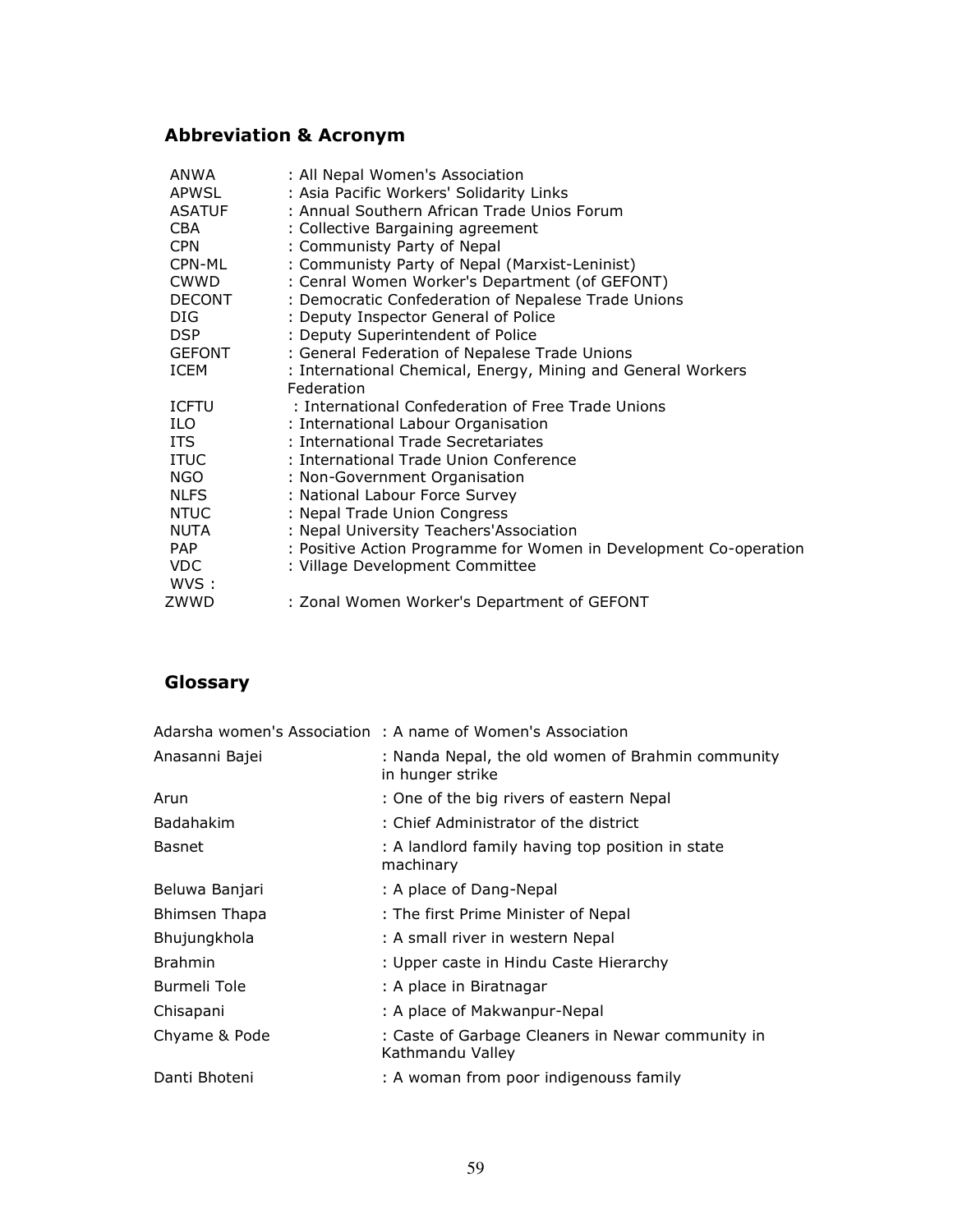| Daura Suruwal                      | : Nepali National dress for Male                                                                                                                                                                |
|------------------------------------|-------------------------------------------------------------------------------------------------------------------------------------------------------------------------------------------------|
| Delhi Agreement                    | : A tri-party negotiation facilitated by Jawahar Lal<br>Neharu in New Delhi among King, Rana Prime Minister<br>and Nepali Congress inorder to smash people's uprising<br>against Rana Oligarchy |
| Dharna                             | : sit-in programme                                                                                                                                                                              |
| Dingla                             | : A place of Eastern-hills of Nepal                                                                                                                                                             |
| Dulalni Bajei                      | : A Brahmin woman leading the revolt against tyranny<br>of Badahakim in eastern Nepal                                                                                                           |
| Gairhe Khatte                      | : A place of Dang-Nepal                                                                                                                                                                         |
| Gherao                             | : Picketting                                                                                                                                                                                    |
| Grihalaxmis                        | : Housewives                                                                                                                                                                                    |
| Guheswori                          | : A temple of Hindu goddess located in Kathmandu                                                                                                                                                |
| Hadtaliki Ma                       | : Devi Paswan, the mother of a boy named<br>hadtali(Striker) as he was born while the mother was in<br>strike                                                                                   |
| Jamindar                           | : Landlord                                                                                                                                                                                      |
| Jhapa Bidroha                      | : Arm revolt of peasants in Eastern Nepal started from<br>the district of Jhapa in early 1970's                                                                                                 |
| <b>Jhora</b>                       | New settlements made by the landless after clearing<br>out forest                                                                                                                               |
| Kanya Mandir                       | : Girl High School                                                                                                                                                                              |
| Karjahi                            | : Peasant Movement of Dang                                                                                                                                                                      |
| Khukhuris                          | : Nepali Knife specially used by army                                                                                                                                                           |
| Kot parba and Bhandarkhal<br>parba | : The infamous incident reflecting the conspiratorial<br>massacre of officials and nobles in the eve of Rana<br>Regime                                                                          |
| Lathi-charge                       | : Police opperession of demonstrator using wooden stick                                                                                                                                         |
| Mahila Mukti                       | : Women liberation- a journal published by ANWA                                                                                                                                                 |
| Matritwa                           | : Motherhood-a book written by Bishnu Prabhat                                                                                                                                                   |
| Mukhiya                            | : Chief of the Village appointed by jamindar in feudal<br>system                                                                                                                                |
| Narayanhiti                        | : Royal Palace of Nepal                                                                                                                                                                         |
| Nari samiti                        | : Committee of women                                                                                                                                                                            |
| Nati Dai                           | : Nati Kazi- the famous musician                                                                                                                                                                |
| Nebico                             | : Nepal Biscuit Company                                                                                                                                                                         |
| Newar                              | : One of the business castes in Hindu Caste Hierarchy<br>termed as Vaisya                                                                                                                       |
| Panchas                            | : Psycho-fan Political workers of absolute monarchy<br>under Panchayat system                                                                                                                   |
| Panchayat System                   | : A party-less dictatorial system under absolute<br>monarchy in Nepal                                                                                                                           |
| Pandav Bibaha                      | : Polyandry                                                                                                                                                                                     |
| Pandit                             | : Priest in Hindu religion                                                                                                                                                                      |